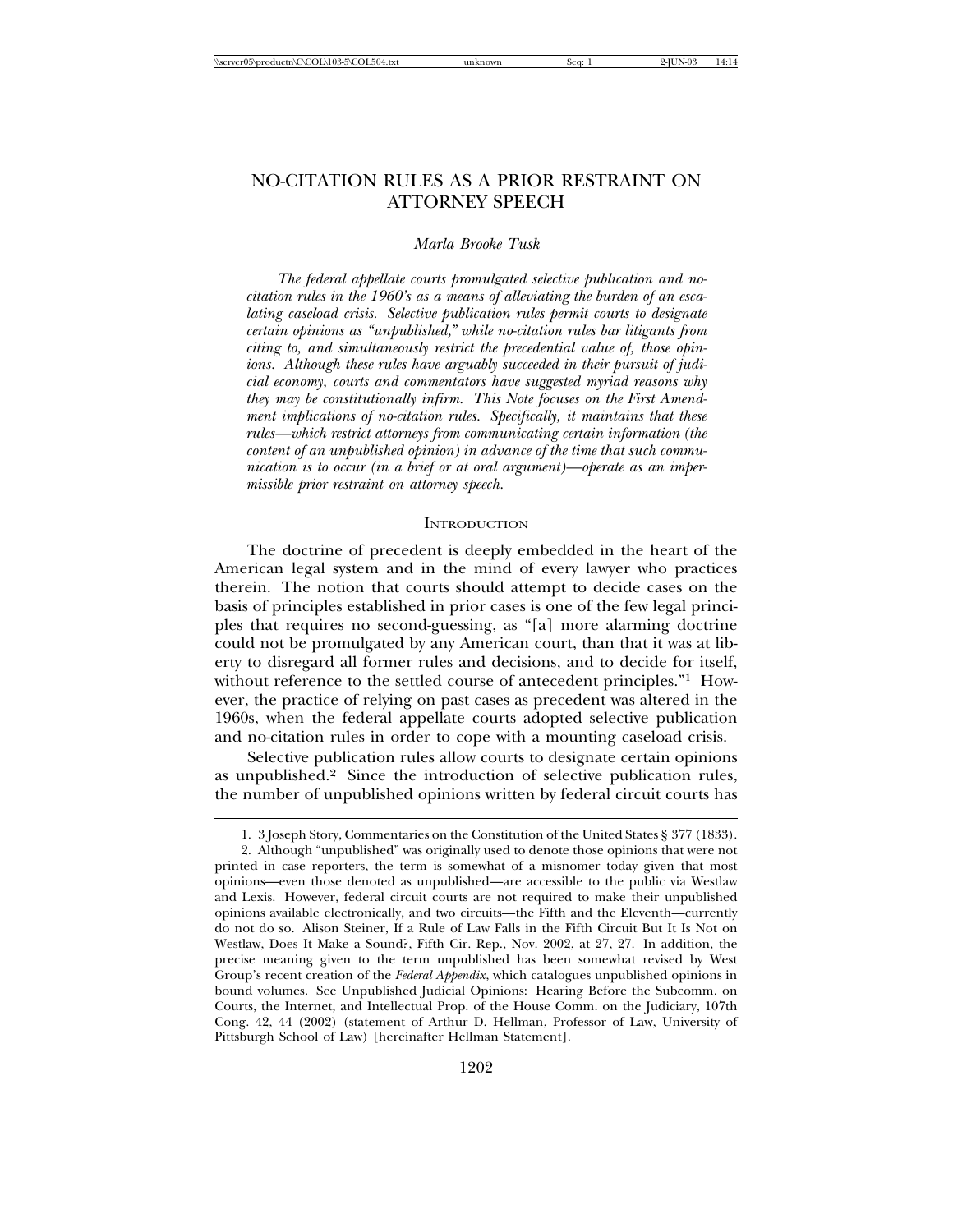steadily increased, with an overwhelming eighty percent of all federal appellate decisions going unpublished between October 2000 and September 2001.3 Partnered with these selective publication plans are no-citation rules, which prohibit trial participants from citing to unpublished opinions except under specified limited circumstances. The effect of nocitation rules is to restrict—or even reduce to naught—the precedential value of those opinions.<sup>4</sup> Both selective publication and no-citation rules have been jointly discussed and criticized in recent years, but the two are analytically distinct policies that pose discrete legal issues; this Note will focus chiefly on the First Amendment concerns raised by the latter.

The Eighth Circuit held in 2000 that no-citation rules, which sacrifice adherence to precedent in favor of judicial economy, are an unconstitutional expansion of the judiciary's Article III powers.<sup>5</sup> One year later, the Ninth Circuit disagreed and upheld the constitutionality of its own no-citation rule.6 While the debate within the judiciary has focused primarily on Article III concerns, commentators have contested the constitutionality of no-citation rules on other grounds as well—including claims of due process and equal protection. One angle that has not yet been closely examined by courts or commentators, however, is the possibility that no-citation rules are an impermissible prior restraint on attorney speech. This Note argues that no-citation rules, which forbid all citation to unpublished opinions, tread upon the First Amendment rights of attorneys, and by extension, their clients.

Part I provides background on the rise of selective publication and no-citation rules in the federal appellate courts, and describes the principal normative arguments for and against such rules. Part II briefly discusses the two recent conflicting opinions on this subject—*Anastasoff v. United States*7 and *Hart v. Massanari*8—as well as the various constitutional challenges that scholars have advanced against no-citation rules. Part III argues that the no-citation rules of several circuits, which flatly proscribe attorneys from communicating certain information (the content of an unpublished opinion) in advance of the time that such communication is to occur (in a brief or at oral argument), constitute an impermissible prior restraint.9 This Part ultimately supports a solution that, while still

<sup>3.</sup> Adam Liptak, Federal Appeals Court Decisions May Go Public, N.Y. Times, Dec. 25, 2002, at A21. The percentage of unpublished opinions varies by circuit, ranging from 60.2% in the Seventh Circuit to 91.5% in the Fourth Circuit. Id.

<sup>4.</sup> The exception to this statement is the recently-amended rule of the D.C. Circuit, which allows all unpublished opinions decided on or after January 1, 2002 to be cited as binding precedent. D.C. Cir. R.  $28(c)(1)(B)$ .

<sup>5.</sup> See Anastasoff v. United States, 223 F.3d 898 (8th Cir. 2000), vacated as moot on other grounds, 235 F.3d 1054 (8th Cir. 2000) (en banc).

<sup>6.</sup> See Hart v. Massanari, 266 F.3d 1155 (9th Cir. 2001).

<sup>7.</sup> *Anastasoff*, 223 F.3d at 898.

<sup>8.</sup> *Hart*, 266 F.3d at 1155.

<sup>9.</sup> While this Note focuses on the no-citation rules of federal appellate courts, it is important to recognize that the no-citation rules of state courts commit a parallel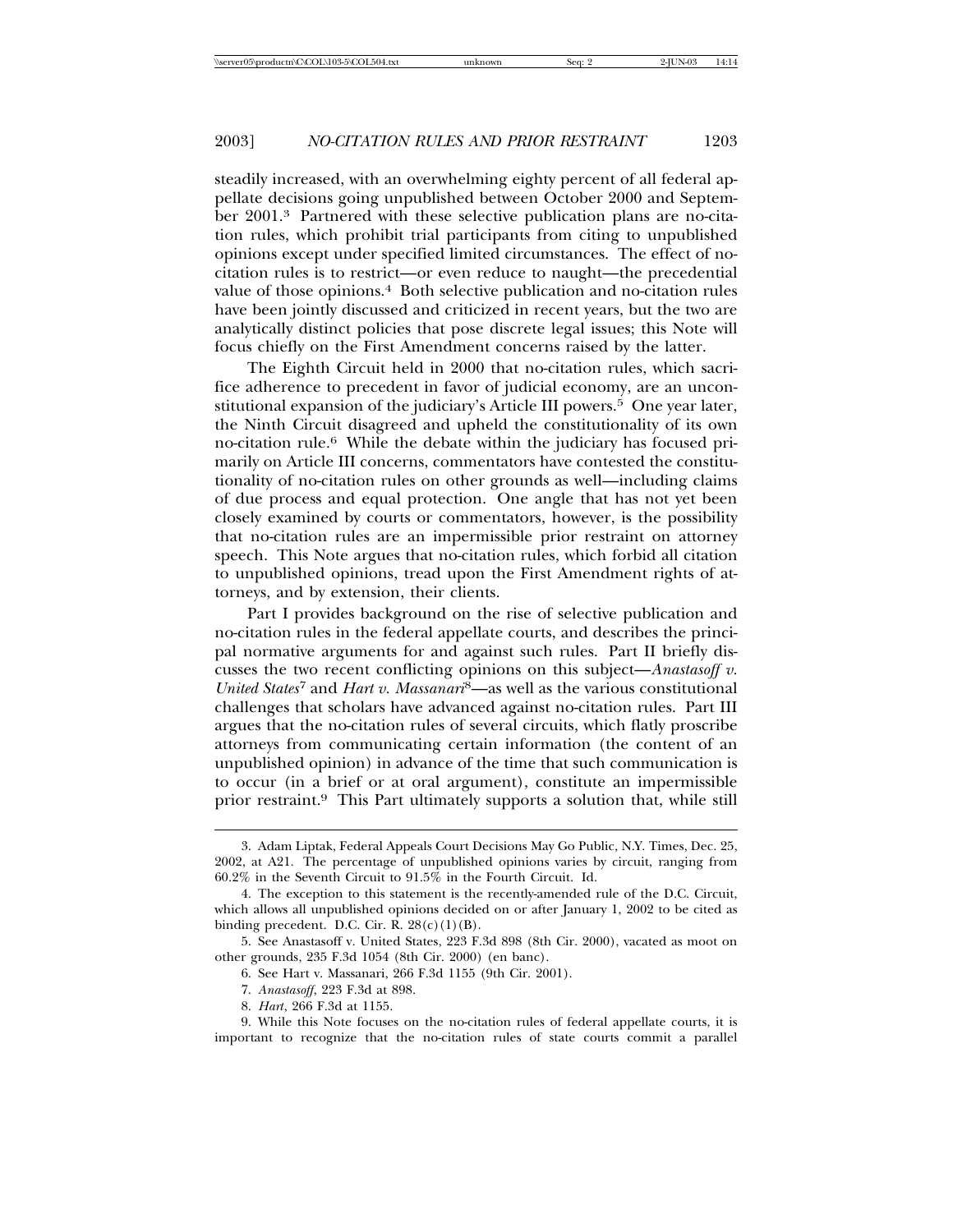mindful of the need for judicial economy, falls comfortably within constitutional bounds.

No-citation rules vary from circuit to circuit. They uniformly allow citation to unpublished decisions to support a procedural claim of res judicata, collateral estoppel, or the law of the case,  $10$  but otherwise diverge into one of three general categories: those that expressly forbid citation to unpublished opinions (the Second, Seventh, Ninth, and Federal Circuits), $11$  those that "disfavor" such citations (the First, Fourth, Sixth, Eighth, and Tenth Circuits),<sup>12</sup> and those that openly permit them

10. See 1st Cir. R. 32.3(a)(1); 2d Cir. R. 0.23; 4th Cir. R. 36(c); 5th Cir. R. 47.5.3; 6th Cir. R. 28(g); 7th Cir. R. 53(b)(2)(iv); 8th Cir. R. 28A(i); 9th Cir. R. 36-3(b)(i); 10th Cir. R. 36.3(A); D.C. Cir. R.  $28(c)(1)(A)$ ; Fed. Cir. R. 47.6(b). The only exception is the Third Circuit rule, which does not explicitly address citation of unpublished opinions by litigants, in related or unrelated cases.

11. See 2d Cir. R. 0.23 (stating that unpublished opinions "shall not be cited or otherwise used in unrelated cases"); 7th Cir. R. 53(b)(2)(iv) ("Except to support a claim of res judicata, collateral estoppel or law of the case, [unpublished opinions] shall not be cited or used as precedent."); 9th Cir. R. 36-3 (stating that unpublished opinions "are not binding precedent  $\dots$  [and] may not be cited to or by the courts of this circuit, except  $\dots$ when relevant under the doctrine of law of the case, res judicata, or collateral estoppel"); Fed. Cir. R. 47.6(b) (prohibiting citation of any opinion "designated as not to be cited as precedent"). The Third Circuit does not explicitly mention whether citation by litigants to unpublished opinions is permissible or not, but states that the court itself does not cite to its own unpublished opinions as authority. See 3d Cir. I.O.P. 5.7.

12. See 1st Cir. R. 32.3(a)(2) (stating that "[c]itation of an unpublished opinion of this court is disfavored" unless there is no published First Circuit opinion that adequately addresses the issue); 4th Cir. R. 36(c) ("Citation of this Court's unpublished dispositions . . . is disfavored, except for the purpose of establishing res judicata, estoppel, or the law of the case."); 6th Cir. R.  $28(g)$  (permitting citation of unpublished decisions only where no published opinion would serve as well, and for purposes of res judicata, collateral estoppel, and law of the case); 8th Cir. R. 28A(i) (declaring that unpublished opinions "are not precedent and parties generally should not cite them" but allowing citation for the purposes of res judicata, collateral estoppel, or "if the opinion has persuasive value on a material issue and no published opinion of this or another court would serve as well"); 10th Cir. R.  $36.3(B)(1)-(2)$  ("Citation of an unpublished opinion is disfavored. But an unpublished opinion may be cited if: (1) it has persuasive value with respect to a material issue that has not been addressed in a published opinion; and (2) it would assist the court in its disposition."). The Fifth Circuit has two different rules, one applicable to unpublished opinions issued before January 1, 1996, and one applicable to those published after that date. The former rule disfavors citation to unpublished opinions. See 5th Cir. R. 47.5.3 ("Unpublished opinions issued before January 1, 1996 . . . should normally be cited only when the doctrine of res judicata, collateral estoppel or law of the case is applicable."). The latter rule openly allows citation to unpublished opinions. See 5th Cir. R. 47.5.4 ("Unpublished opinions issued on or after January 1, 1996 . . . may be cited.").

constitutional offense because the First Amendment applies to the states through the due process clause of the Fourteenth Amendment. Gitlow v. New York, 268 U.S. 652, 666 (1925). For a survey of states' selective publication and no-citation rules, see Comm. for the Rule of Law, Notes on Publication Rules of Court for the United States and Federal Circuits, at www.nonpublication.com/states.html (last visited Mar. 20, 2003) (on file with the *Columbia Law Review*).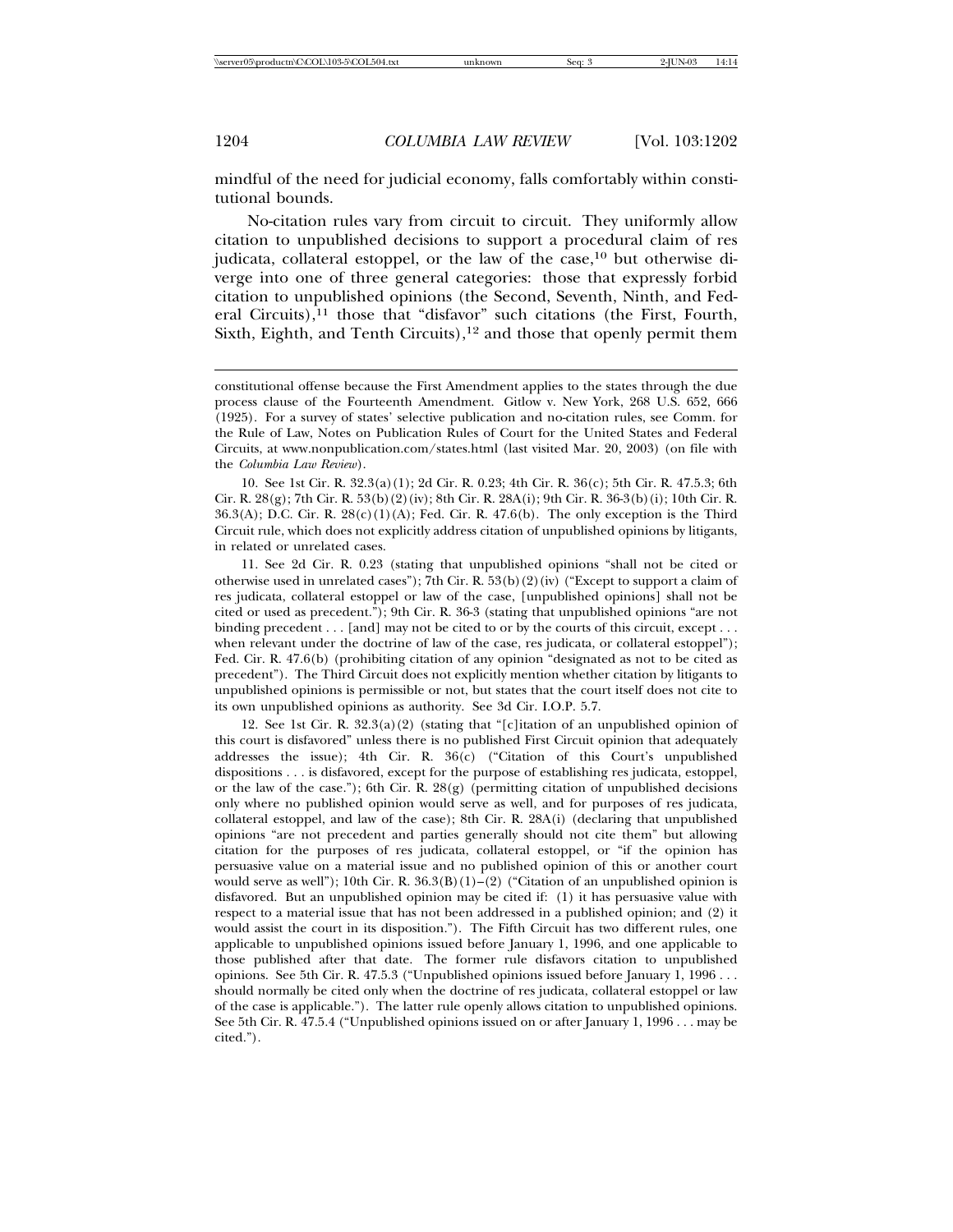(the Fifth, Eleventh, and D.C. Circuits).13 This Note argues that rules which impose a blanket prohibition on citation to unpublished opinions—those of the Second, Seventh, Ninth, and Federal Circuits—constitute an impermissible prior restraint on attorney speech, insofar as they bar that speech from being uttered either in a brief or at oral argument.

Recent years have witnessed a trend towards amending the no-citation rules of the federal appellate courts to allow citation to unpublished opinions in certain circumstances; the majority of federal courts of appeals today either openly permit or disfavor, but do not flatly forbid, citation to unpublished opinions. In addition, in 2002, Congress began to hear expert testimony on the subject of no-citation rules, with an eye towards the creation of uniform rules to govern the publication procedures of all federal circuits. The Advisory Committee on the Federal Rules of Appellate Procedure has also endorsed a uniform rule that would allow citation to unpublished opinions under certain specified circumstances.<sup>14</sup> This Note argues that any rules implemented—whether uniform across the federal circuits or tailored to each circuit—may not, consistent with the First Amendment, completely prohibit attorneys from citing to unpublished opinions.

## I. BACKGROUND: SELECTIVE PUBLICATION AND NO-CITATION RULES

This Part attempts to situate the debate surrounding selective publication and no-citation rules in its doctrinal and historical contexts. It will first discuss the fundamental concepts of precedent and stare decisis and their relation to no-citation rules. It will then map the development of selective publication and no-citation rules, and note the recent calls for reform. Finally, the major normative arguments both for and against these rules will be reviewed.

## A. *Precedent and Stare Decisis*

The concept of precedent, borrowed from antecedent legal orders and implemented by the earliest American courts, is older than our judicial system itself.15 Justice Story affirmed the importance of precedent very early on, declaring:

[T]he principles of the decision are held, as precedents and authority, to bind future cases of the same nature. This is the con-

<sup>13.</sup> See 5th Cir. R. 47.5.4 (allowing unpublished opinions issued after January 1, 1996, to be cited as persuasive authority); 11th Cir. R. 36-2 ("Unpublished opinions . . . may be cited as persuasive authority . . . ."); D.C. Cir. R.  $28(c)(1)(B)$  ("All unpublished orders or judgments of this court . . . entered on or after January 1, 2002, may be cited as precedent.").

<sup>14.</sup> See infra notes 50–51 and accompanying text.<br>15. See Hellman Statement, supra note 2, at 44 ("In the Anglo-American legal system **R** 15. See Hellman Statement, supra note 2, at 44 ("In the Anglo-American legal system, **R** the decisions of appellate courts not only resolve the disputes between the parties immediately before them; they also establish precedents to guide courts and citizens in the resolution of future disputes. That, at least, is the tradition.").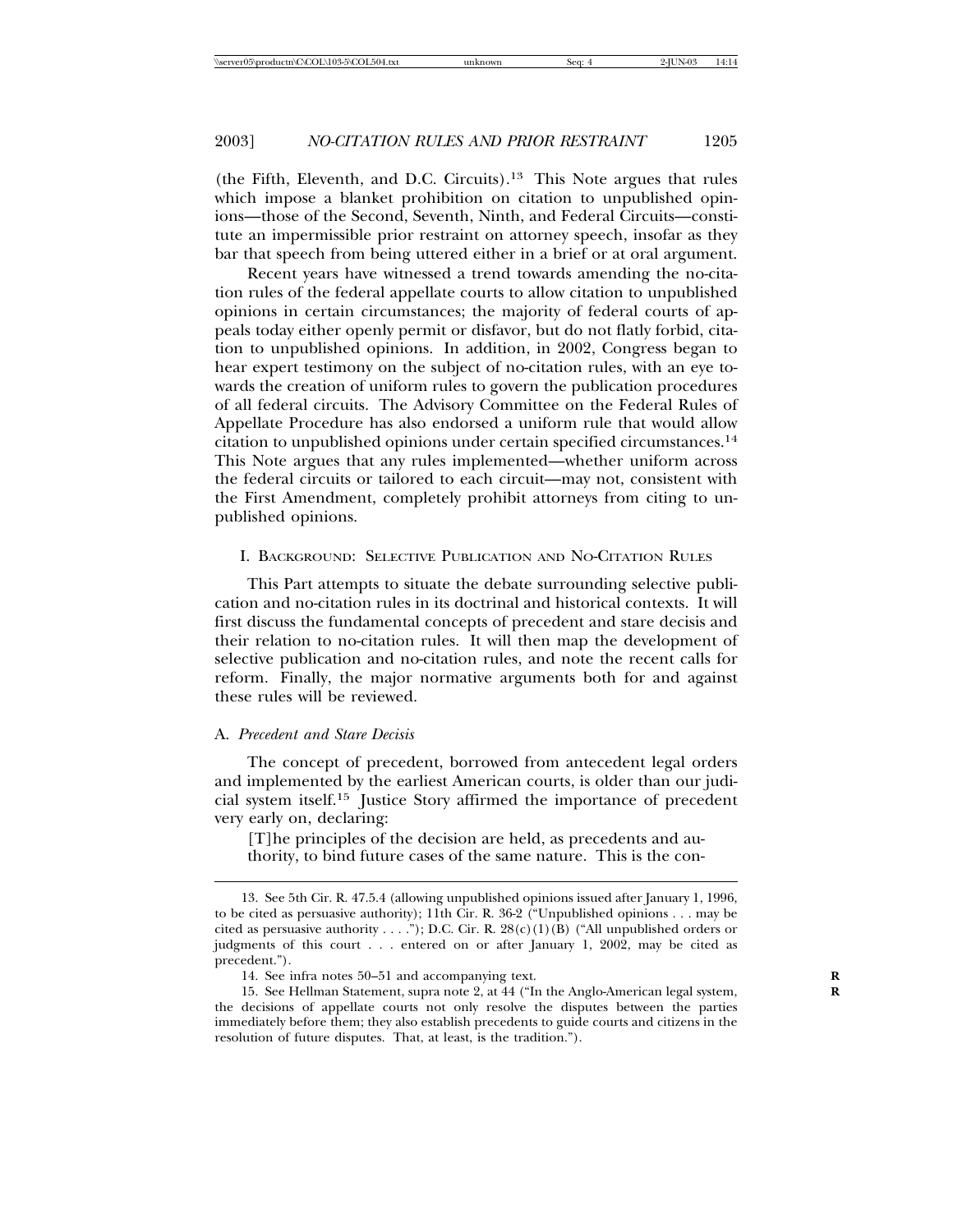stant practice under our whole system of jurisprudence . . . . [A]nd it is, and always has been considered, as the great security of our rights, our liberties, and our property.<sup>16</sup>

Adherence to precedent is based on the principle of stare decisis, which means, literally, to stand by things decided.<sup>17</sup> This tenet simply directs judges to abide by settled precedent and "reaches its apogee when a single precedent is considered to be a 'binding' authority."18 Stare decisis promotes the core values that legitimate our judicial process predictability and stability,<sup>19</sup> fairness,<sup>20</sup> and principled decision-

18. Frederick G. Kempin, Jr., Precedent and Stare Decisis: The Critical Years, 1800 to 1850, 3 Am. J. Legal Hist. 28, 29 (1959).

19. The most frequently extolled virtue of stare decisis is the need for certainty and predictability in the law, which enables individuals to anticipate the legal implications that may stem from their behavior. Earl Maltz, The Nature of Precedent, 66 N.C. L. Rev. 367, 368 (1988). As Professor Schauer notes, "[t]he ability to predict what a decisionmaker will do helps us plan our lives, have some degree of repose, and avoid the paralysis of foreseeing only the unknown." Frederick Schauer, Precedent, 39 Stan. L. Rev. 571, 597 (1987). This justification for precedent emphasizes an institutional reason—stability in the law—for courts to respect precedent, even if they might have come to a different conclusion had the question been one of first impression.

Perhaps the most prominent example of this position is Planned Parenthood v. Casey, 505 U.S. 833, 846 (1992), where the Court reaffirmed the core holding of Roe v. Wade, 410 U.S. 113 (1973). Speaking through Justices O'Connor, Kennedy, and Souter, the Court proclaimed that "to overrule under fire in the absence of the most compelling reason to reexamine a watershed decision would subvert the Court's legitimacy beyond any serious question." Id. at 867; see also id. at 861–64 (discussing the overruling of the *Lochner* line of cases and *Plessy v. Ferguson* as justifiably based on changed "facts, or [society's] understanding of facts"). The *Casey* Court subsequently asserted that a decision to overrule *Roe* would unnecessarily "damage . . . the Nation's commitment to the rule of law." Id. at 869. Justice Stevens's partial concurrence similarly observed that "[t]he Court is unquestionably correct in concluding that the doctrine of *stare decisis* has controlling significance in a case of this kind. . . . The societal costs of overruling *Roe . . .* would be enormous." Id. at 912 (Stevens, J., concurring in part and dissenting in part).

The essence of the *Casey* majority's take on stare decisis is that, although the *Roe* decision had engendered tremendous opposition, it had not proved unworkable, the factual and legal underpinnings of the case had not changed, and reliance on the availability of abortion had significantly shaped personal choices. See id. at 860. Absent the existence of these factors, the argument runs, it would be deleterious to displace reliance on then-existing legal norms—particularly when that reliance is on a right as central as that guaranteed by *Roe*. See id. at 856. *Casey* illustrates the importance of institutional stasis as a fundamental value of our legal system.

20. At the core of this notion of fairness is the principle of equal protection, which aspires to the equal treatment of similarly situated individuals and consistency across cases and the parties involved. Consistent with that notion, similarly situated litigants must be treated alike: "[T]wo incidents adjudicated by the same court, occurring in the same place

<sup>16.</sup> Story, supra note 1, § 377. Story continued, "It is on this account, that our law is **R** justly deemed certain, and founded in permanent principles, and not dependent upon the caprice, or will of particular judges." Id.

<sup>17.</sup> Black's Law Dictionary 1414 (7th ed. 1999). This derives from the maxim *stare decisis et non quieta movere*, which means "to abide by the precedents and not to disturb settled points." 18 James Wm. Moore et al., Moore's Federal Practice ¶ 134.01(1) (3d ed. 2003).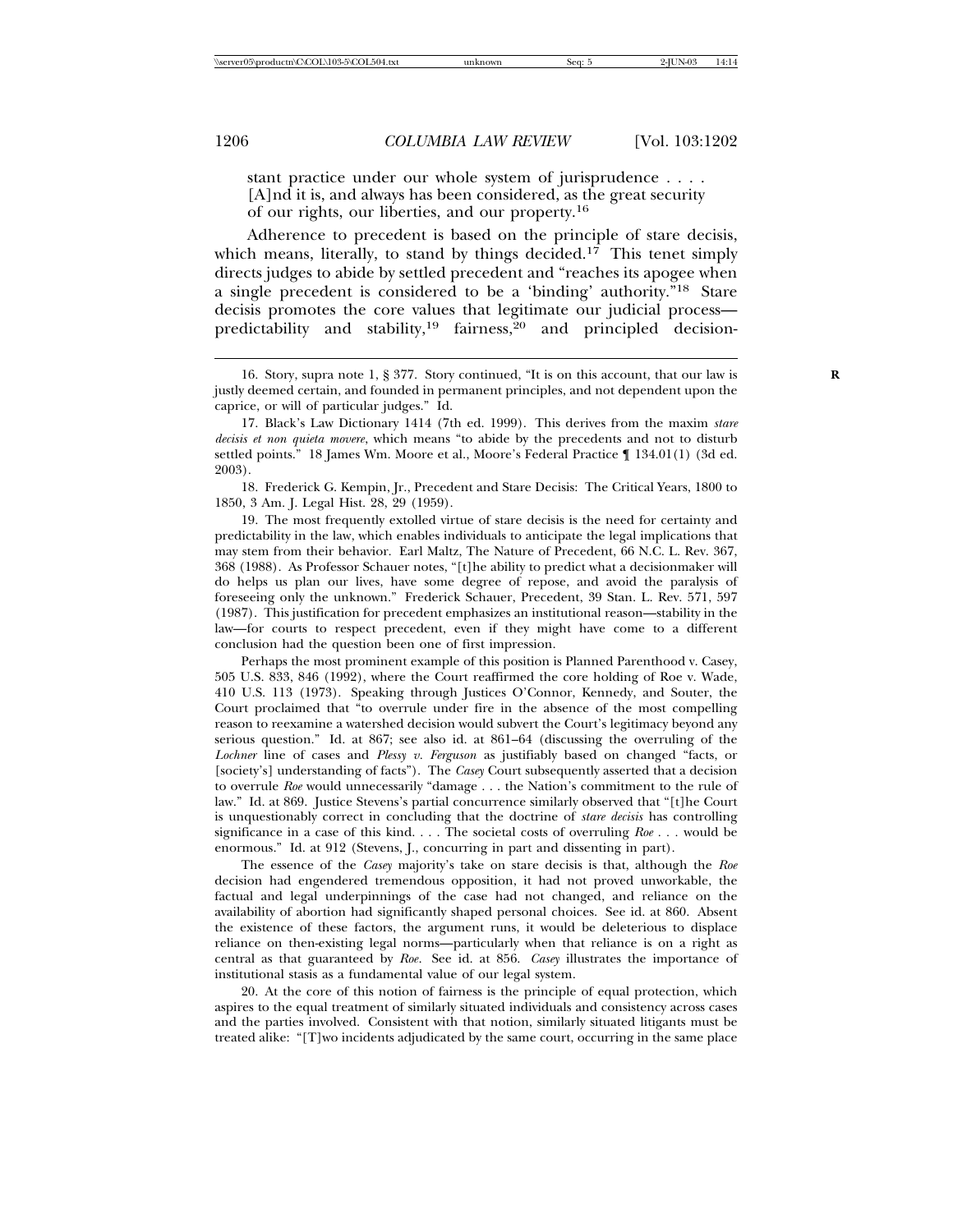making.21 As stated by Justice Harlan, the "very weighty considerations" that underlie stare decisis include

the desirability that the law furnish a clear guide for the conduct of individuals, to enable them to plan their affairs with assurance against untoward surprise; the importance of furthering fair and expeditious adjudication by eliminating the need to relitigate every relevant proposition in every case; and the necessity of maintaining public faith in the judiciary as a source of impersonal and reasoned judgments.<sup>22</sup>

No-citation rules have effectively taken unpublished opinions outside the realm of stare decisis. These rules explicitly strip unpublished opinions of any binding precedential force (though the rules of certain circuits do confer varying degrees of nonbinding persuasive value on such opinions),23 thereby eliminating the requirement that later courts adhere to those decisions. Some scholars have questioned the consequences of this break with the notion of stare decisis, which will be discussed further in Part I.C.2.

#### B. *The Genesis of Selective Publication and No-Citation Rules*

Judicial decisions were few and far between in colonial America, and as such, published law reports—something we rely on tremendously and take for granted today—did not exist at that time.<sup>24</sup> Instead, lawyers typically committed important decisions to memory and depended on trea-

and at the same time, and arising out of facts which are identical except for the identity of the litigants, should be treated equally." Maltz, supra note 19, at 369. **R**

21. One highly prized value of our judicial system is that society should be governed by "rules of law and not merely the opinions of a small group of men who temporarily occupy high office." Fla. Dep't of Health & Rehabilitative Servs. v. Fla. Nursing Home Ass'n, 450 U.S. 147, 154 (1981) (Stevens, J., concurring); see also Pollock v. Farmers' Loan & Trust Co., 157 U.S. 429, 652 (1895) (White, J., dissenting) ("The fundamental conception of a judicial body is that of one hedged about by precedents which are binding on the court without regard to the personality of its members."); William Cranch, Preface to 5 U.S. (1 Cranch) iii, iii (1804) ("In a government . . . emphatically stiled [sic] a government of laws, the least possible range ought to be left for the discretion of the judge. Whatever tends to render the laws certain, equally tends to limit that discretion; and perhaps nothing conduces more to that object than the publication of reports.").

Stare decisis creates the appearance of neutrality because caselaw—when decided within the bounds of stare decisis—is an ostensibly impartial "source of authority to which judges can appeal in order to justify their decisions." Maltz, supra note 19, at 371. **R** However, the appearance of impartiality may be just that—an appearance: "As any law student knows, virtually any judicial decision can be analogized to or distinguished from any other fact pattern." Id. But it can be argued that "one also can identify many cases in which precedent actually seems to influence the result. . . . [B]ecause judges believe that law should be made by reference to 'neutral' principles of precedent, those principles in fact have a strong influence on decision making." Id.

22. Moragne v. States Marine Lines, Inc., 398 U.S. 375, 403 (1970).

24. See Martha J. Dragich, Will the Federal Courts of Appeals Perish if They Publish? Or Does the Declining Use of Opinions to Explain and Justify Judicial Decisions Pose a Greater Threat?, 44 Am. U. L. Rev. 757, 772 & nn.73–75 (1995) (noting also that the

<sup>23.</sup> See infra notes 47–48 and accompanying text. **R**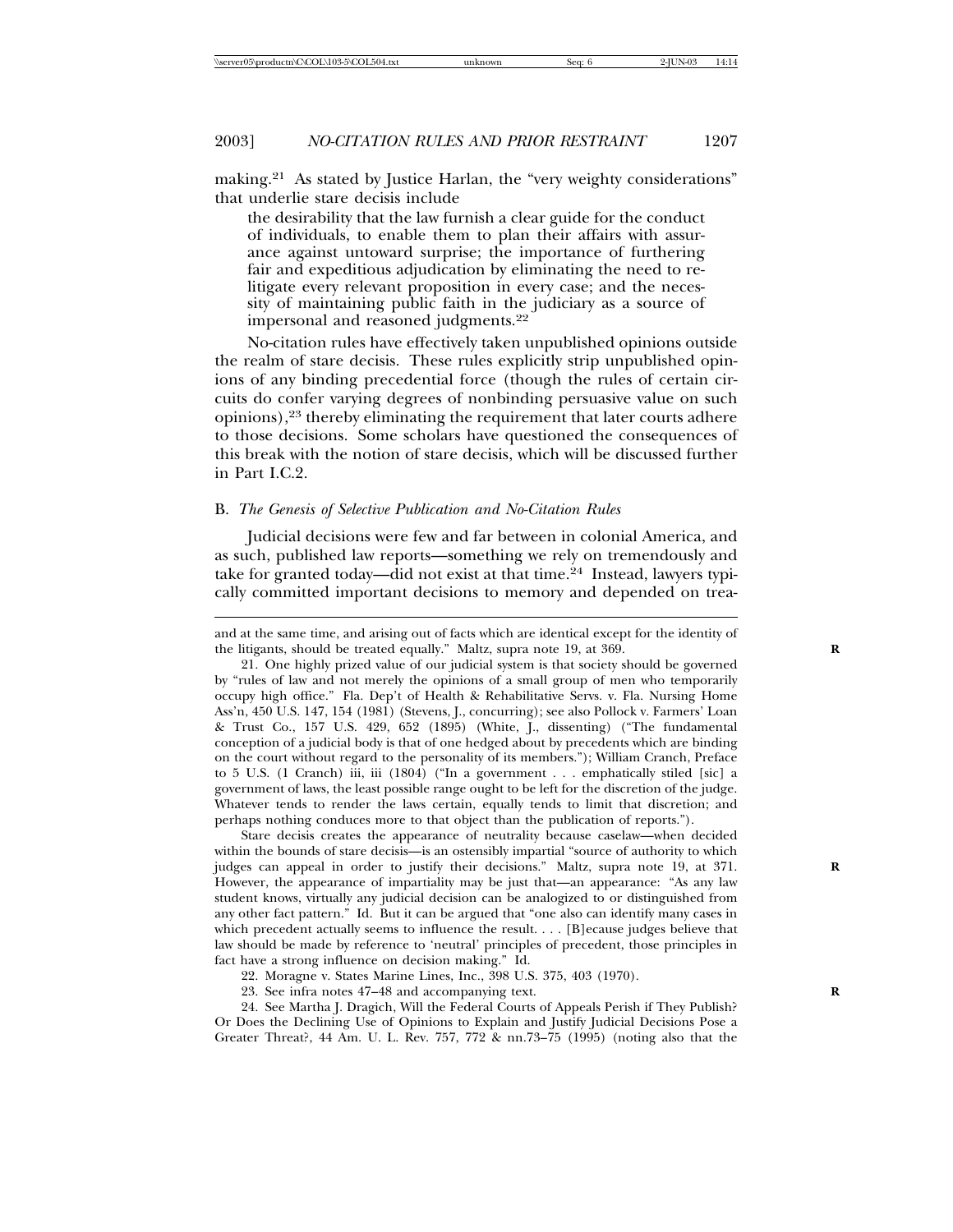tises such as those of Blackstone and Coke as a source of legal wisdom and guidance.25 However, both the bench and bar began to grow in the nineteenth century as a result of a spike in litigation, and with that came development in the complexity of the law.26 As a result, states began to publish "official reports" of judicial proceedings,27 and the *Federal Reporter* later started to publish cases in 1894.<sup>28</sup>

For decades, the *Federal Reporter* continued to publish nearly every judicial opinion written by the federal courts of appeals, without distinguishing between those deemed to have important precedential value and those thought to be of potentially less significance for future courts and litigants.29 However, as the volume of litigation continued to flourish30—resulting in a surge in the number of appeals faced by federal appellate courts—legal professionals were faced with the realization that the "practical limit on lawyers' and judges' ability to obtain and assimilate judicial opinions was dangerously near being exceeded"31 and that the

26. See Dragich, supra note 24, at 772. **R**

27. Suzanne O. Snowden, Note, "That's My Holding and I'm Not Sticking to It!" Court Rules That Deprive Unpublished Opinions of Precedential Authority Distort the Common Law, 79 Wash. U. L.Q. 1253, 1259 (2001) (also discussing the rise of the West Publishing Company during the nineteenth century). The first known reporters were called Year Books, which were unofficial reports that had been published for centuries in England. Id. at 1258. Those books were eventually replaced with unofficial "nominative" reporters, which were compiled by various lawyers from their personal notes about different opinions that had been handed down. Id. at 1259. Edmund Plowden published the first nominative case reporter in 1571; this reporter, called *Les Comentaires, ou les Reportes*, was eventually published in the United States, along with other similar reporters. Id. The "desire for an 'American' common law—separate and distinct from the laws of England—was a major impetus in the widespread adoption of reporters." Id.

28. Boyce F. Martin, Jr., In Defense of Unpublished Opinions, 60 Ohio St. L.J. 177, 184 (1999).

29. See id. at 184 & n.27.

30. The surmised causes behind this surge in litigation are numerous. For example, there was an increase in the number of civil laws in the 1960s and 1970s with subsequent private causes of action under those laws—including civil rights laws, environmental laws, and employment laws. David Greenwald & Frederick A.O. Schwarz, Jr., The Censorial Judiciary, 35 U.C. Davis L. Rev. 1133, 1145 (2002). In the criminal realm, the number of appeals mushroomed by over 600% between 1960 and 1983, stimulated "by both the expansion of criminal appellate rights by the Warren Court and the passage of federal legislation appropriating funds for appellate counsel in criminal cases." Id. While circuit court filings between 1934 and 1960 grew at a rate of 0.5% per year, between 1960 and 1983 that growth rate increased to 9%—with the number of annual appeals growing from 4,000 to 29,580 during that time period. Id. at 1146. The growth in the number of federal appellate judges did not keep the same pace, however, with the number increasing from 66 to 150 between 1960 and 1995—less than a 3% increase per year—which no doubt contributed to the growing caseload crisis. Id.

31. Quitschau, supra note 25, at 857. **R**

earliest case reporters focused almost exclusively on counsels' arguments rather than on the opinion of the court).

<sup>25.</sup> Id. at 771–72; Drew R. Quitschau, Note, *Anastasoff v. United States*: Uncertainty in the Eighth Circuit—Is There a Constitutional Right to Cite Unpublished Opinions?, 54 Ark. L. Rev. 847, 855 (2002).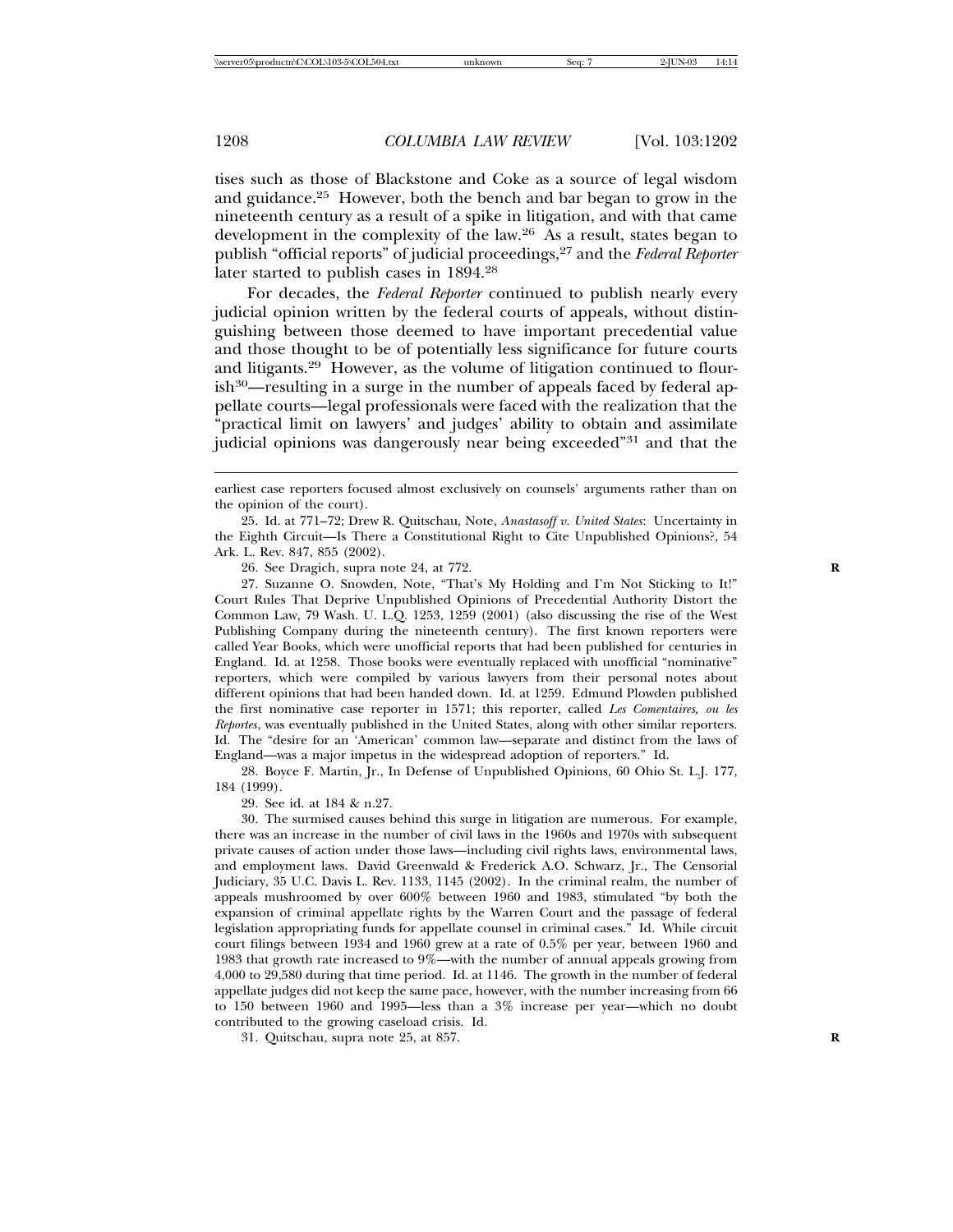common law faced the alarming prospect of being "crushed by its own weight if [the trend] continue[d] unabated."32

The Judicial Conference of the United States finally addressed the mounting caseload crisis of the federal courts in 1964, and adopted a resolution that appellate courts publish only those opinions thought to be of "general precedential value."33 However, this broad and unstructured proposal essentially fell by the wayside until 1973, when the Advisory Council for Appellate Justice released a report urging appellate courts to apply concrete criteria to determine whether an opinion was publication-worthy.34 The Council proposed that judges, in making such determinations, consider whether the decision: (1) created a new rule of law or altered an existing one; (2) involved a legal issue of continuing public interest; (3) criticized existing law; or (4) resolved an apparent conflict of authority.35 The Council hoped that limiting publication of opinions would preserve judicial resources and reduce costs by increasing the efficiency with which judges produced their opinions.<sup>36</sup>

In conjunction with the aforementioned criteria, the Council also proposed rules that disallowed citation to unpublished opinions in court papers or arguments in order to further the underlying purpose of selective publication (i.e., judicial economy).<sup>37</sup> It was believed necessary to partner such no-citation rules with those of selective publication because

33. Judicial Conference of the United States, Admin. Office of the U.S. Courts, Reports of the Proceedings of the Judicial Conference of the United States 11 (1964).

34. See generally Comm. on Use of Appellate Court Energies, Advisory Council for Appellate Justice, Standards for Publication of Judicial Opinions (1973) [hereinafter Advisory Council Report].

35. Id. at 15–17.

<sup>32.</sup> Kirt Shuldberg, Comment, Digital Influence: Technology and Unpublished Opinions in the Federal Courts of Appeals, 85 Cal. L. Rev. 543, 546 (1997) (internal quotation marks omitted) (quoting Charles W. Joiner, Limiting Publication of Judicial Opinions, 56 Judicature 195, 195 (1972)). Although these fears finally came to a head in the 1970s, they apparently have prompted volume-related concerns "[e]ver since systematic reporting of judicial decisions first began in the 16th century." Jerome I. Braun, Eighth Circuit Decision Intensifies Debate Over Publication and Citation of Appellate Opinions, 84 Judicature 90, 90–91 (2000) (noting that, in 1671, the English Chief Justice Hale described the collection of reported opinions as "the rolling of a snowball, it increaseth in bulk in every age, until it becomes utterly unmanageable").

<sup>36.</sup> Id. at 3. Circuit courts have also responded to burgeoning caseloads by altering their general appellate procedures, both declining to grant oral arguments in a wider range of cases and limiting the amount of time litigants have to argue in front of a panel. Carl Tobias, Comment, *Anastasoff*, Unpublished Opinions, and Federal Appellate Justice, 25 Harv. J.L. & Pub. Pol'y 1171, 1173 (2002); see also 4th Cir. R. 34 (providing standards for selection of cases not warranting oral argument); 5th Cir. R. 34 (same); 11th Cir. R. 34 (same); Thomas E. Baker, Rationing Justice on Appeal: The Problems of the U.S. Courts of Appeals 108–17 (1994) (discussing and criticizing federal appellate court procedures regarding oral arguments); William M. Richman & William L. Reynolds, Elitism, Expediency, and the New Certiorari: Requiem for the Learned Hand Tradition, 81 Cornell L. Rev. 273, 279–81 (1996) [hereinafter Richman & Reynolds, Elitism] (criticizing limitations on appellate oral arguments).

<sup>37.</sup> See Advisory Council Report, supra note 34, at 18–21. **R**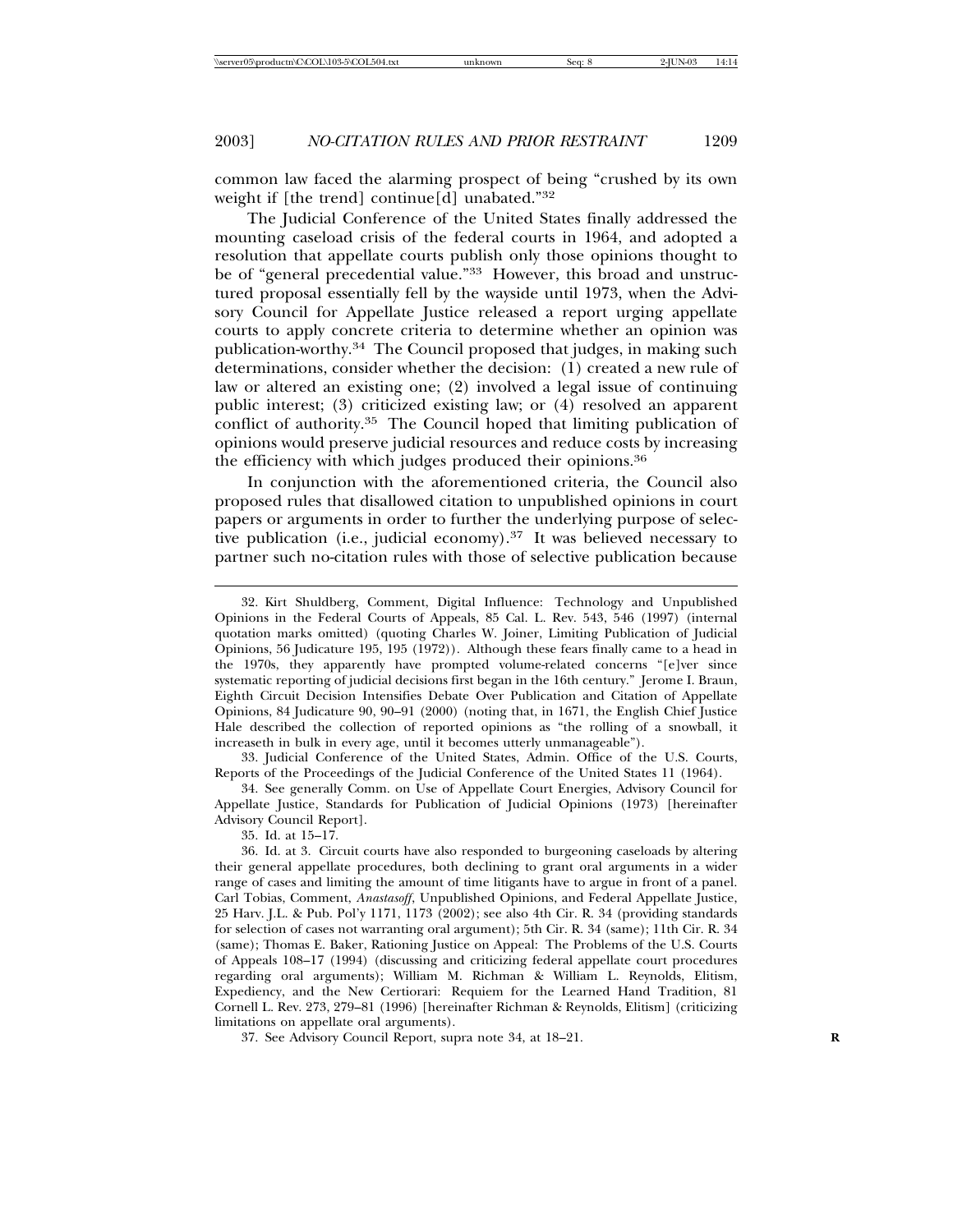unpublished opinions were meant solely for the parties involved in the litigation, and the precision of the legal writing, reasoning, and detail contained within was thought to be of lesser quality than opinions written for publication.38 No-citation rules were also thought to promote fairness in the world of selective publication, in order to "dispel[ ] any suspicion that institutional litigants and others who might have ready access to collections of unpublished opinions had an advantage over other litigants without such access."<sup>39</sup> This argument is less compelling today, though, because the term "unpublished" is now somewhat of a misnomer: many, though not all, circuits make their unpublished opinions publicly available via Westlaw, Lexis, or the *Federal Appendix*. 40

In response to the Advisory Council's report, the federal circuits have since adopted their own selective publication and no-citation rules.41 As of the early 1990s, over sixty percent of federal appellate decisions were not published.42 Today, approximately eighty percent of the cases decided by the federal courts of appeals go unpublished.<sup>43</sup>

As noted, no-citation rules vary from circuit to circuit, and each falls into one of three general categories: those that forbid citation to unpublished opinions (the Second, Seventh, Ninth, and Federal Circuits),<sup>44</sup> those that disfavor such citation (the First, Fourth, Sixth, Eighth, and Tenth Circuits), <sup>45</sup> and those that permit it (the Fifth, Eleventh, and D.C.

40. Id.; see also supra note 2. **R**

41. The selective publication rules of each circuit employ a common theme: if, in the presiding judge's opinion, a case is unlikely to have future precedential value, the judge is permitted to deal with that case by writing an unpublished opinion. The exact standards, of course, vary by circuit. For instance, the Second Circuit's standard is whether any "jurisprudential purpose would be served by a written opinion." 2d Cir. R. 0.23. The Third, Tenth, and Federal Circuits all set forth similar tests. See 3d Cir. I.O.P. 5.5.3; 10th Cir. R. 36.1; Fed. Cir. R. 47.6(b). Other circuits, by contrast, have developed more specific criteria, such as those proposed by the Advisory Council (i.e., whether the opinion establishes a new rule of law, involves an issue of continuing public interest, criticizes existing law, or resolves an apparent conflict of authority). See 1st Cir. R.  $36(b)(1)$ ; 4th Cir. R. 36(a); 5th Cir. R. 47.5.1; 6th Cir. R. 206; 7th Cir. R. 53(c)(1); 8th Cir. R. 47B; 9th Cir. R. 36-2. No-citation rules also vary by circuit. See infra notes 44–48 and accompanying **R** text.

42. See Mark D. Hinderks & Steve A. Leben, Restoring the Common in the Law: A Proposal for the Elimination of Rules Prohibiting the Citation of Unpublished Decisions in Kansas and the Tenth Circuit, 31 Washburn L.J. 155, 158 (1992).

43. Hellman Statement, supra note 2, at 44. **R**

44. See 2d Cir. R. 0.23; 7th Cir. R. 53(b)(2)(iv); 9th Cir. R. 36-3; Fed. Cir. R. 47.6(b).

<sup>38.</sup> Limited publication and no-citation rules were meant to "serve as a sorting device, separating the wheat from the chaff." Shuldberg, supra note 32, at 551. **R**

<sup>39.</sup> Unpublished Judicial Opinions: Hearing Before the Subcomm. on Courts, the Internet, and Intellectual Prop. of the House Comm. on the Judiciary, 107th Cong. 5, 7 (2002) (statement of Judge Samuel A. Alito, Jr., U.S. Court of Appeals for the Third Circuit; Chair, Advisory Committee on the Federal Rules of Appellate Procedure) [hereinafter Alito Statement].

<sup>45.</sup> See 1st Cir. R. 32.3(a)(2); 4th Cir. R. 36(c); 6th Cir. R. 28(g); 8th Cir. R. 28A(i); 10th Cir. R.  $36.3(B)(1)-(2)$ .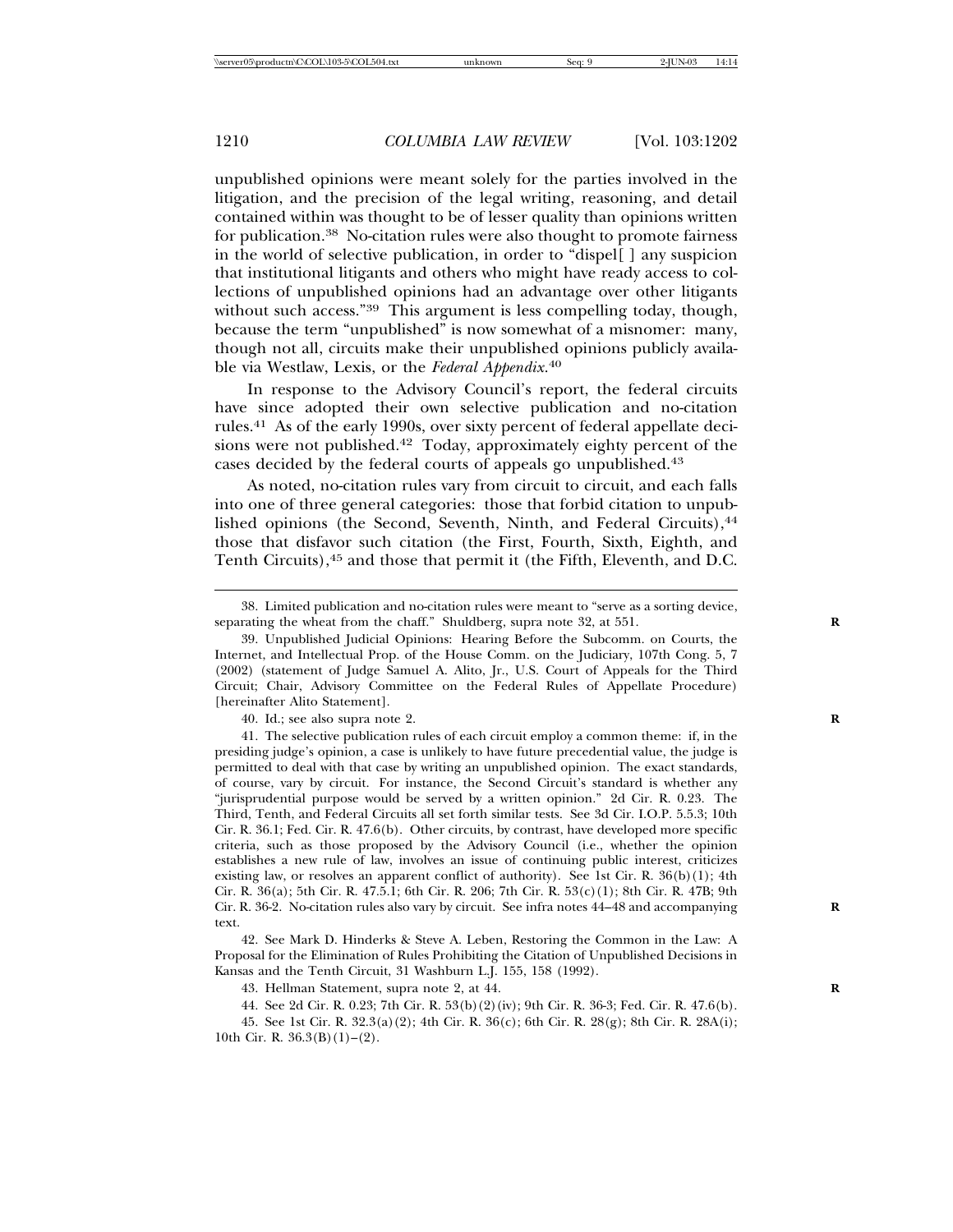Circuits).46 In addition, although the initial goal of selective publication rules was to deprive all unpublished opinions of any precedential value, the rules of some circuits now permit judges to confer a certain degree of persuasive authority upon an unpublished opinion of their own court if they so choose;<sup>47</sup> the D.C. Circuit even grants such opinions precedential authority when cited.48 This Note contends that only those rules that explicitly prohibit citation to unpublished opinions—those of the Second, Seventh, Ninth, and Federal Circuits—face a First Amendment barrier.49

## C. *Calls for Reform*

The public debate over no-citation rules has been long and pronounced; in recent months it has become all the more salient with the commencement of governmental scrutiny of the topic, which may well lead to reform of the current scheme. In an effort to create a uniform procedure regulating no-citation rules, alterations to the current rules have been proposed at various times throughout the past decade. In January 2001, the Department of Justice suggested specific language to the Advisory Committee on the Federal Rules of Appellate Procedure that would accomplish just that.<sup>50</sup> The Advisory Committee endorsed a new

48. See D.C. Cir. R.  $28(c)(1)(B)$  (conferring precedential authority on all unpublished opinions entered after January 1, 2002). However, all unpublished dispositions issued prior to January 1, 2002, may not be cited for persuasive or precedential value, unless considerations of res judicata or the law of the case apply. Id.  $28(c)(1)(A)$ .

49. See infra Parts III.C.2–3.

50. Alito Statement, supra note 39, at 9. This proposal allows citation to an **R** unpublished opinion if: "(1) it directly affects a related case, e.g., by supporting a claim of

<sup>46.</sup> See 5th Cir. R. 47.5.4; 11th Cir. R. 36-2; D.C. Cir. R. 28(c)(1)(B).

<sup>47.</sup> The fact that a circuit may allow citation to unpublished opinions does not mean that the circuit automatically confers precedential authority upon such opinions. For example, the Third Circuit rule states that "[t]he court by tradition does not cite to its not precedential opinions as authority." 3d Cir. I.O.P. 5.7. Thus, even though parties potentially may be permitted under the text of the rule to cite to unpublished opinions, the court itself nevertheless refuses to cite to such opinions, thus denying them any meaningful precedential value.

In the four circuits that forbid citation to unpublished opinions in unrelated cases the Second, Seventh, Ninth, and Federal—unpublished opinions are not granted any authority, precedential or persuasive. See 2d Cir. R. 0.23; 7th Cir. R. 53(b)(2)(iv); 9th Cir. R. 36-3; Fed. Cir. R. 47.6(b). By contrast, the First, Eighth, Tenth, and Eleventh Circuits all grant persuasive authority to unpublished opinions. See 1st Cir. R. 32.3(a)(2); 8th Cir. R. 28A(i); 10th Cir. R. 36.3; 11th Cir. R. 36-2. The Fifth Circuit grants unpublished opinions issued after January 1, 1996 persuasive authority, while unpublished dispositions issued before that date may not be cited unless considerations of res judicata, collateral estoppel, or the law of the case apply. See 5th Cir. R. 47.5.3–.4. The Fourth and Sixth Circuit rules are vague with respect to whether a citable unpublished opinion has precedential or persuasive value, each stating that if a party believes that an unpublished opinion has precedential value in relation to a material issue in the case, it may be cited. See 4th Cir. R.  $36(c)$ ; 6th Cir. R.  $28(g)$ . No mention is explicitly made in either rule, however, of whether a future court is to treat that citation as strictly binding; that decision is likely to ultimately be made by a presiding judge presented with such a citation.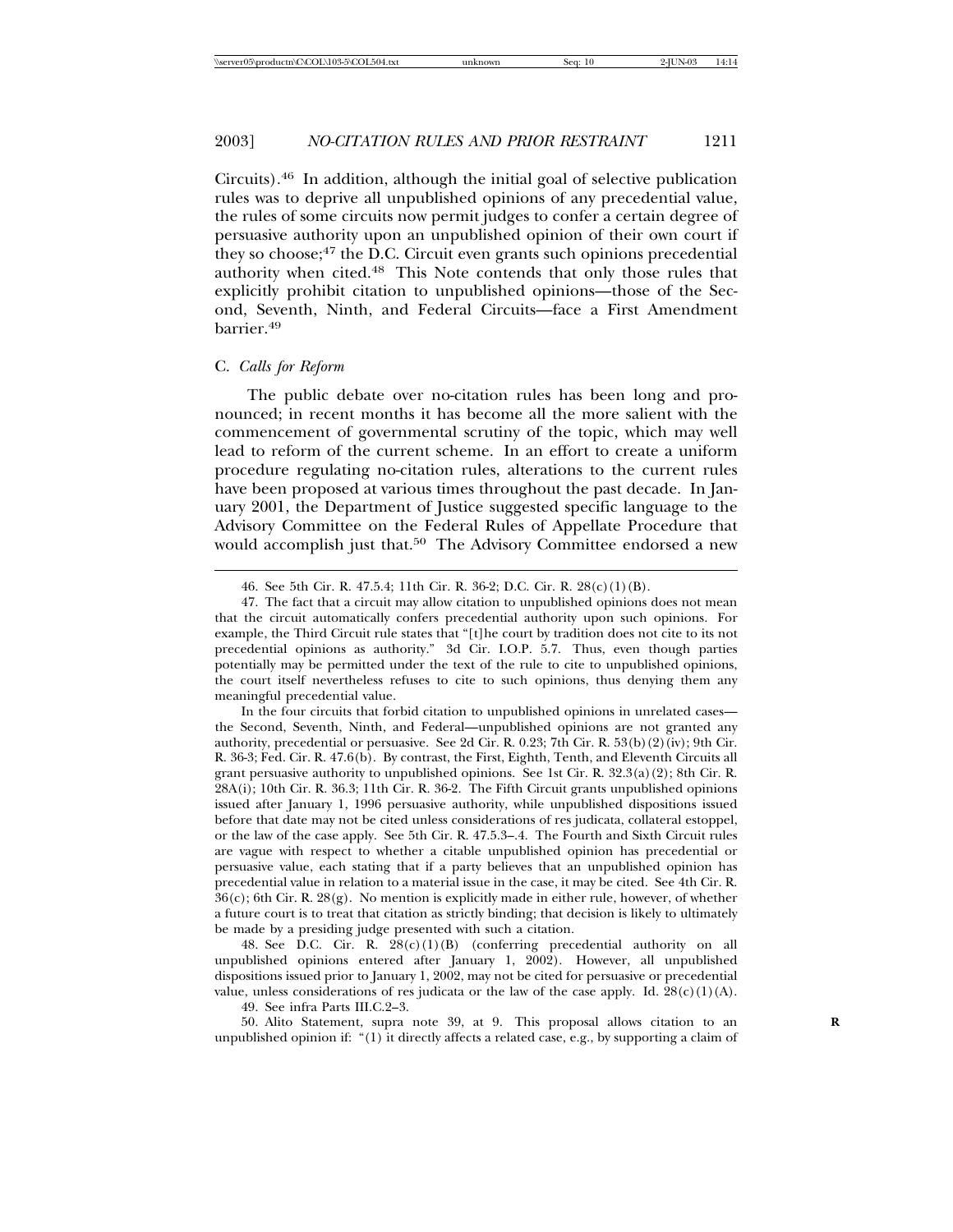rule at its November 2002 meeting that would implement a uniform rule allowing citation to unpublished opinions.51 However, whether uniform publication rules will eventually be accepted and applied across all federal circuits remains an open issue, as both the Supreme Court and Congress must approve the rule before it can be adopted.52 And, as Judge Alito, Chair of the Advisory Committee, noted during recent congressional hearings, the question of "[w]hether the benefits of uniform procedures governing citation of opinions outweigh the flexibility of local procedures is subject to no easy answer."53 Various dissenting voices have recently weighed against the creation of uniform rules, including a number of federal appellate judges.<sup>54</sup>

Congress has also taken initial steps in examining this issue. On June 27, 2002, the House Subcommittee on Courts, the Internet, and Intellectual Property heard testimony from a number of individuals on the

52. Id. Any proposal must go through lengthy procedures in order for a rule to be amended or a new rule to be adopted. See Fed. Rules of Practice and Procedure Admin. Office of the U.S. Courts, Federal Rulemaking—The Rulemaking Process: A Summary for the Bench and Bar, at http://www.uscourts.gov/rules/proceduresum.htm (last visited Mar. 25, 2003) (on file with the *Columbia Law Review*). First, the Advisory Committee develops and suggests the recommended change. Next, the proposed amendment or rule must be published for public comment (usually allowing a six-month window for comment). After the comment period, the Advisory Committee must revise the rule, if necessary, based on the comments received and then pass the rule on to the Standing Committee for final recommendations. Once approved by the Standing Committee, the proposed change is then submitted to the Judicial Conference for approval, and if endorsed by the Conference, the rule is sent up for Supreme Court review. Finally, if the Court approves the rule, Congress is allowed a seven-month statutory period in which it may enact legislation to modify or reject the proposed change. Id.

53. Alito Statement, supra note 39, at 9. **R**

54. For instance, Chief Judge Edward Becker of the Third Circuit said, "[T]he criteria for determining when an opinion should be legended 'not precedential' should be a matter for the respective Courts of Appeals." Unpublished Judicial Opinions: Hearing Before the Subcomm. on Courts, the Internet, and Intellectual Prop. of the House Comm. on the Judiciary, 107th Cong. 24, 24 (2002) (statement of Kenneth Schmier, Chairman, Committee for the Rule of Law) (quoting Chief Judge Becker). And Judge Wilfred Feinberg of the Second Circuit said, "I also feel that any attempt to specify uniform, national criteria for 'unpublished' opinions—would be unwise." Id. (quoting Judge Feinberg).

res judicata or collateral estoppel, or (2) 'a party believes that it persuasively addresses a material issue in the appeal, and that no published opinion of the forum court adequately addresses the issue.'" Id. It also requires that any document that cites an unpublished opinion have attached to it a copy of that opinion. Id. However, "[t]he proposal takes no position on the precedential value of an 'unpublished' opinion and does not dictate whether or to what extent a court should designate opinions as 'unpublished.'" Id.

<sup>51.</sup> Stephanie Francis Cahill, Don't Issue Citations for Citation; Court Committee: Courts Should Allow Citing Unpublished Opinions, ABA J. eReport, Dec. 13, 2002, at http://www.abanet.org/journal/ereport/d13unpub.html (on file with the *Columbia Law Review*). In its November 2002 meeting, the Committee determined that the imposition of a uniform rule allowing citation to unpublished opinions would "expand the sources of insight and information that can be brought to the attention of judges and make the entire process more transparent to attorneys, parties, and the general public." Id.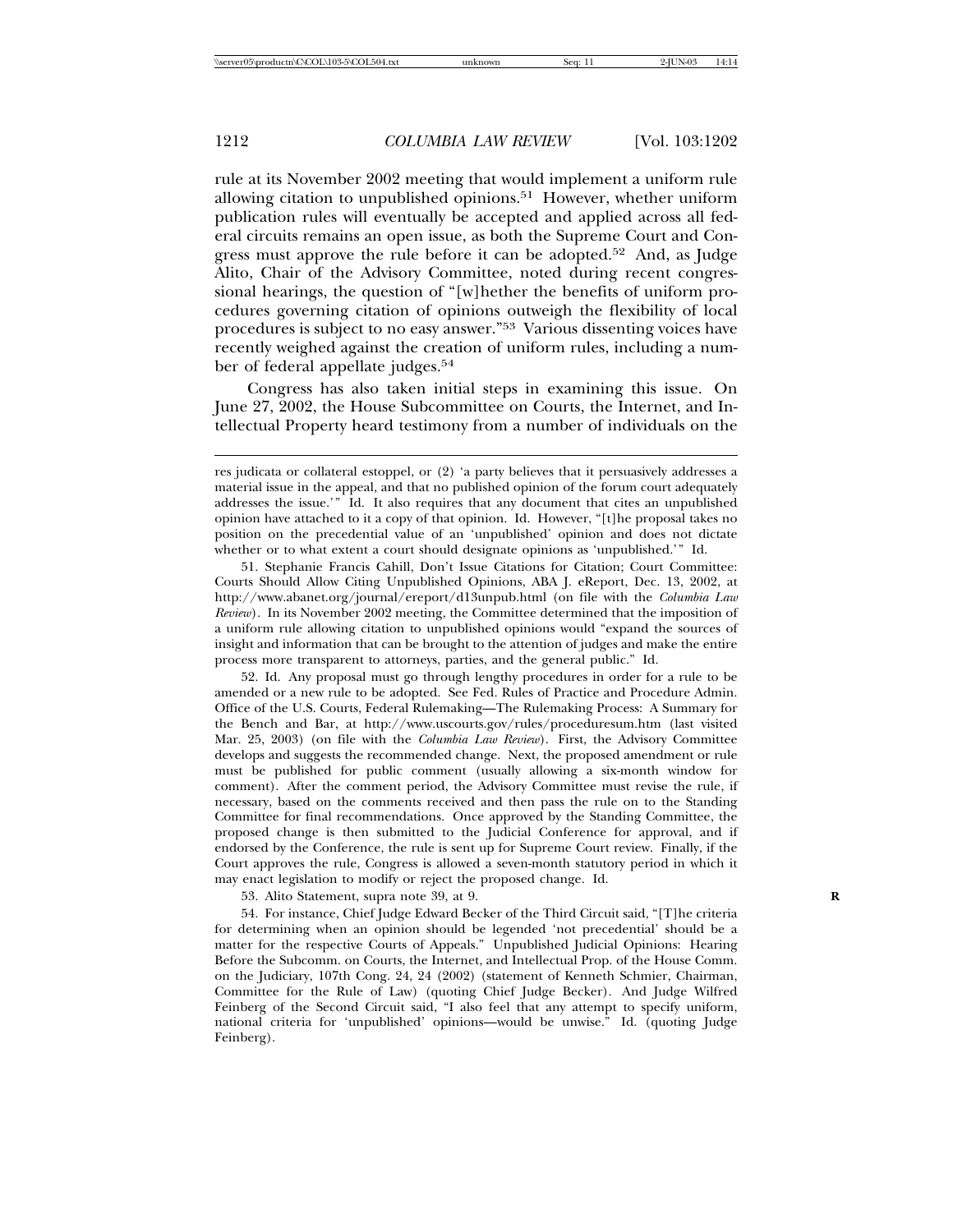subject of no-citation rules—including Judge Samuel Alito, Jr. of the Third Circuit;55 Judge Alex Kozinski of the Ninth Circuit;56 Arthur Hellman, former Deputy Executive Director of the Commission on Revision of the Federal Court Appellate System;<sup>57</sup> and Kenneth Schmier, Chairman of the Committee for the Rule of Law. The purpose of these hearings was to consider the creation of uniform rules to govern the publication procedures of all federal circuits.

#### D. *Costs and Benefits of Selective Publication and No-Citation Rules*

1. *Prudential Arguments in Favor of Selective Publication and No-Citation*. — The merits of selective publication and no-citation rules have been debated for decades. The purported benefits of these rules are threefold, all of which turn on the enhanced efficiency that flows from reduced volume. First, proponents of these rules contend that selective publication yields greater judicial economy and productivity, because writing unpublished opinions—which are intended for the eyes of the parties to the litigation only—takes less time and uses fewer judicial resources than preparing published opinions.58 According to one commentator, "if judges do not have to spend time crafting publishable opinions for every case, then dockets will move along faster."59 And, as stated by one judge, "[s]omehow there has to be a system where you can decide a case without all the difficulty of a published opinion. Memo opinions are nice because you don't have to make sure that all your i's are dotted and t's are

<sup>55.</sup> Judge Alito is the chairperson of the Advisory Committee on the Federal Rules of Appellate Procedure, but was speaking here on behalf of the Judicial Conference of the United States.

<sup>56.</sup> Judge Kozinski was the author of Hart v. Massanari, 266 F.3d 1155 (9th Cir. 2001), one of the leading cases in this area, discussed further infra Part II.A.

<sup>57.</sup> Professor Arthur Hellman teaches at the University of Pittsburgh School of Law. He has organized and participated in a number of studies of the federal appellate courts (including an analysis of the innovations of the Ninth Circuit and a study of unresolved intercircuit conflicts) and served on the Ninth Circuit Court of Appeals Evaluation Committee.

<sup>58.</sup> Martin, supra note 28, at 190; see also Alex Kozinski & Stephen Reinhardt, Please **R** Don't Cite This!, Cal. Law., June 2000, at 43, 44. Judges Kozinski and Reinhardt argue that judges would neglect their other responsibilities if all opinions had to be of publishable quality:

We write opinions in only 15 percent of the cases already and may well have to reduce that number. Or we could write opinions that are less carefully reasoned. Or spend less time keeping the law of the circuit consistent through the en banc process. . . . None of these are palatable alternatives, yet something would have to give.

Id.

<sup>59.</sup> Charles E. Carpenter, Jr., The No-Citation Rule for Unpublished Opinions: Do the Ends of Expediency for Overloaded Appellate Courts Justify the Means of Secrecy?, 50 S.C. L. Rev. 235, 249 (1998) (noting also that "[f]ewer published decisions mean fewer volumes for libraries to purchase").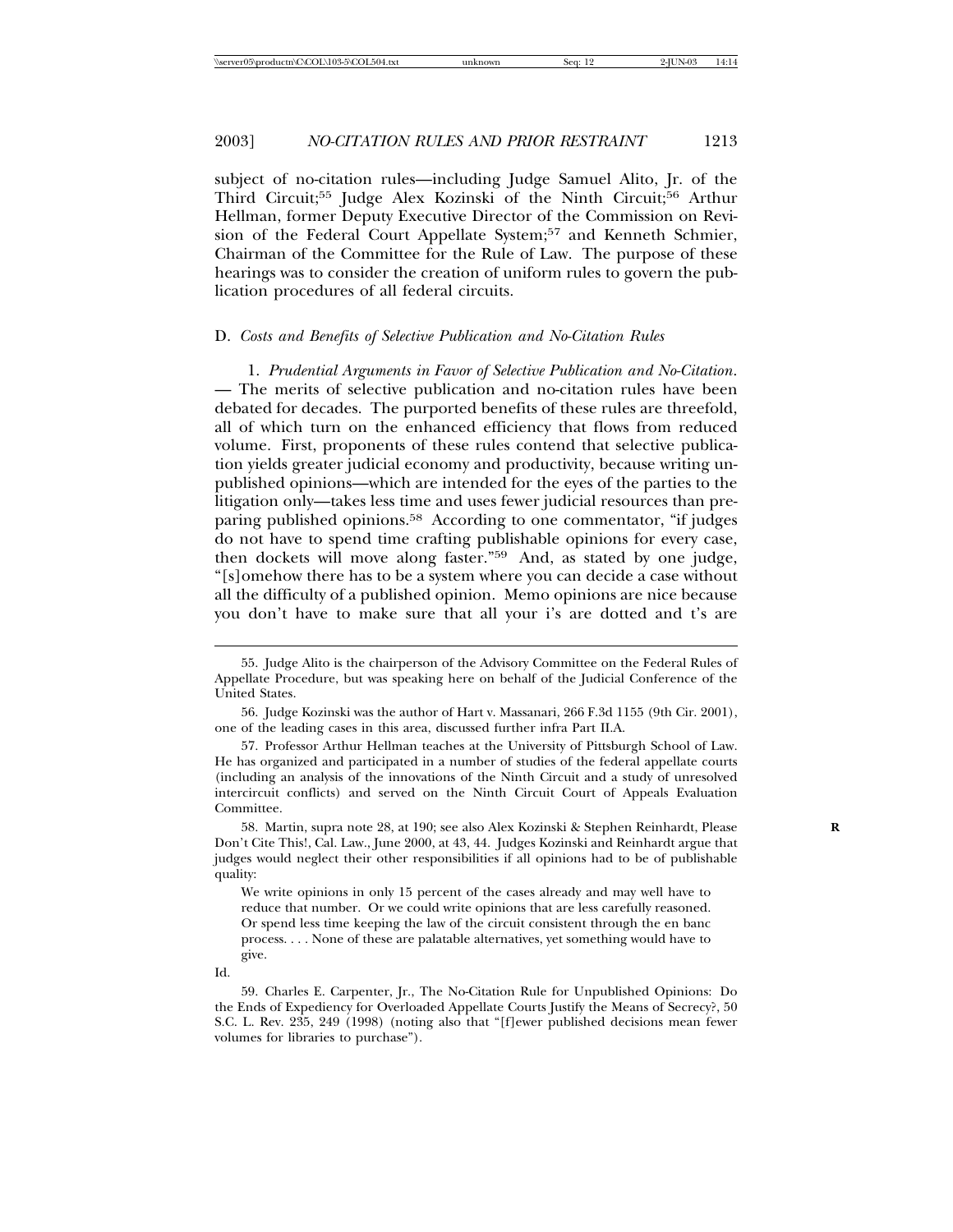crossed."60 For instance, when a judge knows that an opinion will not be published, she may not take the time to carefully recite the facts of the case because the parties involved are already intimately familiar with them.61 It is often unnecessary in an unpublished opinion for a judge to deal with all of the arguments made by each side in the case; instead, she may choose to focus exclusively on the dispositive issues.62 In addition, a judge may not take as much care to avoid using vague language in the opinion that litigants in other cases may attempt to seize upon in subsequent cases.<sup>63</sup>

Second, some proponents of selective publication rules assert that they improve the quality of the limited number of published opinions by allowing judges to take greater care with cases that involve new or important questions of law.<sup>64</sup> One federal circuit judge has argued that appellate judges "must devote more time to an opinion that changes the law or clarifies it in an important way (and may thus affect many litigants in future cases) than to an opinion that simply applies well-established law to specific facts (and thus affects solely the litigants at hand)."<sup>65</sup>

Third, those who support these rules further maintain that unpublished opinions serve as "precedent-savers"66 by not "muddying the water with a needless torrent of published opinions" and bestowing more emphasis on those opinions that are actually published and citable.67 One

63. Id. at 124.

64. Nitta, supra note 60, at 806. The lack of precedential authority of unpublished **R** opinions certainly gives judges less incentive to spend time and effort writing such opinions. According to Judge Richard Posner, "[Nonpublication] is sort of a formula for irresponsibility. . . . Most judges, myself included, are not nearly as careful in dealing with unpublished decisions." William Glaberson, Limited Reviews by Courts Raise Legal Rights Concerns, Portland Oregonian, Mar. 14, 1999, at A5 (quoting Judge Posner). Unpublished opinions have also been described as being "dreadful in quality." Richman & Reynolds, Elitism, supra note 36, at 284. In addition, it has been argued that unpublished **R** decisions render judges less accountable for their opinions, thus leading to decisions that are not as well-reasoned: "The author of a bad opinion cannot hide behind the shield of anonymity . . . . Judges who cannot be held individually responsible either for the reasoning or the result have far less incentive to insure that they 'get it right.'" Id. at 283.

65. Alito Statement, supra note 39, at 8. **R**

66. Douglas A. Berman & Jeffrey O. Cooper, In Defense of Less Precedential Opinions: A Reply to Judge Martin, 60 Ohio St. L.J. 2025, 2041 (1999).

67. Martin, supra note 28, at 192. **R**

<sup>60.</sup> Sheree L. K. Nitta, Note, The Price of Precedent: *Anastasoff v. United States*, 23 U. Haw. L. Rev. 795, 805 (2001) (quoting Chief Judge James Burns of the Hawaii Intermediate Court of Appeals).

<sup>61.</sup> Howard Slavitt, Selling the Integrity of the System of Precedent: Selective Publication, Depublication, and Vacatur, 30 Harv. C.R.-C.L. L. Rev. 109, 123–24 (1995).

<sup>62.</sup> Id. ("Because unpublished opinions serve no future purpose, judges need only provide a minimal indication of the reasoning that a fully explicated opinion would have followed."). However, one study done in the late 1970s found that one in every seven unpublished federal appellate decisions had reversed the trial court. Id. at 126–27. As a result, future courts and litigants will not have access to the reasoning behind those reversals; these parties will arguably suffer the loss of the insights and resolution that could result from prior adjudication.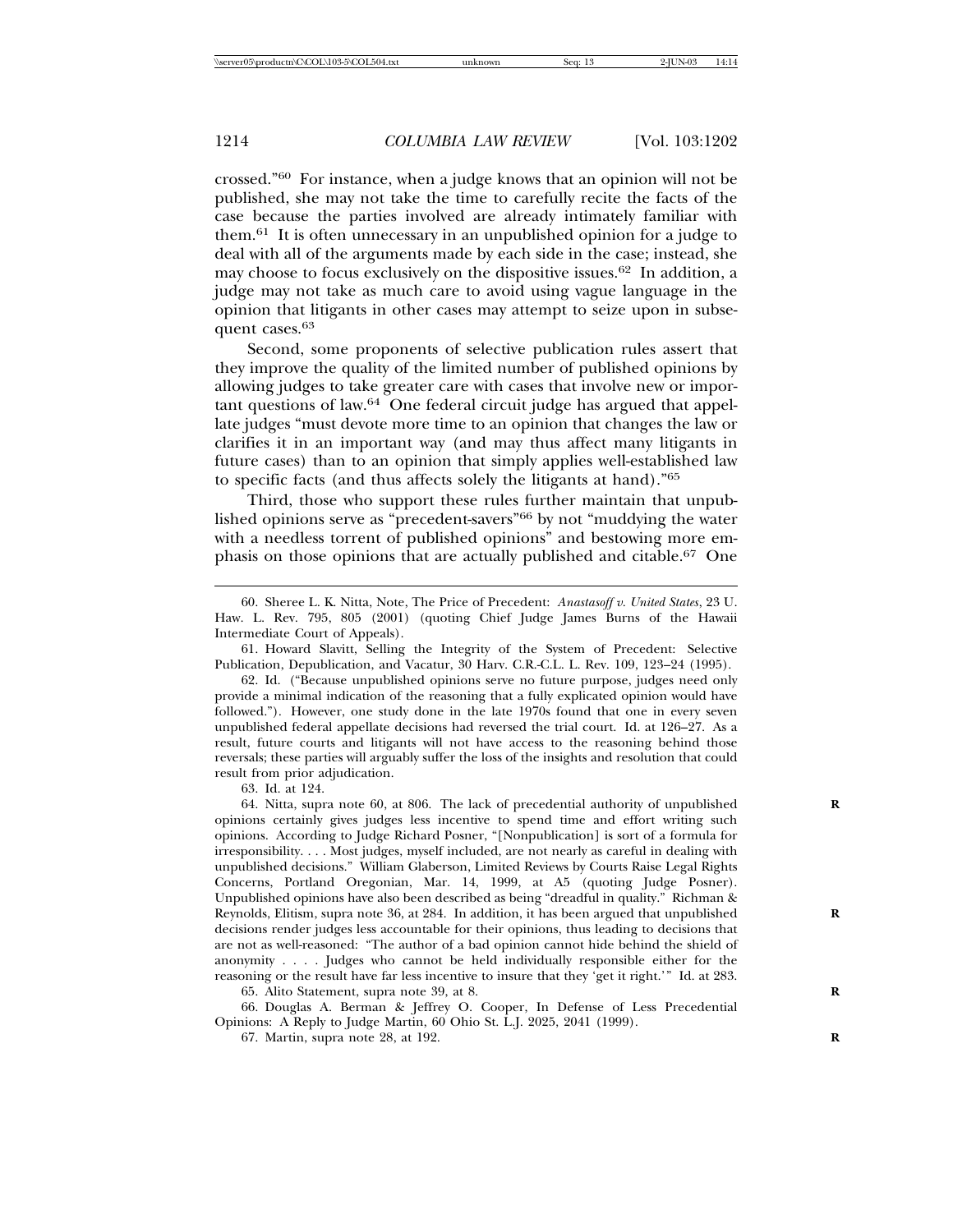federal circuit court judge asserted that one "reason behind the selective publication policy is that it is wrong to ask . . . scholars to read opinions that merely labor the obvious[,] . . . rehashing conclusions already reached in authoritative decisions of the same court."<sup>68</sup>

2. *Prudential Arguments Against Selective Publication and No-Citation Rules*. — On the other side of the debate, critics of these rules question the proposition that certain opinions lack precedential value, and instead take the position that *all* judicial opinions have some degree of precedential import. As stated by Judge Richard Arnold of the Eighth Circuit:

[T]here are many cases that look like previous cases, and that are almost identical. . . . [H]owever, it is possible to think of conceivable reasons why the [cases] can be distinguished, and when a court decides that it cannot be, it is necessarily holding that the proffered distinctions lack merit under the law. This holding is itself a conclusion of law with precedential significance.<sup>69</sup>

There is much concern among scholars about a system in which judges have unqualified discretion to decide whether or not a decision should serve as precedent, especially because there is no sound basis on which judges can divine today which decisions will be important in the future. As a result, it is argued, decisions that might have precedential value often go unpublished.70 As one state court judge has acknowledged, "[w]hen we make our *ad hoc* determination that a ruling is not significant enough for publication, we are not in as informed a position as we might believe. Future developments may well reveal that the ruling is significant indeed."<sup>71</sup>

Selective publication and no-citation rules are also claimed to impede "responsible judicial decisionmaking" by shielding certain opinions from the requirements of stare decisis, thereby undermining courts' obli-

Schauer, supra note 19, at 572–73. **R**

70. See Arnold, supra note 69, at 224; Nitta, supra note 60, at 815. **R**

<sup>68.</sup> Philip Nichols, Jr., Selective Publication of Opinions: One Judge's View, 35 Am. U. L. Rev. 909, 916 (1986).

<sup>69.</sup> Richard S. Arnold, Unpublished Opinions: A Comment, 1 J. App. Prac. & Process 219, 222–23 (1999); see also William L. Reynolds & William M. Richman, An Evaluation of Limited Publication in the United States Courts of Appeals: The Price of Reform, 48 U. Chi. L. Rev. 573, 579 (1981) (noting that "all decisions make law, or at least contribute to the process, for each shows [prospective litigants] how courts actually resolve disputes"). Frederick Schauer notes:

The traditional perspective on precedent . . . has . . . focused on the use of yesterday's precedents in today's decisions. But in an equally if not more important way, an argument from precedent looks forward as well, asking us to view today's decision as a precedent for tomorrow's decisionmakers. Today is not only yesterday's tomorrow; it is also tomorrow's yesterday. A system of precedent therefore involves the special responsibility accompanying the power to commit the future before we get there.

<sup>71.</sup> Nitta, supra note 60, at 814. **R**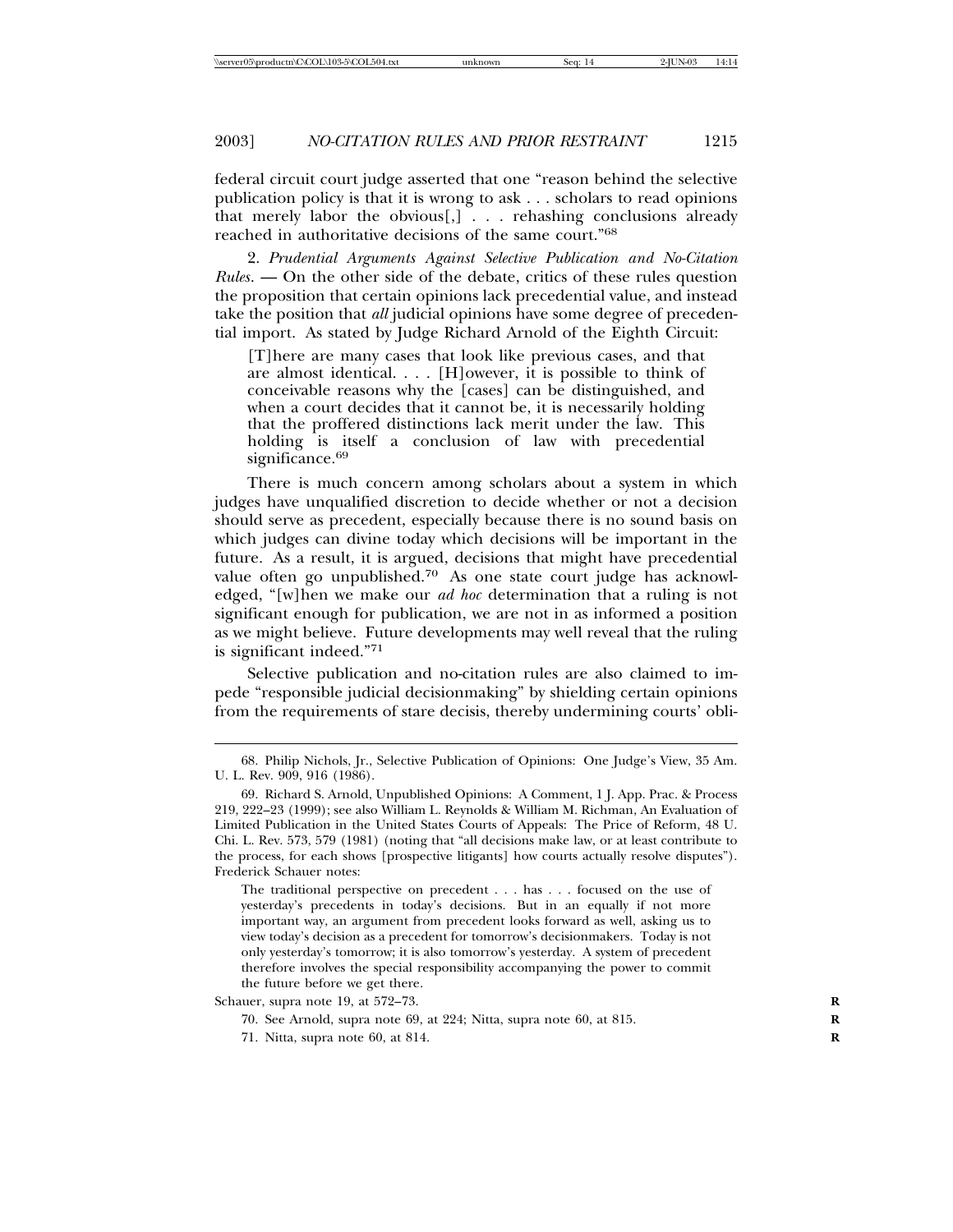gation to develop and explain the law.<sup>72</sup> If a judge desires that a case come out a certain way but cannot fully justify that decision under existing law, she might be tempted to simply decide the case in an unpublished opinion and "sweep[ ] the difficulties under the rug."73 These rules accordingly reduce the accountability of the courts of appeals and aid in the creation of an "underground" body of law, which is accessible to the public via Westlaw, Lexis, or the *Federal Appendix*, yet "disavowed by the very judges who are producing it."74 There is even some speculation that, because the Supreme Court is less likely to grant certiorari to an appeal from an unpublished opinion, appellate judges may decide controversial cases via unpublished opinions simply to insulate those decisions from Supreme Court review.<sup>75</sup>

Finally, critics of no-citation rules assert that "unpublished" and "unprecedential" are analytically distinct concepts; even if courts decide that a case is not worthy of publication, it should have no bearing on the authoritative weight of that decision.<sup>76</sup> This difference between nonpubli-

74. Id. at 225.

75. Slavitt, supra note 61, at 127 ("Because an unpublished opinion cannot be cited as **R** precedent, the Supreme Court is hesitant to devote its limited resources to reviewing a case that will have little future effect."). Slavitt points to Johnson v. Knable, No. 90-7388, 1991 U.S. App. LEXIS 12125 (4th Cir. May 28, 1991), as a prime example of this phenomenon. Id. at 110, 128–29. The plaintiff in *Johnson*, a prison inmate, was denied a job in the prison's education department and sued the prison, alleging that he was turned down due to his sexual orientation. The Fourth Circuit held that the prison officials may have violated the plaintiff's equal protection rights if they did, in fact, discriminate against him on the basis of his sexual orientation. This issue was one of first impression in the Fourth Circuit, and this decision presumably created new legal precedent within the circuit; however, the decision was unpublished.

The claim is made that the decision in *Johnson*, a case that "arguably would have made homosexuality subject to strict scrutiny review under the Equal Protection Clause," was intentionally unpublished by the Fourth Circuit in an attempt to "hide [a] controversial decision[ ]" and "shield" that decision from Supreme Court review. Id. at 128 (also noting that the decision not to publish the opinion in *Johnson* "enabled the Fourth Circuit to chart a more progressive course than it ordinarily would have taken").

Although reducing the chances of Supreme Court review by withholding publication is a compelling argument against selective publication, it is important to note that the Supreme Court has, in fact, granted certiorari to appeals from unpublished decisions. See, e.g., Twentieth Century Fox Film Corp. v. Entm't Distrib., No. 00-56703, 2002 U.S. App. LEXIS 7426 (9th Cir. Apr. 19, 2002), cert. granted, 123 S. Ct. 816 (2003); Rural Tel. Serv. Co. v. Feist Publ'ns, Inc., No. 88-1679, 1990 U.S. App. LEXIS 25881 (10th Cir. Mar. 8, 1990), cert. granted, 498 U.S. 808 (1990).

76. See, e.g., Anastasoff v. United States, 223 F.3d 898, 904 (8th Cir. 2000) (noting that "[t]he question presented here is not whether opinions ought to be published, but whether they ought to have precedential effect, whether published or not.").



<sup>72.</sup> William L. Reynolds & William M. Richman, The Non-Precedential Precedent-Limited Publication and No-Citation Rules in the United States Courts of Appeals, 78 Colum. L. Rev. 1167, 1200 (1978); Shuldberg, supra note 32, at 552–53. **R**

<sup>73.</sup> Arnold, supra note 69, at 223. Judge Arnold does not go so far as to accuse judges **R** of actually doing this, but observes that the temptation may exist. Id.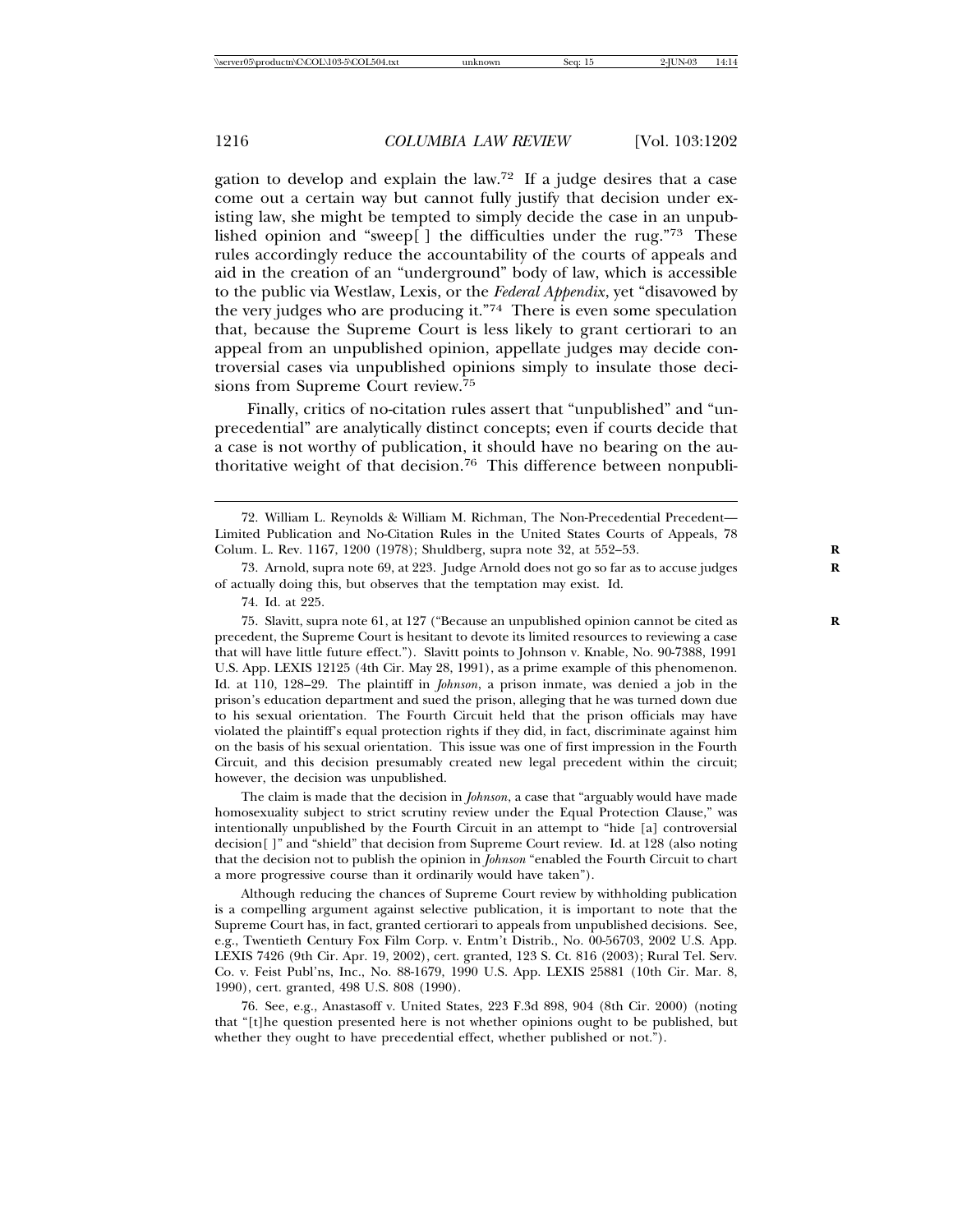cation and precedence leaves room for reform of no-citation rules, which will be discussed further in Part III.D.<sup>77</sup>

## II. RECENT CASES AND COMMENTARY ON NO-CITATION RULES

This Part will explore the predominant doctrinal arguments leveled against no-citation rules. Section A will turn to the courts to explore two recent opinions that diverge on whether no-citation rules contravene Article III of the Constitution. Section B will then review alternative doctrinal arguments—relying on the due process and equal protection clauses—advanced by commentators against the constitutionality of these rules.

## A. *The Battle of the Circuits and Article III*

Two recent judicial decisions have addressed the constitutionality of no-citation rules.78 In *Anastasoff v. United States*, Judge Richard Arnold sent shockwaves through the legal community when he announced that the Eighth Circuit's no-citation rule was unconstitutional.79 The question before the court in *Anastasoff* was whether the mailbox rule should apply to the plaintiff's tax refund claim, which was mailed before, but received after, the filing deadline.<sup>80</sup> The Eighth Circuit had been presented with a similar set of facts eight years prior in *Christie v. United States*, in which the court rejected a similar claim in an unpublished opinion.81 The plaintiff in *Anastasoff* maintained that the court was not bound by *Christie* because it was an unpublished decision and consequently not considered

<sup>77.</sup> In addition, no-citation rules may be both under- and over-inclusive. If the interest that supports no-citation is protecting the process from "infection" by scantilyreasoned opinions to which insufficient attention has been devoted, there surely are published opinions—which can be cited—that have precisely the same flaws. Conversely, there are, no doubt, unpublished opinions that are, by some standard, "adequately" reasoned and to which appropriate attention has been paid, yet are verboten to cite.

<sup>78.</sup> Another case challenging the constitutionality of no-citation rules (on the grounds that they violate Article III, the First Amendment, and the due process and equal protection clauses) recently arose in the Ninth Circuit, but was dismissed—without consideration of the merits—for lack of standing. See Schmier v. United States Court of Appeals for the Ninth Circuit, 279 F.3d 817 (9th Cir. 2002). However, the *Schmier* court noted:

Given the wide range of interest shown in the debate about unpublished opinions, and assuming that parties with personal stakes in live controversies will properly raise the issue with the federal courts, we think it is only a matter of time before the theoretical questions raised by Schmier's complaint are all properly presented and resolved.

Id. at 825.

<sup>79. 223</sup> F.3d 898, 905 (8th Cir. 2000), vacated as moot on other grounds, 235 F.3d 1054 (8th Cir. 2000) (en banc).

<sup>80.</sup> The "mailbox rule" states that a contract is regarded as made at the time a letter of acceptance is mailed. 26 U.S.C. § 7502 (2000).

<sup>81.</sup> No. 91-2375MN, 1992 U.S. App. LEXIS 38446, at \*7–\*8 (8th Cir. Mar. 20, 1992) (per curiam).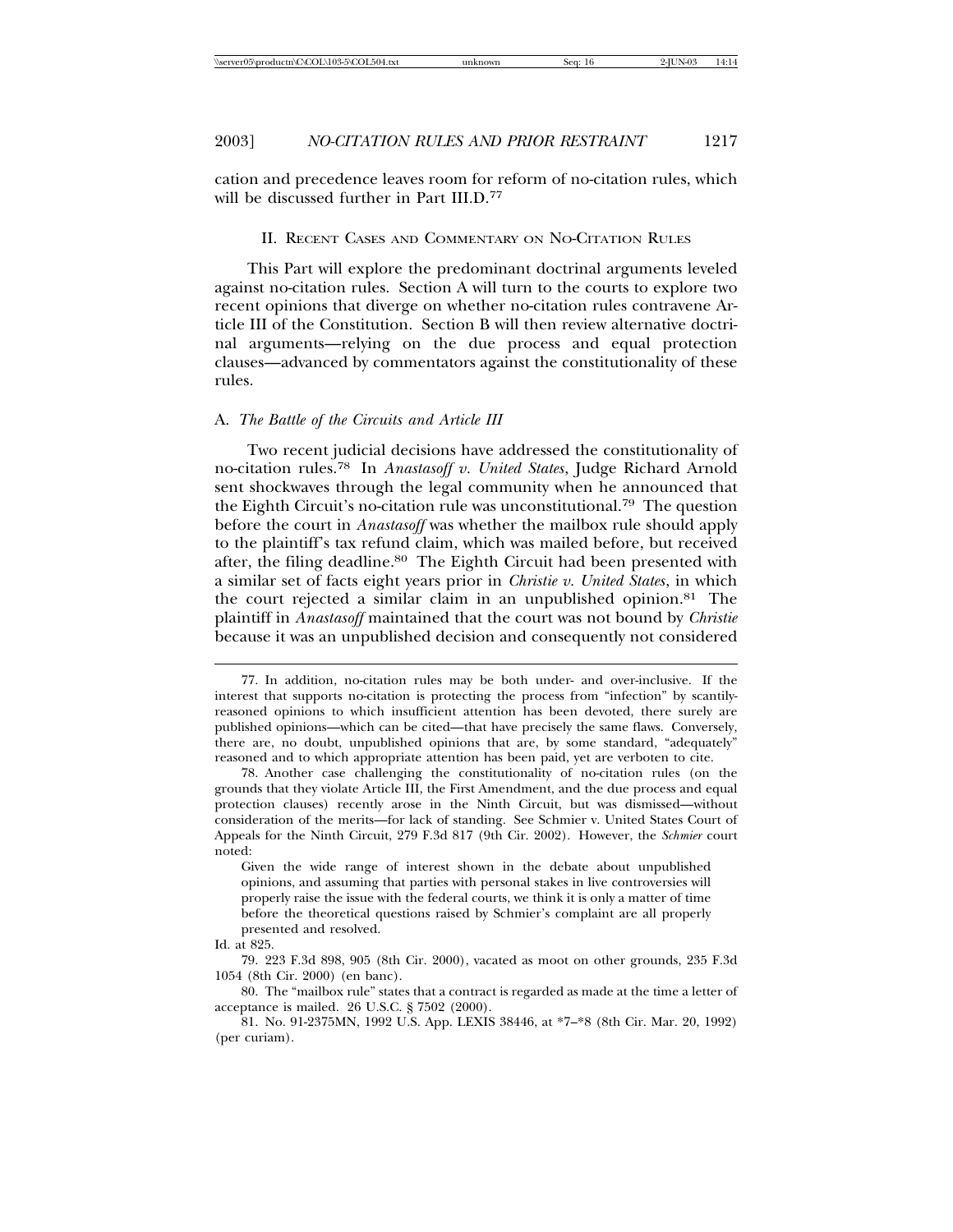"precedent" under Eighth Circuit Rule 28A(i), <sup>82</sup> but the court disagreed. Judge Arnold declared that the section of the rule stating that unpublished opinions were not precedent was unconstitutional because it "purport[ed] to confer on the federal courts a power that goes beyond the 'judicial,'"83 thus expanding the federal judiciary's powers beyond those enumerated in Article III of the Constitution.<sup>84</sup>

The *Anastasoff* opinion considered the bounds of judicial authority against the backdrop of the well-established doctrine of precedent. The decision traced the origins of precedent back to seventeenth-century England, noting it to be an integral part of judicial decisionmaking that was "well regarded as a bulwark of judicial independence in past struggles for liberty."85 The court further observed that the importance of adhering to precedent was subsequently reaffirmed in colonial America as the principal method of judicial decisionmaking, and as such was a practice both known and embraced by the Framers.<sup>86</sup> Judge Arnold wrote that the "duty of courts to follow their prior decisions was understood to derive from the nature of the judicial power itself and to separate it from a dangerous union with the legislative power."87 Although nothing about precedent was explicitly written into the Constitution, the Eighth Circuit contended that the Framers were nonetheless aware of its importance and intended for the doctrine to limit the judicial power delegated to the courts by Article III. As a result, the court resolved that the no-citation rule violated an implied command in the Constitution by allowing courts to ignore the limits imposed by the rule of precedent.<sup>88</sup>

One year later, however, the Ninth Circuit rejected the Eighth Circuit's reasoning and upheld the constitutionality of its own no-citation

8th Cir. R. 28A(i).

85. *Anastasoff*, 223 F.3d at 900.

87. Id. at 903.

<sup>82.</sup> The Rule provides:

Unpublished opinions . . . are not precedent and parties generally should not cite them. When relevant to establishing the doctrines of res judicata, collateral estoppel, or the law of the case, however, the parties may cite any unpublished opinion. Parties may also cite an unpublished opinion of this court if the opinion has persuasive value on a material issue and no published opinion of this or another court would serve as well.

<sup>83.</sup> *Anastasoff*, 223 F.3d at 899.

<sup>84.</sup> Article III declares that the "judicial Power of the United States, shall be vested in one supreme Court, and in such inferior Courts as the Congress may from time to time ordain and establish." U.S. Const. art. III, § 1.

<sup>86.</sup> Id. at 902–03 ("The Framers thought that, under the Constitution, judicial decisions would become binding precedents in subsequent cases. Hamilton anticipated that the record of federal precedents 'must unavoidably swell to a very considerable bulk  $\ldots$ .'").

<sup>88.</sup> Id. at 905 (concluding that the rule "expands the judicial power beyond the limits set by Article III by allowing [the court] complete discretion to determine which judicial decisions will bind [it] and which will not").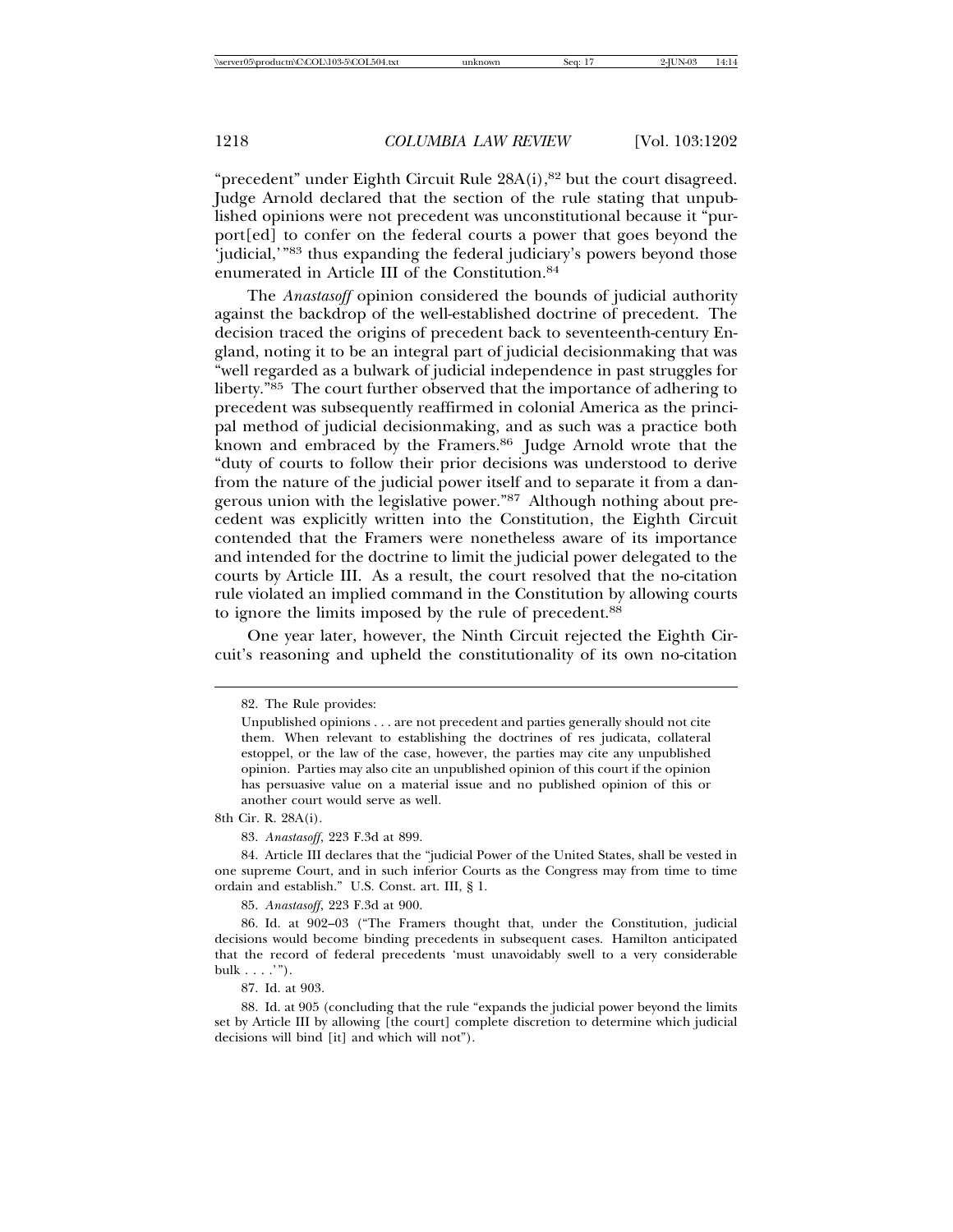rule in *Hart v. Massanari*. 89 Judge Kozinski asserted that the *Anastasoff* court had "overstate[d] the case."90 He maintained that the purpose of these rules is to "allow panels of the courts of appeals to determine whether future panels, as well as judges of the inferior courts of the circuit, will be bound by particular rulings" and praised such rules as "an effort to deal with precedent in the context of a modern legal system, which has evolved considerably since the early days of common law, and even since the time the Constitution was adopted."91 The *Hart* court found *Anastasoff*'s Article III claim to be misguided and argued that the judicial power granted in Article III "is more likely descriptive than prescriptive."92 Judge Kozinski's opinion declined to pronounce all decisions—both published and unpublished—as precedent absent a clear constitutional command to that effect, and challenged the Eighth Circuit's "rigid conception of precedent" by stating that the "overwhelming consensus in the legal community has been that having appellate courts issue nonprecedential decisions is not inconsistent with the exercise of judicial power."<sup>93</sup>

## B. *Alternative Doctrinal Arguments Against No-Citation Rules*

Many other arguments have been advanced that question the constitutional footing of no-citation rules. Some commentators doubt the soundness of Judge Arnold's argument in *Anastasoff* given the lack of any explicit reference to precedent in the text of Article III (or anywhere else in the Constitution)<sup>94</sup> and rely instead on other constitutional provisions as support for the proposition that unpublished decisions should have some degree of precedential weight.<sup>95</sup>

90. *Hart*, 266 F.3d at 1160.

91. Id.

92. Id. at 1161.

<sup>89. 266</sup> F.3d 1155 (9th Cir. 2001). The Ninth Circuit's rule states that unpublished opinions "are not binding precedent . . . [and] may not be cited to or by the courts of this circuit, except . . . when relevant under the doctrine of law of the case, res judicata, or collateral estoppel." 9th Cir. R. 36-3(b). It should be noted that the no-citation rules of the Eighth and Ninth Circuits differ in that the Eighth Circuit rule is among those which disfavor citation to unpublished opinions, while the Ninth Circuit rule flatly prohibits it except for the enumerated procedural reasons. This distinction, however, did not play into either court's opinion.

<sup>93.</sup> Id. at 1163 (also challenging the Eighth Circuit's interpretation of the legislative history by stating that the "Constitution does not contain an express prohibition against issuing nonprecedential opinions because the Framers would have seen nothing wrong with the practice").

<sup>94.</sup> See, e.g., Jon A. Strongman, Comment, Unpublished Opinions, Precedent, and the Fifth Amendment: Why Denying Unpublished Opinions Precedential Value is Unconstitutional, 50 U. Kan. L. Rev. 195, 207–10 (2001) (arguing that Article III is not the source of the constitutional prohibition against selective publication and no-citation rules).

<sup>95.</sup> Id. at 211–22 (arguing that selective publication and no-citation rules violate the Fifth and Fourteenth Amendments).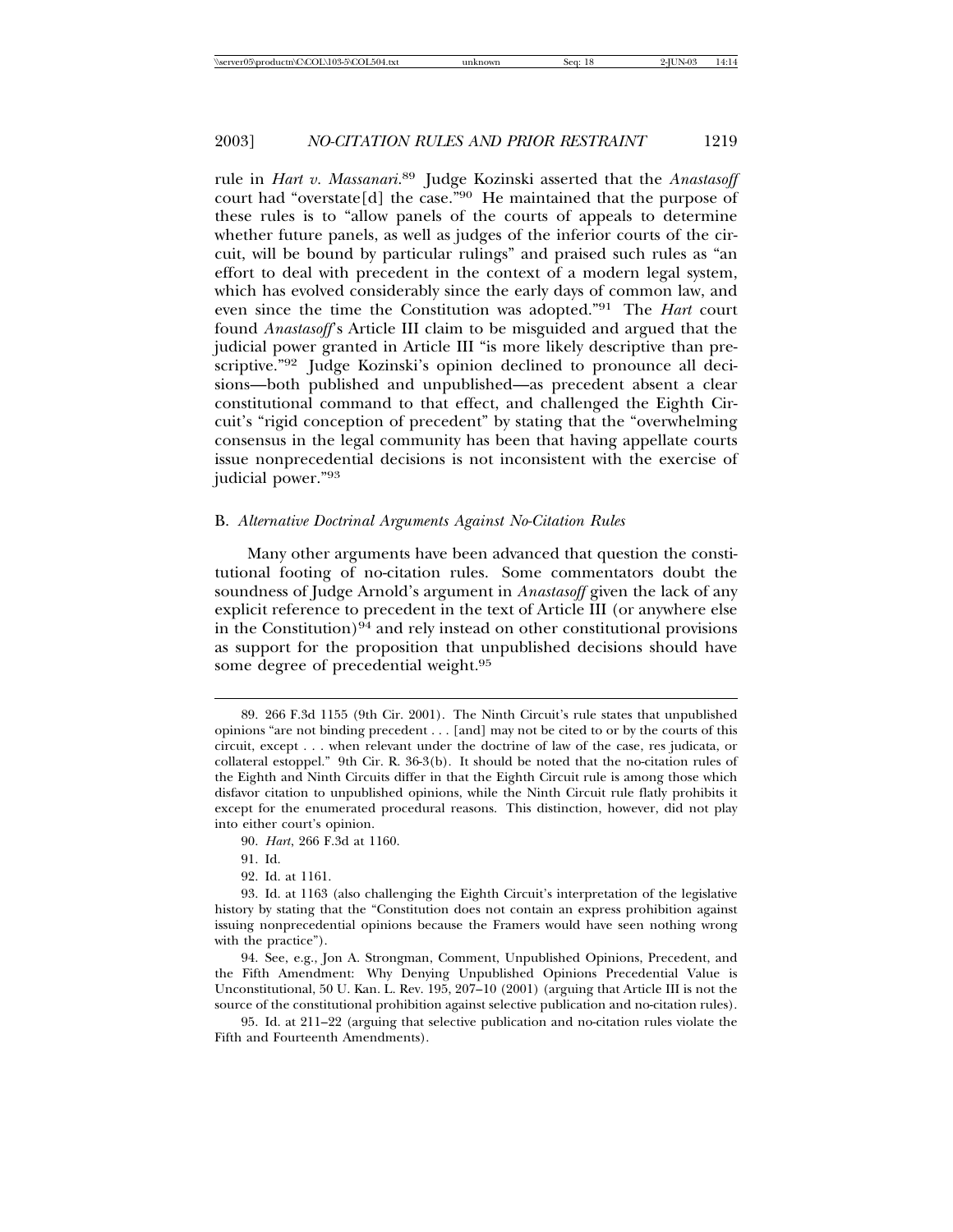One strain of criticism of no-citation rules focuses on the Fifth and Fourteenth Amendment guarantee against deprivation of life, liberty, or property without due process.96 When a court disallows citation of an unpublished opinion, it withholds from future litigants the ability to rely on the legal reasoning set forth in that opinion, arguably denying the procedural fairness guaranteed by the due process clause.<sup>97</sup> Some scholars have also noted that courts often recognize "'freedom from arbitrary adjudicati[on],' or the right to 'reasoned explanation,' as liberty interests" guarded by procedural due process, both of which are arguably violated by a ban on the citation of specified opinions.<sup>98</sup> Finally, it is maintained, "if due process requires notice and opportunity to be heard before judgment, the opportunity to present '*every* available defense' must include the chance to cite unreported decisions."<sup>99</sup>

The Supreme Court held in *Honda Motor Co. v. Oberg* that a litigant's right to procedural due process is violated if he is denied the use of a "deeply rooted" common law practice without sufficient explanation or provision of an acceptable alternative.100 This rule may well lend itself to application in the context of no-citation rules, where the prohibition on citation to unpublished opinions denies trial participants the right to partake in the "deeply rooted" common law practice of citing to previously decided cases in order to support their positions.101 The removal of the procedural ability to do so may amount, under the *Honda* line of argument, to a violation of procedural due process and thus create a presumption of unconstitutionality.<sup>102</sup>

Opponents of no-citation rules have also wrapped their censure in the garb of equal protection. This argument is based on the notion that, because unpublished decisions are denied precedential value, there is a strong possibility that similarly situated people will be treated differently by the same court.<sup>103</sup> In addition, it has been argued that "[s] hortcuts in

101. Wade, supra note 100, at 722. **R**

102. Id. at 722–31.

<sup>96.</sup> See U.S. Const. amends. V, XIV, § 1.

<sup>97.</sup> See Strongman, supra note 94, at 212 ("If unpublished opinions are not **R** precedent . . . the court can arbitrarily ignore or even directly contradict its previous decision for any reason or no reason at all. Denying litigants the opportunity to rely on the prior decisions of a court offends the notion of fairness demanded by procedural due process.").

<sup>98.</sup> Melissa H. Weresh, The Unpublished, Non-Precedential Decision: An Uncomfortable Legality?, 3 J. App. Prac. & Process 175, 193 (2001) (internal citations and emphasis omitted).

<sup>99.</sup> David Dunn, Note, Unreported Decisions in the United States Courts of Appeals, 63 Cornell L. Rev. 128, 145 (1977) (citations omitted) (quoting Am. Surety Co. v. Baldwin, 287 U.S. 156, 168 (1932)).

<sup>100.</sup> See 512 U.S. 415, 432 (1994); Lance A. Wade, Note, *Honda* Meets *Anastasoff*: The Procedural Due Process Argument Against Rules Prohibiting Citation to Unpublished Judicial Decisions, 42 B.C. L. Rev. 695, 718 (2001).

<sup>103.</sup> See Strongman, supra note 94, at 215. It has been determined that precedent, as **R** a "declaration [and interpretation] of . . . law . . . must be applied in subsequent cases to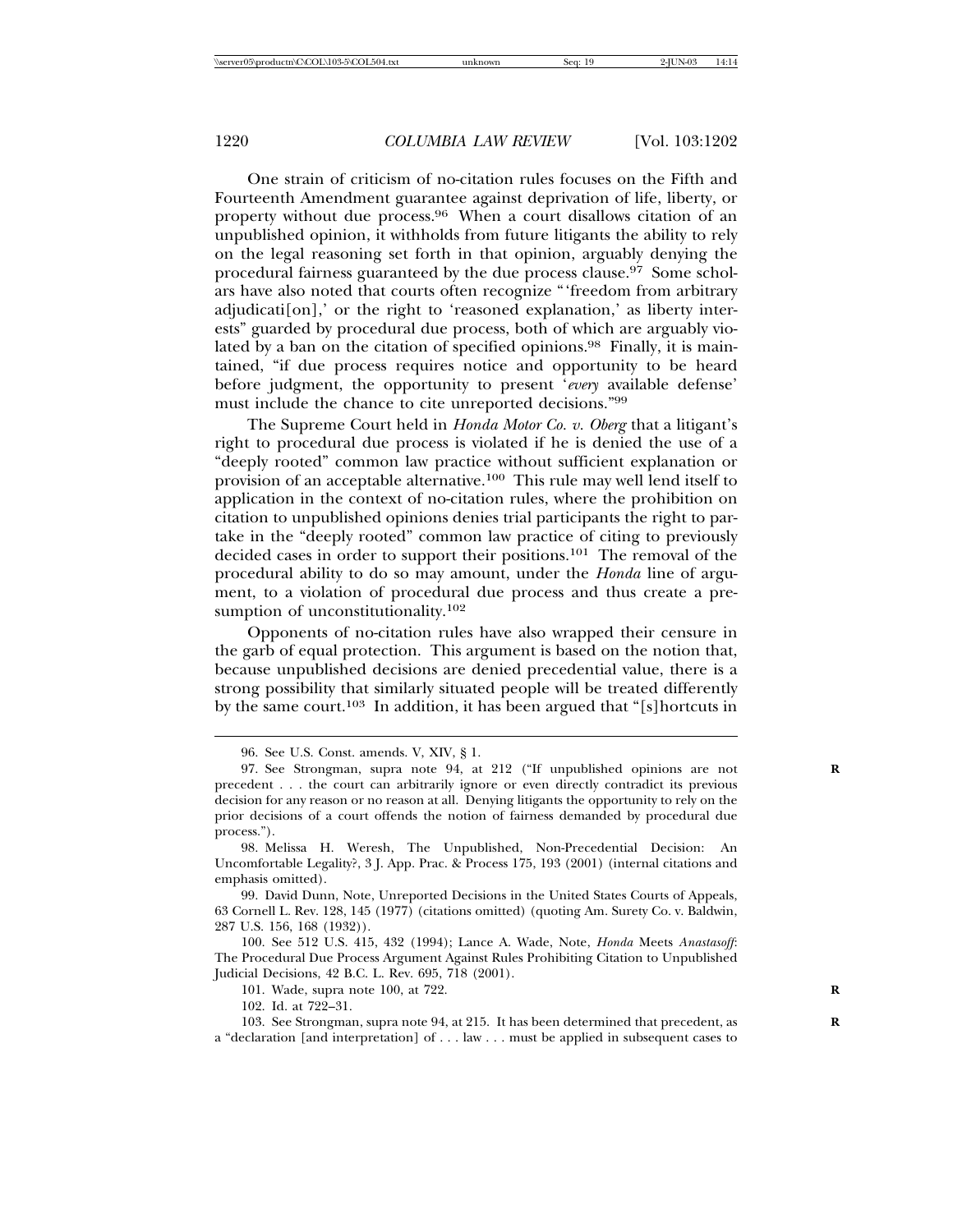the decision making process limit the likelihood of review of an action disposed of by unpublished decision," and that some courts will more likely take care in writing published opinions in "'important' cases" (including those involving antitrust and securities) and will cast aside the more "'trivial' cases" (including those concerning social security or prisoner petitions) with terse, unpublished opinions.104 It is contended that the impact of these rules has fallen disproportionately on "those most in need of judicial protection, those litigants whose claims raise no systemic law-making concerns, but only the claim that they have been denied justice at the trial court,"105 thereby triggering equal protection concerns.

## III. NO-CITATION RULES AS A PRIOR RESTRAINT

This Note maintains that no-citation rules operate as a prior restraint on attorney speech—a line of analysis that has not received meaningful attention from courts or commentators. The Supreme Court has granted certiorari twice in cases in which it was asked to rule on the constitutionality of no-citation rules.106 The petitioner in one of those cases, *Do-Right Auto Sales v. United States Court of Appeals for the Seventh Circuit*, argued that the rule was, among other things, an unlawful prior restraint on freedom of speech.107 The *Do-Right* Court, however, decided the case on other grounds and never addressed the prior restraint claim.<sup>108</sup>

#### A. *Prior Restraints Generally*

A prior restraint is any scheme which gives "public officials the power to deny use of a forum in advance of actual expression."109 Though defined broadly, the doctrine of prior restraint finds its most frequent application in the context of First Amendment protection for the media, prohibiting restraint on a publication before its release. The Supreme Court first confronted the concept of prior restraint in *Near v. Minnesota*, 110 in which the majority opinion harkened back to the renunciation of press censorship in seventeenth-century England and struck down an injunction that precluded publication of articles critical of public officials.111 The *Near* Court proclaimed that the "chief purpose" of the First Amendment's press guarantee clause was to guard against prior re-

similarly situated parties." Anastasoff v. United States, 223 F.3d 898, 900 (8th Cir. 2000) (citing James B. Beam Distilling Co. v. Georgia, 501 U.S. 529, 544 (1991); Cohens v. Virginia, 19 U.S. (6 Wheat.) 264, 399 (1821)).

<sup>104.</sup> Weresh, supra note 98, at 195. **R**

<sup>105.</sup> Id. (quoting Richman & Reynolds, Elitism, supra note 36, at 295). **R**

<sup>106.</sup> Browder v. Dir., Dep't of Corr., 434 U.S. 257, 259 n.1 (1978); Dunn, supra note 99, at 142 (noting that the constitutionality of no-citation rules was at issue in Do-Right **R** Auto Sales v. United States Court of Appeals for the Seventh Circuit, 429 U.S. 917 (1976)).

<sup>107.</sup> See Dunn, supra note 99, at 142. **R**

<sup>108.</sup> *Do-Right*, 429 U.S. at 917.

<sup>109.</sup> Southeastern Promotions, Ltd. v. Conrad, 420 U.S. 546, 553 (1975).

<sup>110. 283</sup> U.S. 697 (1931).

<sup>111.</sup> Id. at 713–23.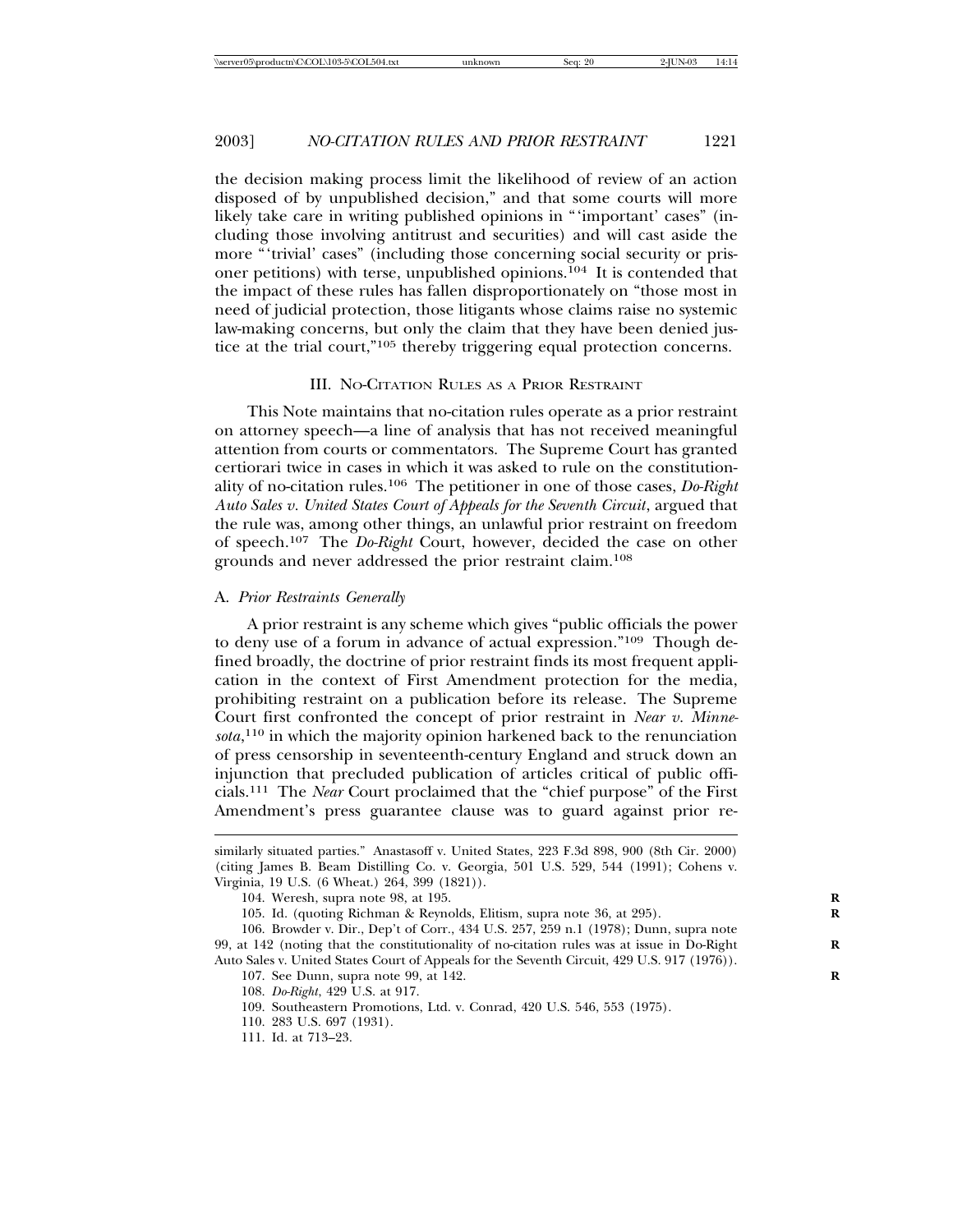straints.112 Since then, the American press has enjoyed a remarkable degree of protection against the imposition of prior restraints.<sup>113</sup>

In a flood of cases since *Near*, the Court has effectively upheld the presumption against prior restraint, declaring that such restrictions "on speech . . . are the most serious and the least tolerable infringement on First Amendment rights."114 As such, an aversion to prior restraint is "deeply etched in our law."115 The Court has found the imposition of ex ante restrictions on the press intolerable in a wide range of cases—from those involving taxation of the  $press<sup>116</sup>$  to gag orders limiting media coverage of pretrial proceedings.117 In the celebrated *Pentagon Papers* case, the Court rebuffed the government's attempt to enjoin publication of a classified history of American involvement in the Vietnam War and declared that any attempt at prior restraint carried "a heavy presumption against its constitutional validity."118 As a result of this presumption, the government is held to a high threshold of justification before it may inflict any such restriction.<sup>119</sup>

The generally acknowledged prohibition against prior restraint, however, is not absolute; there are instances where the Supreme Court has found certain restraints to be tolerable. Chief Justice Burger noted in *Nebraska Press Association v. Stuart* that the Court "has consistently rejected the proposition that a prior restraint can never be employed.<sup>"120</sup> One established exception to the presumption against prior restraint is that publication may be enjoined where it would create a clear and present danger to national security.121 The Court has also rationalized prior re-

114. Neb. Press Ass'n v. Stuart, 427 U.S. 539, 559 (1976) (holding order banning reporting on public judicial proceedings an unconstitutional prior restraint).

115. Southeastern Promotions, Ltd. v. Conrad, 420 U.S. 546, 559 (1975).

116. See Grosjean v. Am. Press Co., 297 U.S. 233, 250–51 (1936) (finding tax on newspaper advertisements an unconstitutional prior restraint).

117. *Neb. Press*, 427 U.S. at 570.

118. *N.Y. Times*, 403 U.S. at 714 (quoting Bantam Books, Inc. v. Sullivan, 372 U.S. 58, 70 (1963)).

119. Id.

120. *Neb. Press*, 427 U.S. at 570.

121. See, e.g., Schenck v. United States, 249 U.S. 47, 52 (1919) (noting lack of First Amendment protection for speech or publication "of such a nature as to create a clear and present danger"); United States v. Progressive, Inc., 467 F. Supp. 990, 1000 (W.D. Wis. 1979) (issuing preliminary injunction on publication of restricted data relating to atomic weaponry, stating that exception to presumption against constitutionality of prior restraints was justified by the possibility of "direct, immediate and irreparable injury" to the nation).

<sup>112.</sup> Id. at 713. The Court also alluded to the legacy of aversion to prior restraints in England by citing Blackstone's declaration that "[t]he liberty of the press is indeed essential to the nature of a free state: but this consists in laying no *previous* restraints upon publications, and not in freedom from censure for criminal matter when published." 4 William Blackstone, Commentaries \*151.

<sup>113.</sup> See N.Y. Times Co. v. United States, 403 U.S. 713, 730–31 (1971) (White, J., concurring) (noting "the concededly extraordinary protection against prior restraints enjoyed by the press under our constitutional system").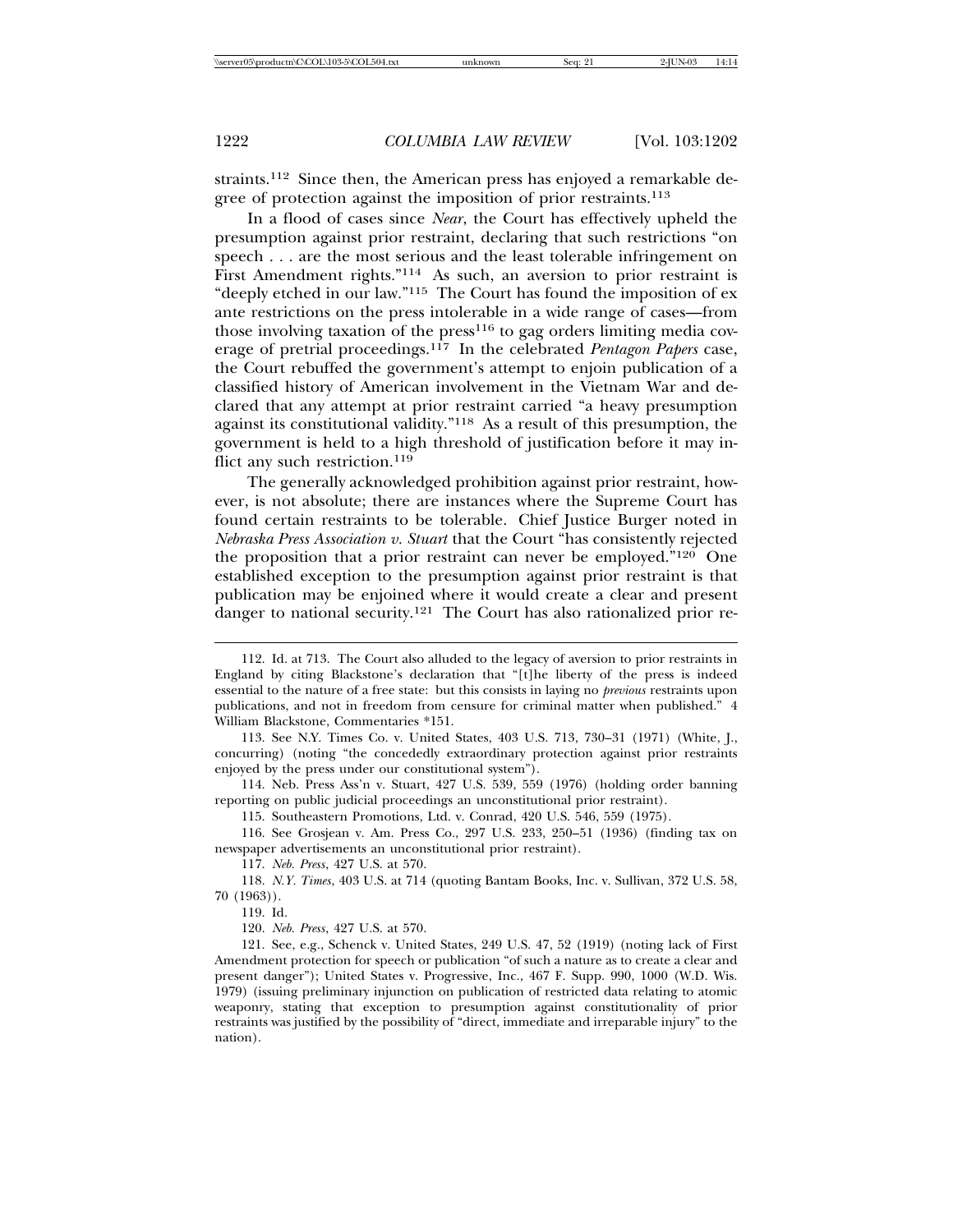straint in certain cases of obscenity.122 Finally, the Court has remarked, in dicta, that the presumption of unconstitutionality accompanying prior restraint may be less forceful in the context of commercial speech because it is "such a sturdy brand of expression"123—perhaps suggesting that regulation in that arena is less apt to create a chilling effect upon speech.

The prior restraint doctrine is theoretically distinct from speech regulations that impose subsequent punishment. The prior restraint/subsequent punishment dichotomy stems from the perceived difference in outcome between stopping a communication before it occurs and imposing a penalty after the communication has taken place.124 The most commonly touted justification of the Court's predilection for subsequent punishment is that prior restraint does not permit certain expression to ever enter the marketplace of ideas, thereby imposing a more significant burden on speech.125 Scholars also rationalize the conceptual divide between prior restraint and subsequent punishment through the notion of "adjudication in the abstract"—arguing that because a prior restraint is imposed before expression actually occurs, the determination that such expression is not deserving of First Amendment protection is made in the abstract, without any concrete knowledge of the actual consequences of that expression.<sup>126</sup>

124. See Southeastern Promotions, Ltd. v. Conrad, 420 U.S. 546, 558–59 (1975) ("The presumption against prior restraints is heavier—and the degree of protection broader—than that against limits on expression imposed by criminal penalties. . . . a free society prefers to punish the few who abuse rights of speech *after* they break the law than to throttle them and all others beforehand.").

125. See *Neb. Press*, 427 U.S. at 559 ("If it can be said that a threat of criminal or civil sanctions after publication 'chills' speech, prior restraint 'freezes' it . . . ."); see also Martin H. Redish, The Proper Role of the Prior Restraint Doctrine in First Amendment Theory, 70 Va. L. Rev. 53, 59 (1984) (noting and subsequently refuting the argument that "[w]hile subsequent punishment may deter some speakers, at least the ideas or speech at issue can be placed before the public." (internal quotations omitted)).

126. Vincent Blasi, Toward a Theory of Prior Restraint: The Central Linkage, 66 Minn. L. Rev. 11, 49 (1981). For a more complete overview of the arguments in support of the preference for subsequent punishment over prior restraint, see Redish, supra note 125, **R** at 59–75. However, others have asserted that there is no coherent basis for the distinction between prior restraint and subsequent punishment, and argue that the two lack any real functional difference. See generally, e.g., Stephen R. Barnett, The Puzzle of Prior Restraint, 29 Stan. L. Rev. 539 (1976); William T. Mayton, Toward a Theory of First Amendment Process: Injunctions of Speech, Subsequent Punishment, and the Costs of the Prior Restraint Doctrine, 67 Cornell L. Rev. 245 (1981); Redish, supra note 125. **R**

<sup>122.</sup> See, e.g., Young v. Am. Mini Theaters, Inc., 427 U.S. 50, 62–65 (1976) (upholding licensing and zoning restrictions on adult theaters against prior restraint attack). See generally B. Kay Albaugh, Comment, Regulation of Obscenity Through Nuisance Statues and Injunctive Remedies—The Prior Restraint Dilemma, 19 Wake Forest L. Rev. 7 (1983) (examining the tension between regulation of obscenity and the prior restraint doctrine); Steven T. Catlett, Note, Enjoining Obscenity as a Public Nuisance and the Prior Restraint Doctrine, 84 Colum. L. Rev. 1616 (1984) (same).

<sup>123.</sup> Cent. Hudson Gas & Elec. Corp. v. Pub. Serv. Comm'n, 447 U.S. 557, 571 n.13 (1980).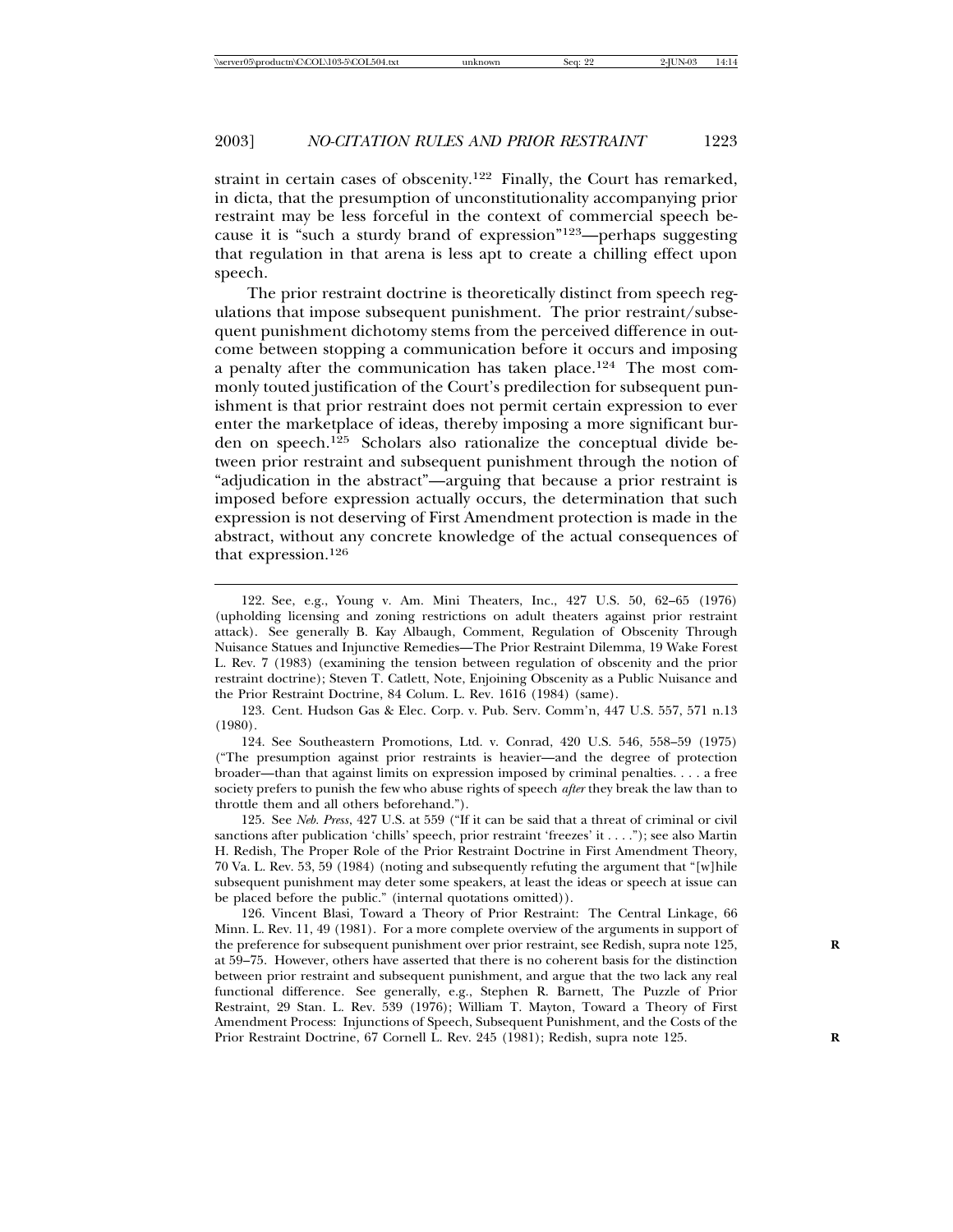## B. *Prior Restraints and Non-Media Defendants:* Gentile v. State Bar of Nevada

Although the term prior restraint is most often used to describe ex ante prohibitions on the press, its application is not limited solely to media defendants. The Court turned its attention to the impact of prior restraints on attorney speech in *Gentile v. State Bar of Nevada*, in which it was faced with a challenge to a state rule that regulated attorney communication to the press about pending proceedings.127 The Court ultimately determined that the state rule did not impermissibly infringe upon Gentile's speech rights. Chief Justice Rehnquist's opinion relied on the "officer of the court" doctrine in concluding that regulation of attorney speech in pending cases is inherently less suspect than similar regulation of the press.128 The Chief Justice then held, after balancing "the State's interest in the regulation of a specialized profession against a lawyer's First Amendment interest" in the speech, that the rule in question was justifiable because it was "designed to protect the integrity and fairness of a State's judicial system" and imposed only "narrow and necessary" restrictions on attorney speech.<sup>129</sup> However, a different majority of the Court nonetheless struck down the rule as void for vagueness.<sup>130</sup>

Although a majority of the *Gentile* Court agreed that regulation of attorney speech may be subjected to less stringent review than that of media speech, it never clearly defined that lesser standard. The Court only stated that regulation of attorney speech must strike a "constitutionally permissible balance between the First Amendment rights of attorneys in pending cases and the State's interest in fair trials."131 More meaningful guidance for use in other attorney speech cases—involving different, and potentially less weighty, state interests—was not provided. Moreover, it is unclear from the language of *Gentile* whether the Court intended for its prescribed balancing test to find application beyond attorney speech in *pending* cases.

<sup>127. 501</sup> U.S. 1030 (1991).

<sup>128.</sup> See id. at 1074. The "officer of the court" doctrine encompasses the belief that "[a]s officers of the court, court personnel and attorneys have a fiduciary responsibility not to engage in public debate that will redound to the detriment of the accused or that will obstruct the fair administration of justice." Id. (quoting *Neb. Press*, 427 U.S. at 601 n.27 (Brennan, J., concurring)).

<sup>129.</sup> Id. at 1073, 1075.

<sup>130.</sup> Id. at 1048. The "majority" opinion was written in part by Justice Rehnquist (who delivered the opinion of the Court with respect to Parts I and II, concluding that the rule at issue struck a constitutionally permissible balance between the First Amendment rights of attorneys and the state's interest in fair trials) and in part by Justice Kennedy (who delivered the opinion of the Court with respect to Parts III and VI, concluding that the rule at issue was void for vagueness).

<sup>131.</sup> Id. at 1075.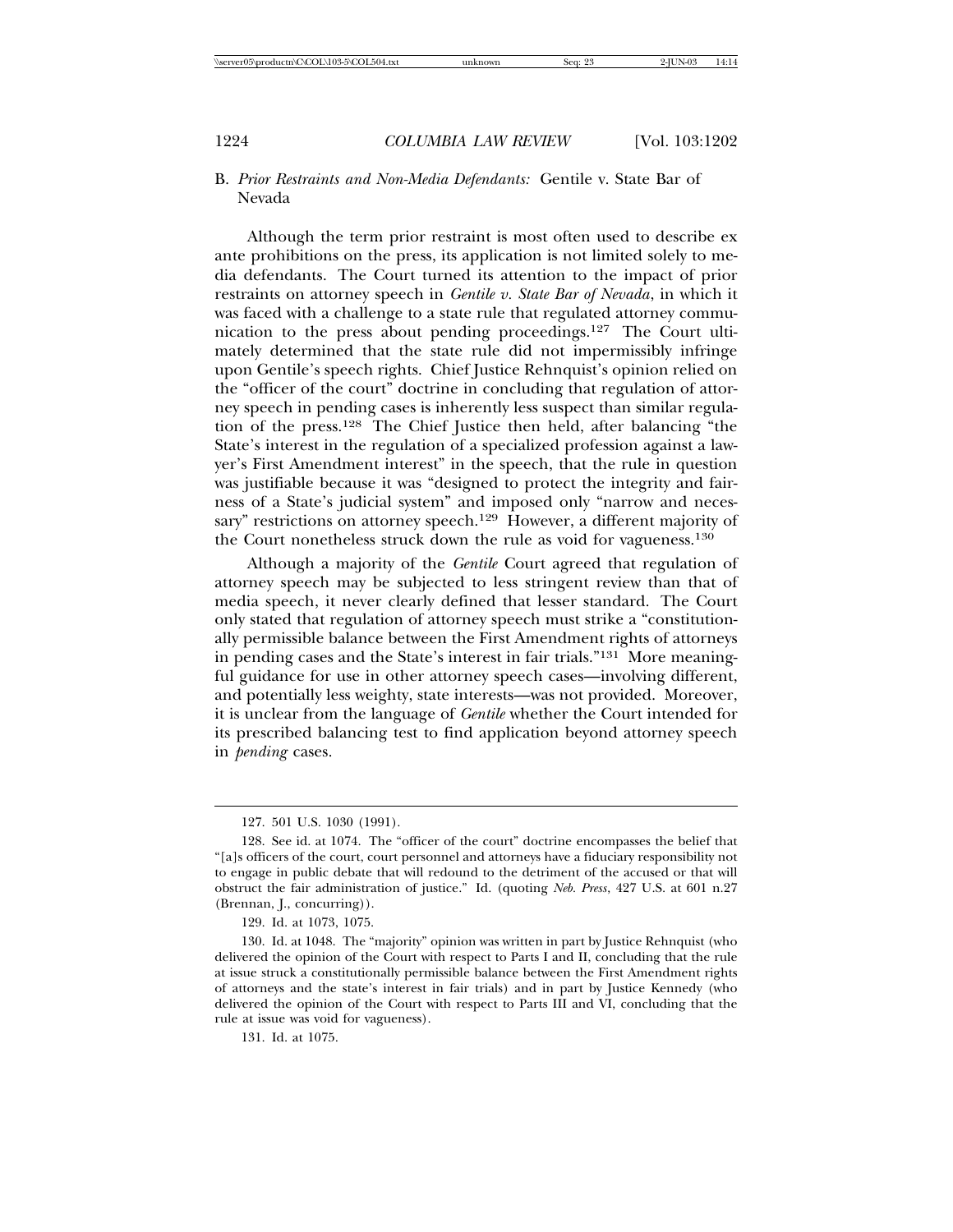#### C. *Prior Restraints and In-Court Speech*

While *Gentile* differed from traditional prior restraint cases in that it involved a non-media defendant, it was still typical of the bulk of prior restraint cases in that it implicated out-of-court speech. Although the doctrine has classically been applied to out-of-court utterances, the outof-court context should not necessarily provide an analytical boundary especially given the Supreme Court's particularly broad definition of prior restraint.132 This section first maintains that prior restraint analysis should apply with equal force to both in- and out-of-court speech and then argues that no-citation rules impose an impermissible prior restraint on attorney speech.

1. *Applying Prior Restraint Analysis to In-Court Speech*. — There is dictum in *Gentile*—which involved out-of-court attorney statements—that declares a lawyer's free speech rights to be "extremely circumscribed" within the courtroom.133 But never has a blanket rule been set forth depriving attorneys of *all* protected speech rights in the courtroom,134 and the Court has made clear in prior cases that "litigants do not surrender their First Amendment rights at the courthouse door."135 The language in *Gentile* pronouncing an attorney's speech rights to be bounded within the courtroom should, if anything, only go to the merits of whether an incourt prior restraint is permissible; it should not, on the other hand, be read to foreclose application of prior restraint analysis to in-court speech.

While *Gentile* pronounced attorneys' in-court speech rights to be circumscribed, it never declared those rights to be nonexistent. In fact, the *Gentile* Court specified particular circumstances under which attorney speech may be curbed, but only provided a single example of an acceptable limitation on *in-court* speech: preventing lawyers from engaging in speech to resist a trial court's ruling "beyond the point necessary to pre-

135. Seattle Times Co. v. Rhinehart, 467 U.S. 20, 32 n.18 (1984).

<sup>132.</sup> Alexander v. United States, 509 U.S. 544, 550 (1993) (defining prior restraint as "administrative and judicial orders forbidding certain communications when issued in advance of the time that such communications are to occur" (emphasis omitted)).

<sup>133.</sup> *Gentile*, 501 U.S. at 1071.

<sup>134.</sup> This is so, despite the unsupported contention by Judge Trott of the Ninth Circuit in his concurrence in *Zal v. Steppe*, that "a lawyer properly functioning as such on behalf of a client has no independent First Amendment rights in the courtroom." 968 F.2d 924, 931 (9th Cir. 1992). Judge Trott references *Gentile* to support this assertion. Id. However, *Gentile* does not go further than maintaining that the in-court speech rights of lawyers are "circumscribed." See *Gentile*, 501 U.S. at 1071. There is clearly a difference between speech rights being circumscribed and such rights not existing at all, and Judge Trott has not backed up his assertion that lawyers lose *all* First Amendment protections when they enter the courtroom with any relevant authority; the dissent in *Zal* is correct when it calls this claim "sweeping dictum." *Zal*, 968 F.2d at 934 (Noonan, J., concurring in the result in part and dissenting in part); see also In re Halkin, 598 F.2d 176, 187 (D.C. Cir. 1979) ("Litigation itself is a form of expression protected by the First Amendment. . . . It is thus indisputable that attorneys and parties retain their First Amendment rights even as participants in the judicial process.").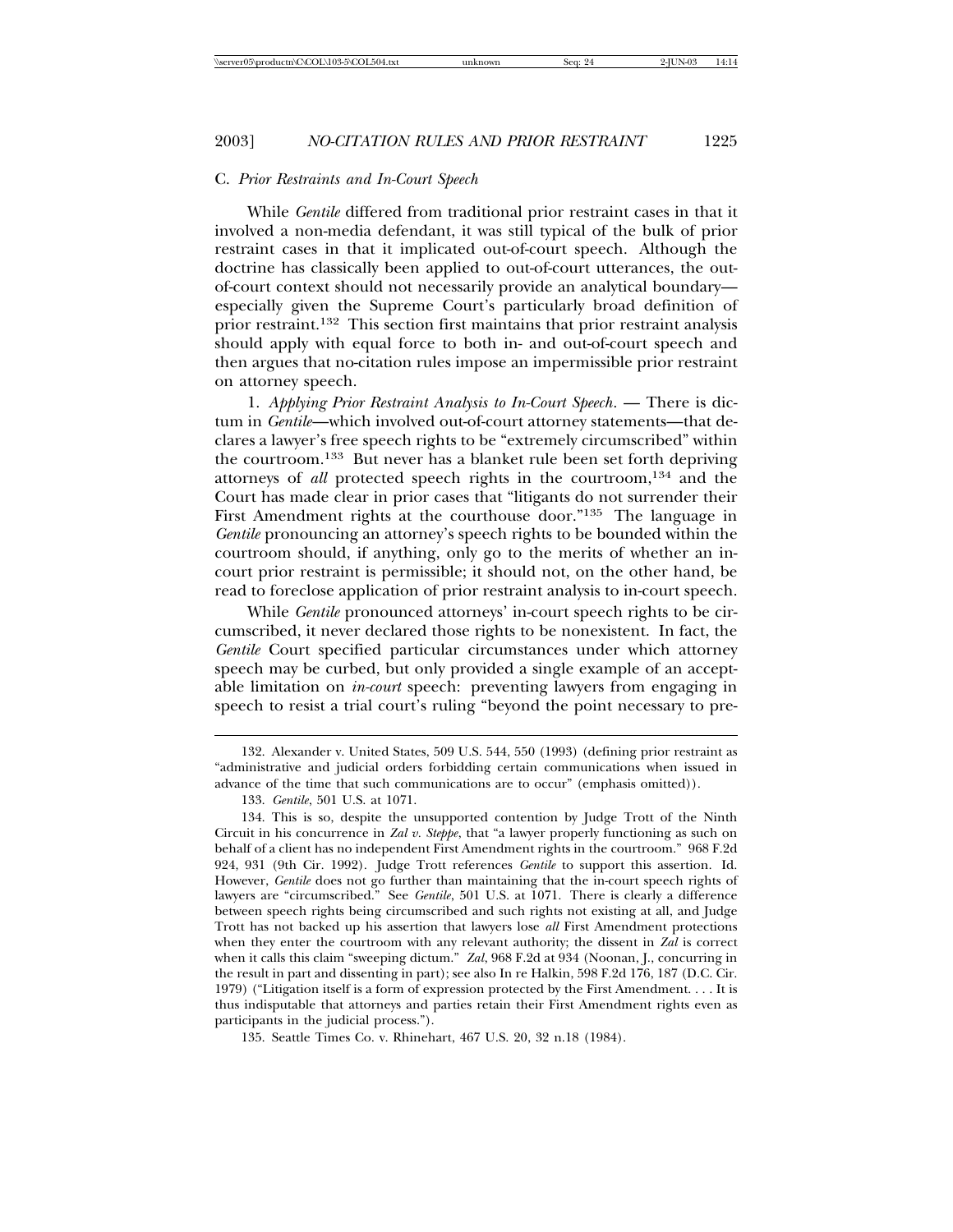serve a claim for appeal."136 This rule was intended, no doubt, to preserve courtroom decorum and jury impartiality. But such restriction has no direct relevance in the context of no-citation rules, which plainly curb speech without any countervailing interest in securing jury impartiality or preserving courtroom decorum.<sup>137</sup> Instead, the asserted state interest in no-citation rules—judicial economy—is not one that necessarily rises to the level of the interests *Gentile* sought to protect by allowing restrictions on attorney speech.<sup>138</sup>

2. *No-Citation Rules as a Prior Restraint on Speech*. — As discussed, the term "prior restraint" has been defined rather broadly, encompassing any attempt by a public official (including both administrative and judicial orders) to prevent speech in advance of its actual expression.139 Simply put, a no-citation rule is a form of prior restraint—though admittedly not in the most prevalent sense of the term. Although it involves none of the elements of a "classic" prior restraint—i.e., media defendants and out-ofcourt speech—a no-citation rule clearly prevents attorneys from communicating certain information (the content of an unpublished opinion) in advance of the time that such communication is to occur (in either a brief or at oral argument). It is a clear and simple order that restricts words before they are spoken. As aptly stated by Judge Arnold, "[I]f we decided a case directly on point yesterday, lawyers may not even remind us of this fact. The bar is gagged."<sup>140</sup>

No-citation rules do vary from the typical prior restraint in another regard: the degree and type of sanction that can result from violating the prohibition. Defiance of certain restraints—such as those on publication of material that presents a clear and present danger to national security may lead to serious punishment for the transgressor, including jail time, fines, or professional censure.<sup>141</sup> The potential sanctions stemming from breach of a no-citation rule, though admittedly less severe in some situations, may certainly be considerable under certain circumstances. To begin with, violation of a no-citation rule would likely invoke judicial dismissal of those portions of a brief that reference unpublished opinions. The impact of this penalty could be particularly severe in those instances

140. Arnold, supra note 69, at 221. **R**

<sup>136.</sup> *Gentile*, 501 U.S. at 1071.

<sup>137.</sup> The "extremely circumscribed" dictum from *Gentile* does "not address a judicial system where it is perfectly lawful for an attorney to ignore an order of the court if the attorney believes it unconstitutional *and* can successfully show that it is," and thus is "not a complete guide to the attorney's right to free speech." *Zal*, 968 F.2d at 935–36 (Noonan, J., concurring in the result in part and dissenting in part).

<sup>138.</sup> See infra text accompanying notes 145–152. **R**

<sup>139.</sup> See Alexander v. United States, 509 U.S. 544, 550 (1993); Southeastern Promotions, Ltd. v. Conrad, 420 U.S. 546, 553 (1975).

<sup>141.</sup> See Chi. Council of Lawyers v. Bauer, 522 F.2d 242, 248 (7th Cir. 1975) (declaring "[p]unishment by contempt" to be "an important attribute of a 'prior restraint'"); see also 18 U.S.C. § 401 (2000) (conferring authority upon courts of the United States to punish contempt of authority by fine, imprisonment, or both).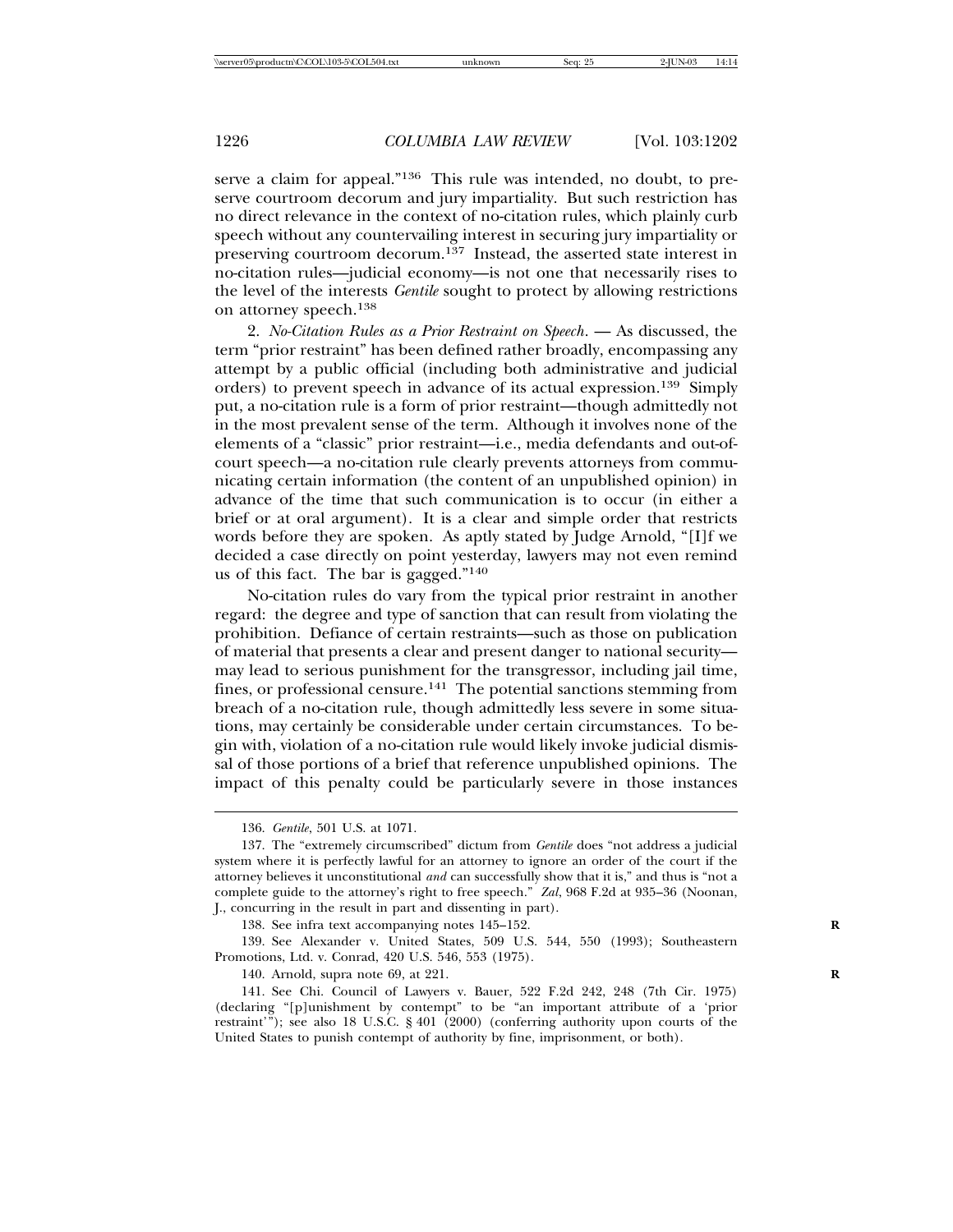where "bellringer" cases directly on point, much like the one in *Anastasoff* itself, are ignored; the outcome of a case could change as a result. In addition, lawyers who transgress no-citation rules cannot be sure what is personally and professionally in store for them if effective representation of a client demands citation to an unpublished opinion. Consider the bitterly contested lawsuit, where opposing counsel seeks punishment for citation to an unpublished decision merely to achieve a tactical advantage, or the rules-oriented judge who takes umbrage and reports the offending attorney to the bar association—or, even worse, vents his irritation on that attorney's client instead. These results seem harsh for the mere citation to a previous decision of a court. And common sense suggests that such sanctions will have a significant deterrent effect: faced with potential jail time, fines, or harm to the client, it is unlikely that an attorney will take the risk of citing to an unpublished opinion.

It may be argued that a rule that warns attorneys not to cite to unpublished opinions is not the equivalent of the statement, "You may not speak," but rather, "If you speak, we will not listen." This, however, is an issue of semantics—albeit a significant one that evokes the murky distinction between prior restraint and subsequent sanction.142 Based on the level of personal or professional censure that could accompany a no-citation rule violation, it is unlikely that any attorney would even attempt to speak—irrespective of the fact that the court would refuse to listen—because of the potentially serious repercussions. This type of deterrence leads to the functionally equivalent outcome of a rule that categorically declares, "You may not speak."

In the end, it is clear that a no-citation rule is a prior restraint that, by its very existence, prevents certain targeted speech from ever occurring. On this premise, the question then becomes whether it is an impermissible restraint within the bounds of the First Amendment.

3. *No-Citation Rules Are an Impermissible Prior Restraint on Speech.* — It is typically thought that "[l]itigation itself is a form of expression protected by the First Amendment," and, as such, it is "indisputable that attorneys and parties retain their First Amendment rights even as participants in the judicial process."143 However, after *Gentile* it became clear that whatever speech rights attorneys do have are "circumscribed" because "although litigants do not 'surrender their First Amendment rights at the courthouse door,' those rights may be subordinated to other interests that arise in this setting."144 Any regulation that implicates First Amendment rights must be balanced against the state's interest in regulating speech; the permissibility of any such restriction will turn on the nature and weight of both the interests the regulation seeks to protect and the asserted speech rights at stake. If such balancing is the measure by which

<sup>142.</sup> See supra notes 124–126 and accompanying text. **R**

<sup>143.</sup> In re Halkin, 598 F.2d 176, 187 (D.C. Cir. 1979).

<sup>144.</sup> Gentile v. State Bar, 501 U.S. 1030, 1073 (1991) (quoting Seattle Times Co. v. Rhinehart, 467 U.S. 20, 32 n.18 (1984)).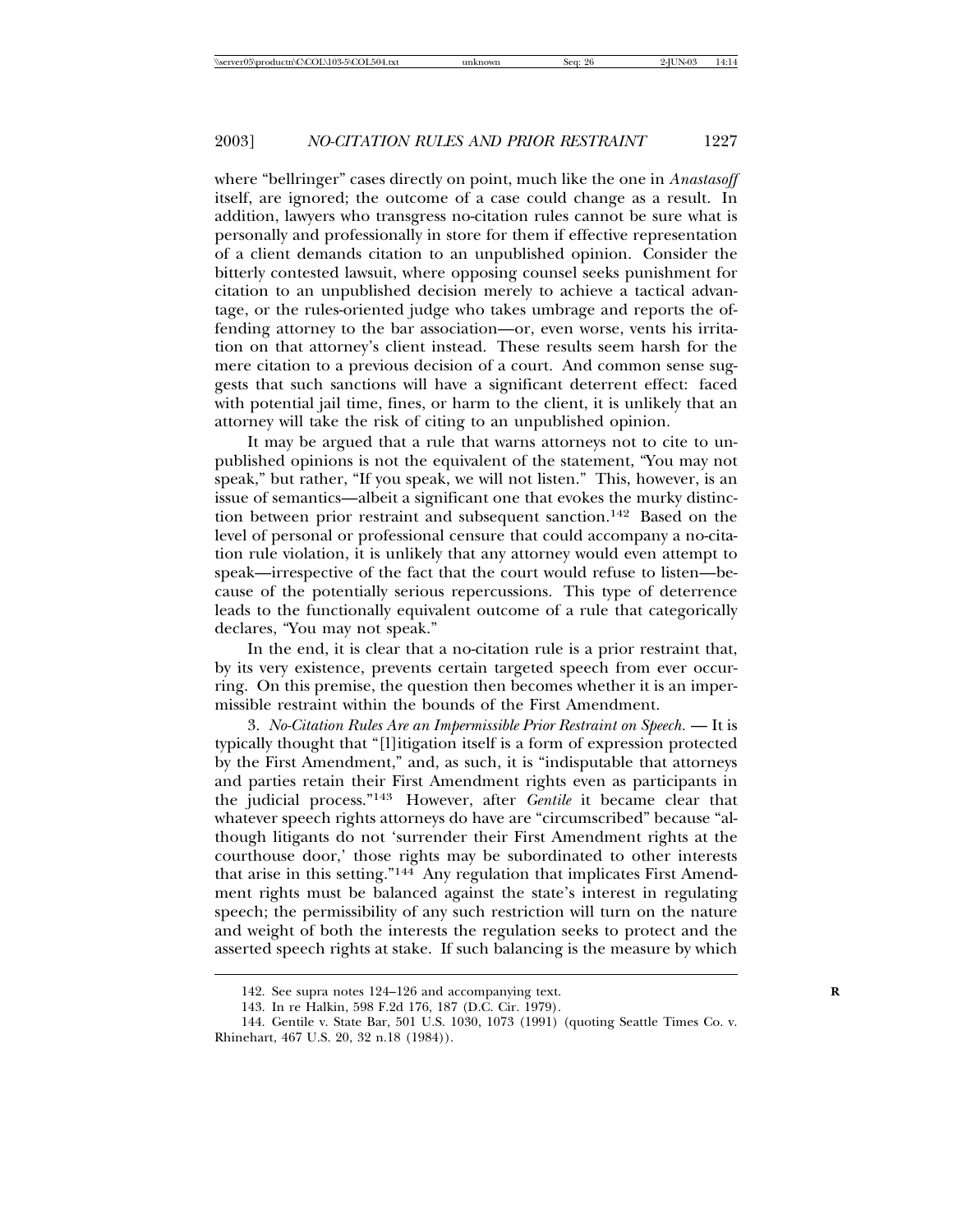the propriety of a prior restraint on attorney speech is gauged, the restraint imposed by no-citation rules seemingly fails to pass constitutional muster.

The restriction on attorney speech in *Gentile* was unmistakably a prior restraint, but the Court nonetheless approved the rule regulating what attorneys may say about pending proceedings because it was "designed to protect the integrity and fairness of a State's judicial system, and . . . impose[d] only narrow and necessary limitations on lawyers' speech."145 The regulation at issue in *Gentile* sought to guarantee fair trials by curbing speech that could taint the jury venire and influence the outcome of the trial.146 The Court ultimately found this restraint on speech permissible because it was narrowly tailored to achieve a compelling governmental objective.

The purported regulatory objective of no-citation rules, on the other hand, is to enhance judicial economy. This interest, though extremely important, does not justify the abridgement of speech imposed by these rules. By denying attorneys the ability to cite to a body of judicial opinions, the interests of justice are certainly not being served. It is unthinkable to compare the state's interest in protecting fair trials with the interests asserted in the case of no-citation rules, especially because no-citation rules ultimately may operate to deprive litigants of a fair trial. The restriction in *Gentile* was narrow and limited enough to be permissible because it did not pertain to all statements made to the press, but only those that an attorney knew or should have known would be likely to skew the outcome of the trial. The speech restriction embodied by no-citation rules, in contrast, is neither narrow nor limited. It is a broadly sweeping restriction on *all* citation to the vast majority of judicial opinions<sup>147</sup>—a limitation on speech that may wind up prejudicing litigants in the end.

Censorship of this nature in the courtroom may severely impair the ability of attorneys to represent their clients. In the recent decision *Legal Services Corp. v. Velazquez*, the Supreme Court underscored the importance of allowing lawyers to "present all the reasonable and wellgrounded arguments necessary for proper resolution of [a] case," and struck down a law that "[sought] to prohibit the analysis of certain legal issues."<sup>148</sup> *Velazquez* involved a challenge to a funding provision that restricted the arguments attorneys could make to seek relief for indigent welfare clients.<sup>149</sup> While the restriction ultimately was invalidated on a

<sup>145.</sup> Id. at 1075.

<sup>146.</sup> See Sheppard v. Maxwell, 384 U.S. 333, 362 (1966) ("Due process requires that the accused receive a trial by an impartial jury free from outside influences."); *Bauer*, 522 F.2d at 248 ("That courts have the duty to ensure fair trials—'the most fundamental of all freedoms'—is beyond question." (quoting Estes v. Texas, 381 U.S. 532, 540 (1965))).

<sup>147.</sup> Only 19.6% of all judicial opinions were actually published between October 1, 2000 and September 30, 2001. Liptak, supra note 3. **R**

<sup>148. 531</sup> U.S. 533, 545 (2001).

<sup>149.</sup> Id. at 536–37.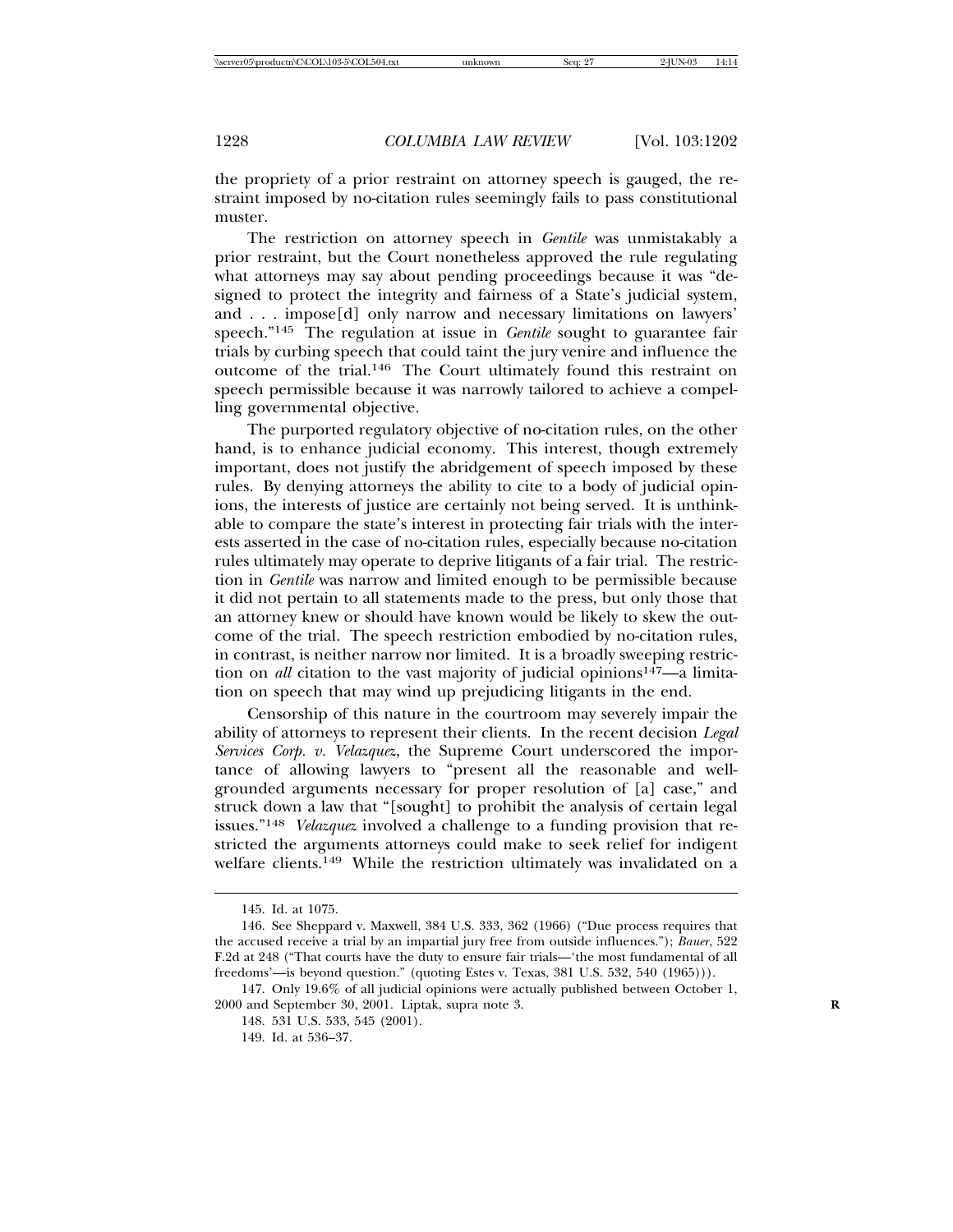separation of powers basis, the Court nonetheless highlighted the notion that attorneys may not be prevented from arguing all possible angles in a case and noted its suspicion about the validity of rules that "truncate presentation" of the law.150 No-citation rules, however, do just that—and, as a result, impermissibly abridge speech.

The state interest in promulgating no-citation rules also cannot be compared to the asserted interest in *Zal v. Steppe*, 151 a notable case involving an alleged prior restraint on in-court attorney speech. In *Zal*, the Ninth Circuit upheld an in limine ban on the in-court use of certain words and phrases by an attorney. The purported state interest behind the rule was the same as that asserted in *Gentile*: preserving the right to a fair trial.152 It is clear from both *Zal* and *Gentile* that courts are willing to subjugate attorney speech rights, both in and out of the courtroom, when the interests at stake are high enough. When a state regulation restricts First Amendment rights in the name of providing a fair trial, courts may reasonably tip the balance in favor of regulation. But in the case of nocitation rules, where the consequences of permitting the speech in question are categorically less severe, the state interest is insufficient to justify the consequent stifling of speech.

The asserted state interest in regulation of speech is only one half of the balance; the weight of the First Amendment interest in that speech must equally be considered. In the context of no-citation rules, the First Amendment interests are exceedingly strong—particularly because the attorney's interests are not all that is involved. Attorneys, of course, are not the only victims of no-citation rules; clients fall prey to these restrictions as well, and ultimately suffer as much harm, if not more, as a result of this ban on citation. The client has a direct and immediate, and moreover legitimate, stake in having his attorney speak—a stake that was absent in *Gentile*, where a client can have no legitimate interest in having his side of a case broadcast to the public while that case is still pending.

The First Amendment injury to a lawyer that stems from no-citation rules directly translates into a First Amendment injury to her client.<sup>153</sup> An attorney speaks at trial or oral argument only for the client. This fact is evidenced by the language used in judicial decisions, when a lawyer makes an argument on behalf of person X: the court does not say "the lawyer for X argues" but instead simply says "X argues." When the lawyer speaks in this setting, it is as if the client has spoken the words herself.

<sup>150.</sup> Id. at 545.

<sup>151. 968</sup> F.2d 924 (9th Cir. 1992), cert. denied, 506 U.S. 1021 (1992).

<sup>152.</sup> Id. at 928–29; see also supra text accompanying notes 127–131 (discussing the **R** Court's reasoning in *Gentile*).

<sup>153.</sup> *Zal*, 968 F.2d at 935 (Noonan, J., concurring in the result in part and dissenting in part) (arguing that when a lawyer used certain words banned by the court to question a witness, "he was unquestionably functioning on his clients' behalf. He was not exercising his own First Amendment right. His speech was used for his clients. It is fair to measure his rights by theirs.").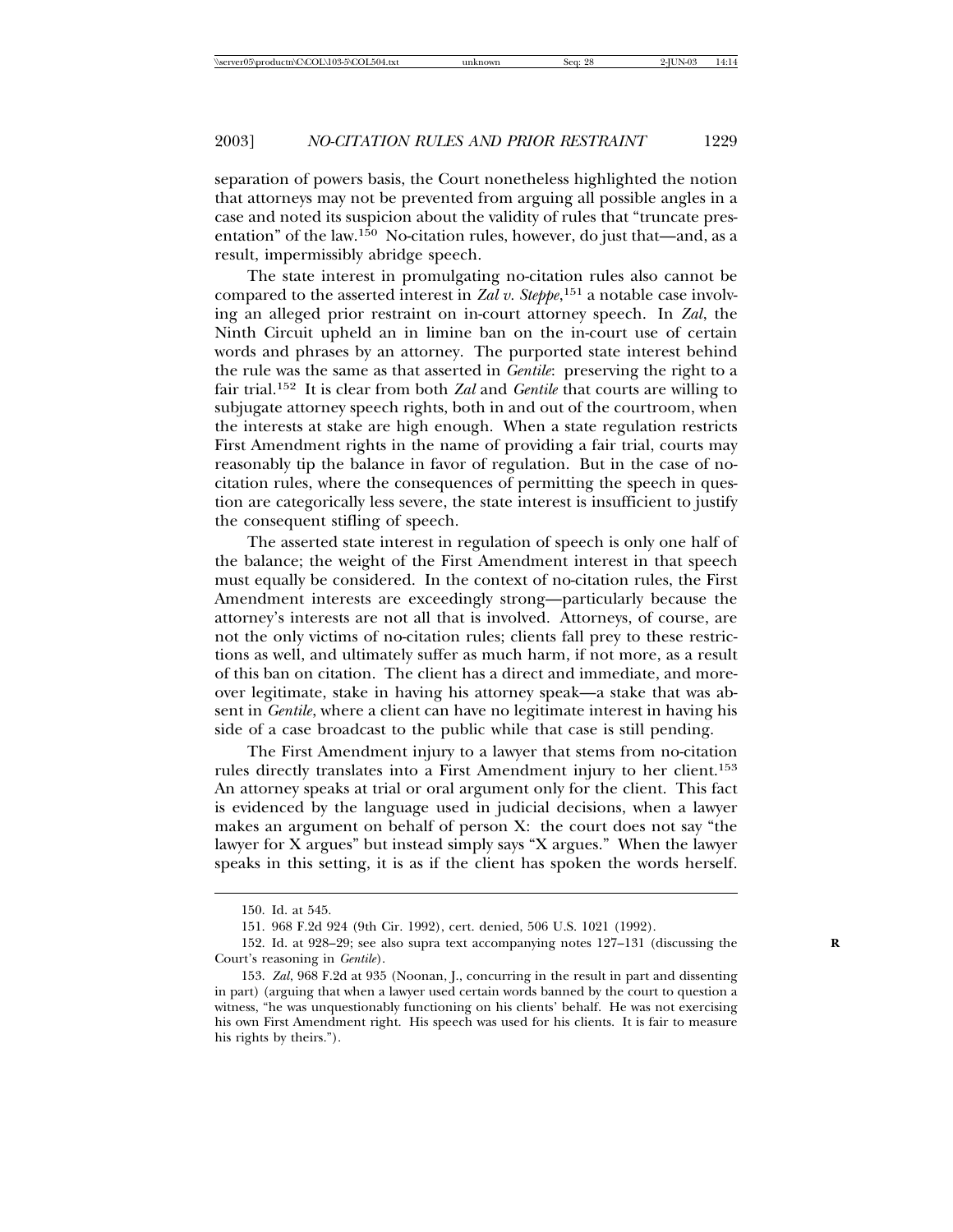Indeed, if a person decides to represent herself pro se, wouldn't the harm resulting from a prior restraint on attorney speech automatically inure to the client herself? This reality does not change simply because the client is represented by counsel: when a rule forbids citation to certain opinions of the court, the First Amendment harm is suffered not only by the individual who would have spoken the words, but by the individual for whose benefit the words would have been spoken. Thus, the speech rights of attorneys are not the only rights at stake in the context of nocitation rules. Here, the potential harm to the client lends considerable support to the claim that the speech interests infringed by no-citation rules are particularly weighty.

The asserted state interest in regulating speech through no-citation rules is not compelling enough to outweigh the significant speech interests at stake. Because the balance tips in favor of speech, the imposition of no-citation rules is an impermissible prior restraint that violates attorneys' and their clients' First Amendment rights. Accordingly, the rules of the Second, Seventh, Ninth, and Federal Circuits—all of which flatly prohibit citation to unpublished opinions in unrelated cases—are arguably unconstitutional.<sup>154</sup>

#### D. *A Possible Solution*

In light of the considerations discussed above, the federal judiciary is caught on the horns of a dilemma. There are too many cases and not enough judges to resolve each case with the degree of care preferred for a published opinion. In an attempt to resolve this resource constraint, judges are given the discretion to choose which of their cases will become controlling precedent for the future and which will not. However, as a result of this practical procedure, lawyers in certain circuits are impermissibly restrained from citing to those cases that are deemed "unprecedential," in violation of their First Amendment rights. All of the interests involved in this web are, no doubt, important for many reasons, and any constructive solution must take account of all considerations involved. However, it ultimately seems clear that the balance must weigh in favor of safeguarding constitutionally protected speech rights.

Some commentators have offered a simple solution: hire more judges.155 However, as has been acknowledged to varying degrees, this

<sup>154.</sup> This First Amendment issue does not inhere in the rules of those circuits that merely "disfavor" citation to unpublished opinions—those of the First, Fourth, Sixth, Eighth, and Tenth Circuits. See supra note 12. Those rules do not categorically forbid **R** citation to unpublished opinions, and, as a result, an attorney will not face sanctions if he chooses to cite to an unpublished opinion.

<sup>155.</sup> See, e.g., Richman & Reynolds, Elitism, supra note 36, at 297; Alvin B. Rubin, **R** Views from the Lower Court, 23 UCLA L. Rev. 448, 459 (1976). However, the "Judicial Establishment has consistently lobbied *against* the single most obvious solution to the caseload glut—the creation of additional judgeships." Richman & Reynolds, Elitism, supra note 36, at 299; see also Jon O. Newman, 1,000 Judges—The Limit for an Effective Federal **R** Judiciary, 76 Judicature 187, 187–88 (1993) (arguing that the quality of the bench would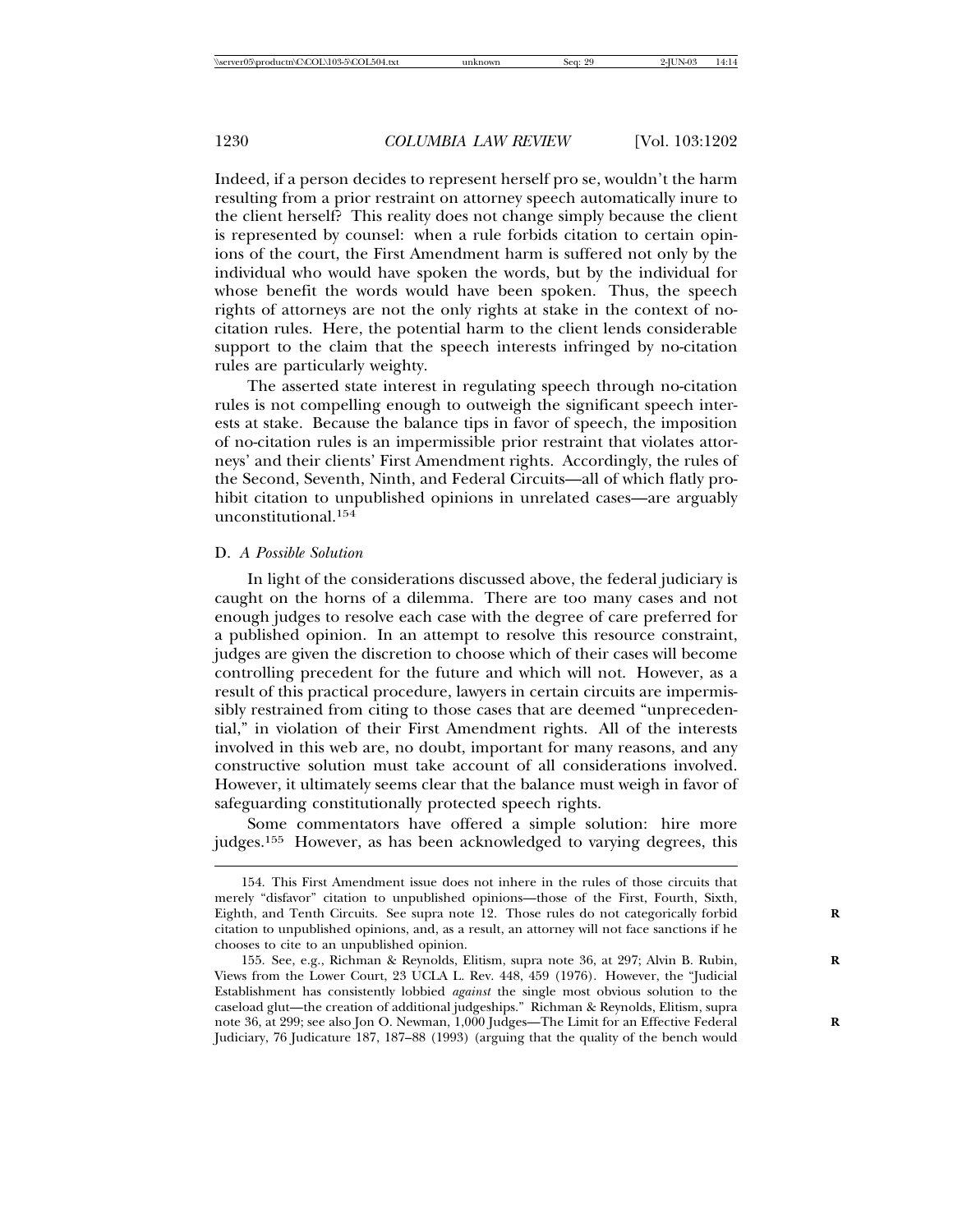suggestion runs up against the many constraints on our judicial system, including financial limitations and the narrow pool of qualified candidates (not to mention today's partisan political climate, in which it could take years for the Senate to confirm the necessary number of additional judges). If the concern of the judiciary is the amount of time it takes to write full opinions, then there seems to be nothing wrong with the more realistic solution of denoting certain opinions—for instance, those on which judges spend less time because they feel no novel point of law is being decided—as unpublished. Some scholars have noted, however, that "unpublished" often is, but should not automatically be, equated with "unprecedential."<sup>156</sup> This Note does not challenge that correlation. Instead, the contention here is that "unpublished" should not necessarily be synonymous with "unpersuasive": litigants should be permitted to cite to unpublished opinions not as binding precedent, but simply as persuasive authority that each court can consider on a case-by-case basis.<sup>157</sup>

The mere fact that a decision is deemed unpublished may have value in and of itself for future cases, even if just to serve as an indication that a prior court has already determined the issue to be well settled. Citation to unpublished opinions may be the only means an appellate court has to obtain certain information, if that information has never been confirmed by binding published authority: "Courts do themselves no favors by forbidding litigants from telling later panels about unpublished decisions when awareness of those decisions could help the court to bring greater coherence to the law."158 In addition, given the fact that litigants are generally permitted to cite to almost any thinkable source—including de-

156. See, e.g., Arnold, supra note 69, at 220–23; Braun, supra note 32, at 91 ("[T]he **R** word 'unpublished' has become purely a term of art, actually meaning 'nonprecedential.'").

157. In essence, this suggestion would allow judges to treat unpublished opinions in a manner comparable to the way in which they treat dicta, "which may be followed if sufficiently persuasive but which are not controlling." Michael C. Dorf, Dicta and Article III, 142 U. Pa. L. Rev. 1997, 2000 (1994) (quoting Humphrey's Ex'r v. United States, 295 U.S. 602, 627 (1935)). This makes sense, given the fact that unpublished opinions and dicta are similar in that they both are not as thoroughly reasoned as controlling precedent. See id. ("Dicta are less carefully considered than holdings, and, therefore, less likely to be accurate statements of law.").

158. See Hellman Statement, supra note 2, at 52–53. Professor Hellman also notes **R** that panels may have applied established law to reach a result that could not "readily be deduced from published opinions applying the rule" or the prior panels may have "dealt with recurring but low-visibility issues of procedure or remedies." Id. at 52.

decline as a result of the expansion of the number of federal appellate judgeships); Richard A. Posner, Will the Federal Courts of Appeals Survive Until 1984? An Essay on Delegation and Specialization of the Judicial Function, 56 S. Cal. L. Rev. 761, 762–63 (1983) (arguing that nine is the maximum number of appellate judges that can sit in one circuit before compromising the quality of decisionmaking); Gerald B. Tjoflat, More Judges, Less Justice, A.B.A. J., July 1993, at 70 (arguing that an increase in the number of federal appellate judges would lead to instability in the law). Indeed, some circuits have passed resolutions asking Congress not to create new judgeships. See Baker, supra note 36, at 203 (discussing the actions of the Eleventh Circuit Judicial Council in 1989). **R**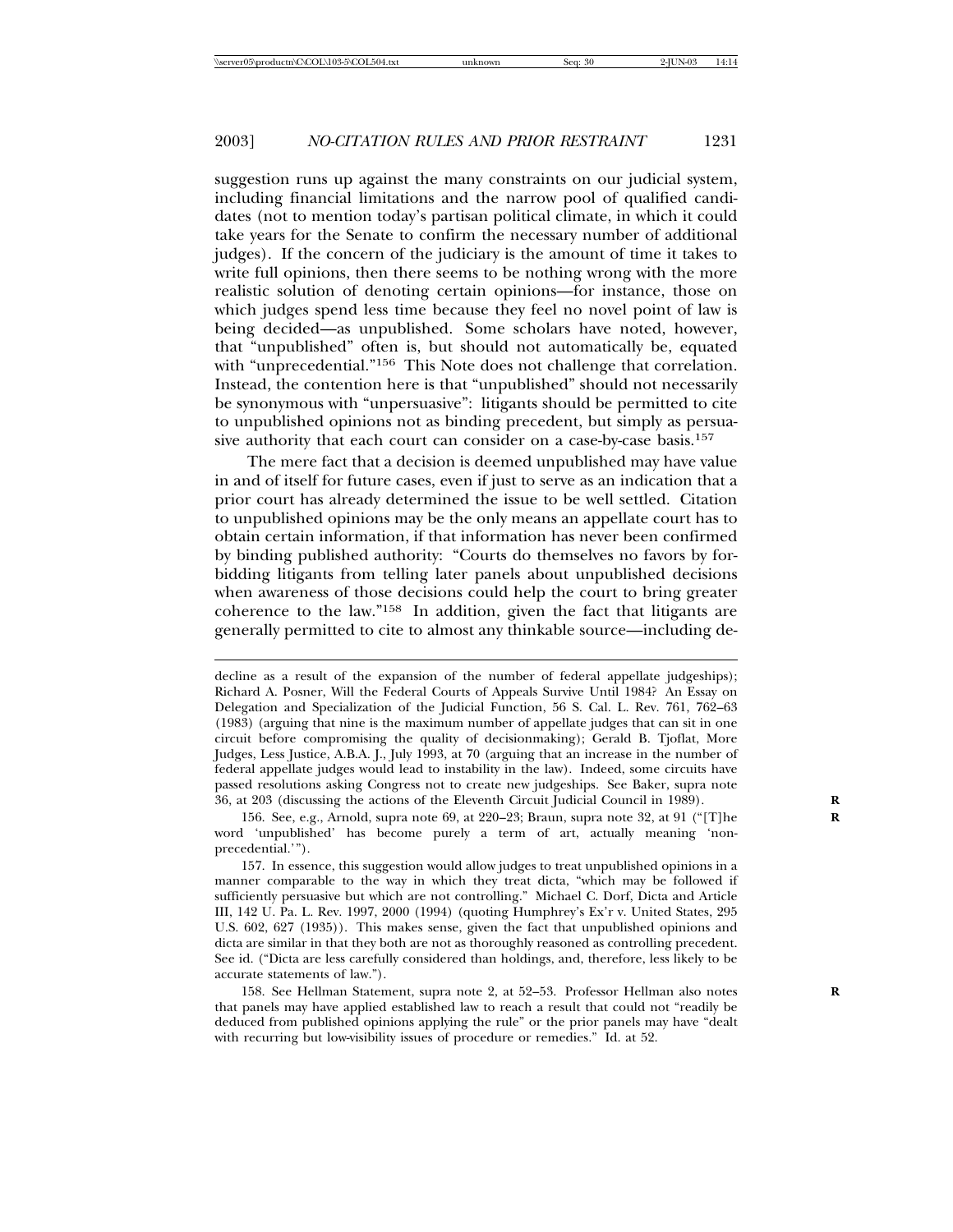cisions of inferior courts, overruled decisions, dissenting opinions, legislative history, legal journals, decisions of foreign courts, op-ed pieces, and news stories—it seems odd that the one source lawyers are strictly forbidden to cite is that court's own past opinions.<sup>159</sup>

Because no court can divine today which of its decisions will be important tomorrow, lawyers should be allowed to cite to unpublished decisions, and each court should be permitted to determine, on a case-by-case basis, what degree of weight to afford such decisions; these opinions would not bind the courts, and would thus be *persuasive*, but not *precedential*. 160 If a lawyer cites an unpublished decision that adds little to the case at hand, the court may choose simply to discount the citation (as it might do with a citation to any other poorly reasoned, yet published, opinion). On the other hand, if the unpublished decision does have some bearing on the case before the court, the court may decide to afford it some degree of weight even though the opinion is technically "unpublished."<sup>161</sup>

An unpublished opinion is typically one that the author feels will have little future value as precedent; as such, another court may, in the end, decide to count its importance only marginally in coming to a decision in a case. However, it should ultimately be up to the judge presiding over a particular case to determine whether an unpublished decision because of the issue of law decided, or perhaps because of the particular fact situation that existed, in the prior case—merits any weight at all.<sup>162</sup>

161. The D.C. Circuit has recently voted to allow unpublished decisions to be cited as precedent. See supra note 48 and infra text accompanying notes 169–171. A number of **R** other circuits—the First, Fifth, Eighth, Tenth, and Eleventh—already grant persuasive authority to unpublished opinions. However, other circuits—the Second, Third, Seventh, Ninth, and Federal—do not grant any authority, precedential or persuasive, to unpublished opinions. See supra note 47. The recommendation, discussed in this section, **R** of allowing citation and granting persuasive authority to such opinions applies mainly to those circuits. However, this Note also contends that the D.C. Circuit rule goes too far in allotting *precedential* authority to unpublished opinions. See infra text accompanying notes 169–171. **R**

162. Of course, a counterargument to this approach is that if judges are permitted to decide on a case-by-case basis whether to confer precedential weight on any decision, it may lead all judges to take more time and care in writing *all* of their opinions on the chance that any opinion might be cited at the discretion of any other judge in their circuit,

<sup>159.</sup> Id. In fact, what is to prevent an attorney from discussing a judge's unpublished opinion in a law review article, making it citable, though unprecedential, as persuasive authority for later cases?

<sup>160.</sup> Stephen R. Barnett, who also recognizes this distinction between "persuasive" and "precedential" in the context of no-citation rules, describes the former as meaning "persuasive force independent of any precedential claim; the decision must persuade on its own argumentative merits, without regard for its status as a precedent or any notions of *stare decisis*." Stephen R. Barnett, From *Anastasoff* to *Hart* to West's *Federal Appendix*: The Ground Shifts Under No-Citation Rules, 4 J. App. Prac. & Process 1, 11 (2002). Professor Barnett likens the concept of persuasive value to "the administrative-law concept of '*Skidmore* deference,' under which an agency's informal interpretations of its statute are 'entitled to respect,' . . . but only to the extent [they] have the power to persuade." Id. at 11 n.48 (quoting Skidmore v. Swift & Co., 323 U.S. 134, 140 (1944)).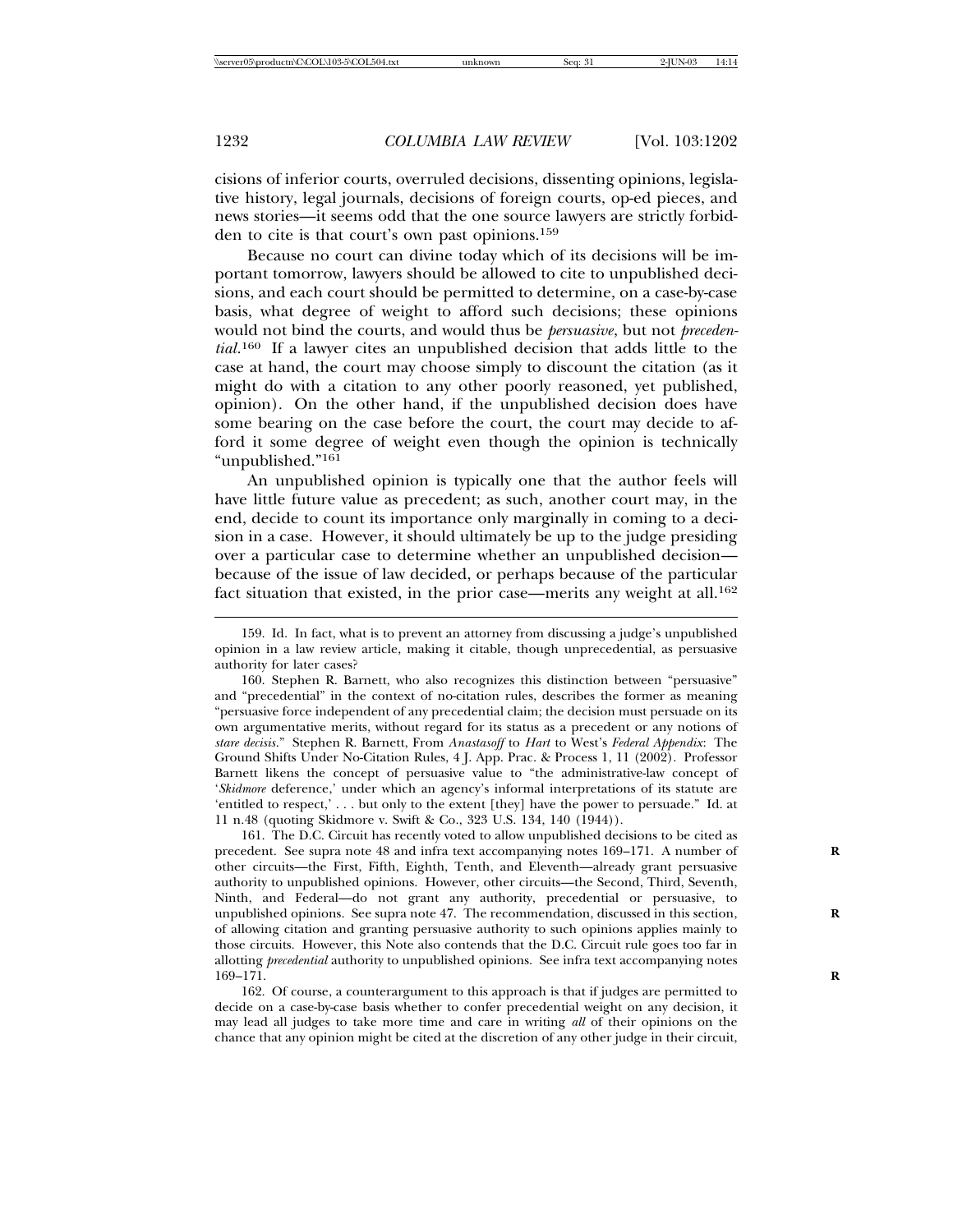As Judge Arnold has suggested, the solution is "not to require that every opinion be printed in a book, but simply to allow lawyers to cite any opinion that they believe would be helpful, and to acknowledge that judges must respect what they have done in the past  $\dots$  ."<sup>163</sup> By conferring some degree of persuasive value on unpublished decisions and allowing them to be cited, courts can avoid infringing on the First Amendment rights of attorneys and their clients while still realizing the benefits of selective publication.<sup>164</sup>

Currently, five of the seven circuits that "disfavor" citation to unpublished opinions—the First, Fifth, Eighth, Tenth, and Eleventh—have rules that follow this model. The recently-amended First Circuit rule allows parties to cite to unpublished opinions if no published opinion of that court adequately addresses the issue, and "[t]he court will consider such opinions for their persuasive value but not as binding precedent."<sup>165</sup> The also recently-amended Fifth Circuit rule, which pertains only to opinions issued on or after January 1, 1996, states that unpublished opinions are not binding precedent, but may be persuasive and may be cited to that effect.166 The Eleventh Circuit rule similarly declares: "Unpublished opinions are not considered binding precedent . . . [but] may be cited as persuasive authority."167 And the Eighth and Tenth Circuit rules both state that unpublished opinions are not precedent, but that parties

One compelling counterargument to allowing citation to unpublished opinions whether as precedential or persuasive authority—stems from the judicial fear that any opinion may somehow, somewhere, later be cited. Because of this fear, judges may be compelled to make unpublished opinions even more summary than they are now, deciding such cases with a simple "Judgment Affirmed" or the like. This would provide even less help than a tersely written unpublished opinion to a party trying to understand why she lost on appeal.

165. 1st Cir. R. 32.3(a)(2).

166. 5th Cir. R. 47.5.4. Note, however, that 5th Cir. R. 47.5.3 grants precedential authority to all opinions issued before January 1, 1996, but only allows citation to such opinions when the doctrines of res judicata, collateral estoppel, or the law of the case are relevant.

167. 11th Cir. R. 36-2.

thus defeating the initial purpose of selective publication rules—to allow judges to spend less time fine-tuning each opinion.

<sup>163.</sup> Arnold, supra note 69, at 225. **R**

<sup>164.</sup> Another possible solution to this dilemma would be to allow litigants in future cases to appeal a court's decision not to publish a previous decision, by arguing that the opinion was wrongly withheld from publication and demonstrating that it would have some type of substantial precedential import for a current case that could not be found in any published precedent of that circuit. Some circuits already do entertain such requests for publication. See, e.g., 9th Cir. R. 36-4; 11th Cir. R. 36-3. Thus, even if a court could not anticipate the legal significance of its decision at the time an opinion was written, this type of collateral attack on the decision not to publish would allow future litigants the possibility of relying on that decision in light of their own circumstances. Of course, one could argue that allowing this type of appeal process—which seemingly would have to be argued to a panel of the same circuit that declined publication in the first place—would fly in the face of the original purpose of no-citation rules: judicial economy.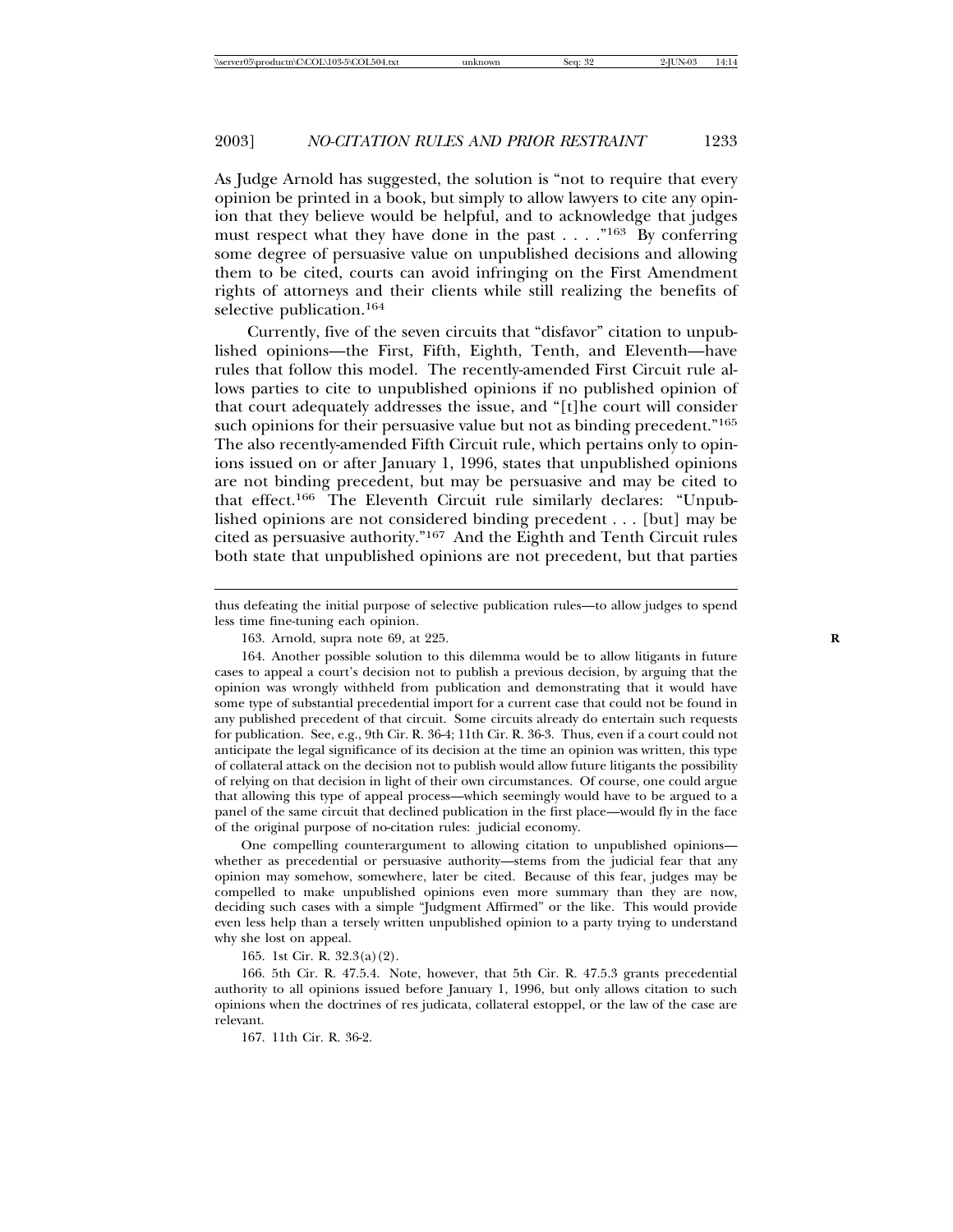may cite to them if they have persuasive value on a material issue that has not been discussed in a published opinion.<sup>168</sup>

This sharply differs from the recently-amended D.C. Circuit rule, which allows citation to unpublished opinions, but confers *binding* precedential status on all such opinions entered on or after January 1, 2002, and allows them to be cited to that effect.<sup>169</sup> The difference between binding precedential and persuasive authority is unquestionably substantial, especially in this circumstance. The sheer fact that an opinion is unpublished warns future litigants to proceed with caution—perhaps because the reasoning behind the opinion is cursory, the wording imprecise, or the facts not set forth in sufficient detail to be of use. The end result is what matters most in unpublished opinions, and scant attention may be paid to the actual language of the disposition.170 In fact, there is no guarantee that all three judges on a presiding panel even subscribe to the same reasoning or methodology to reach an end result,171 and rarely is detailed evidence provided in these terse opinions as to how a court ultimately came to its conclusion in a case. For this reason, unpublished opinions should never automatically be conferred binding precedential authority. Instead, when an unpublished opinion is cited by a litigant the presiding court should read that opinion to weigh the various considerations—including the soundness of the reasoning behind the opinion, the level of detail with which the facts are provided, and the clarity with which the decision sets forth the factors on which it relied in coming to its conclusion—and then decide on a case-by-case basis what degree of weight to afford to such opinions.

#### **CONCLUSION**

No-citation rules face a formidable First Amendment barrier. These rules, which were promulgated as a means of furthering the judicial economy realized by selective publication rules, restrict the expression of particular words before they are spoken by flatly denying lawyers the right to cite to unpublished opinions; as such, they operate as a prior restraint on attorney speech. And while the asserted state interest in no-citation rules is certainly important, it is not nearly compelling enough to outweigh the

<sup>168.</sup> See 8th Cir. R. 28A(i); 10th Cir. R. 36.3(A)–(B)(1).

<sup>169.</sup> D.C. Cir. R.  $28(c)(1)(B)$ . Note, however, that D.C. Cir. R.  $28(c)(1)(A)$  states that unpublished opinions issued before January 1, 2002 are not to be cited as precedent, but nonetheless may be cited when res judicata, collateral estoppel, or the law of the case are applicable.

<sup>170.</sup> Kozinski & Reinhardt, supra note 58, at 44. **R**

<sup>171.</sup> Judge Patricia Wald of the D.C. Circuit notes:

I have seen judges purposely compromise on an unpublished decision incorporating an agreed-upon result in order to avoid a time-consuming public debate about what law controls. I have even seen wily would-be dissenters go along with a result they do not like so long as it is not elevated to a precedent.

Patricia M. Wald, The Rhetoric of Results and the Results of Rhetoric: Judicial Writings, 62 U. Chi. L. Rev. 1371, 1374 (1995).